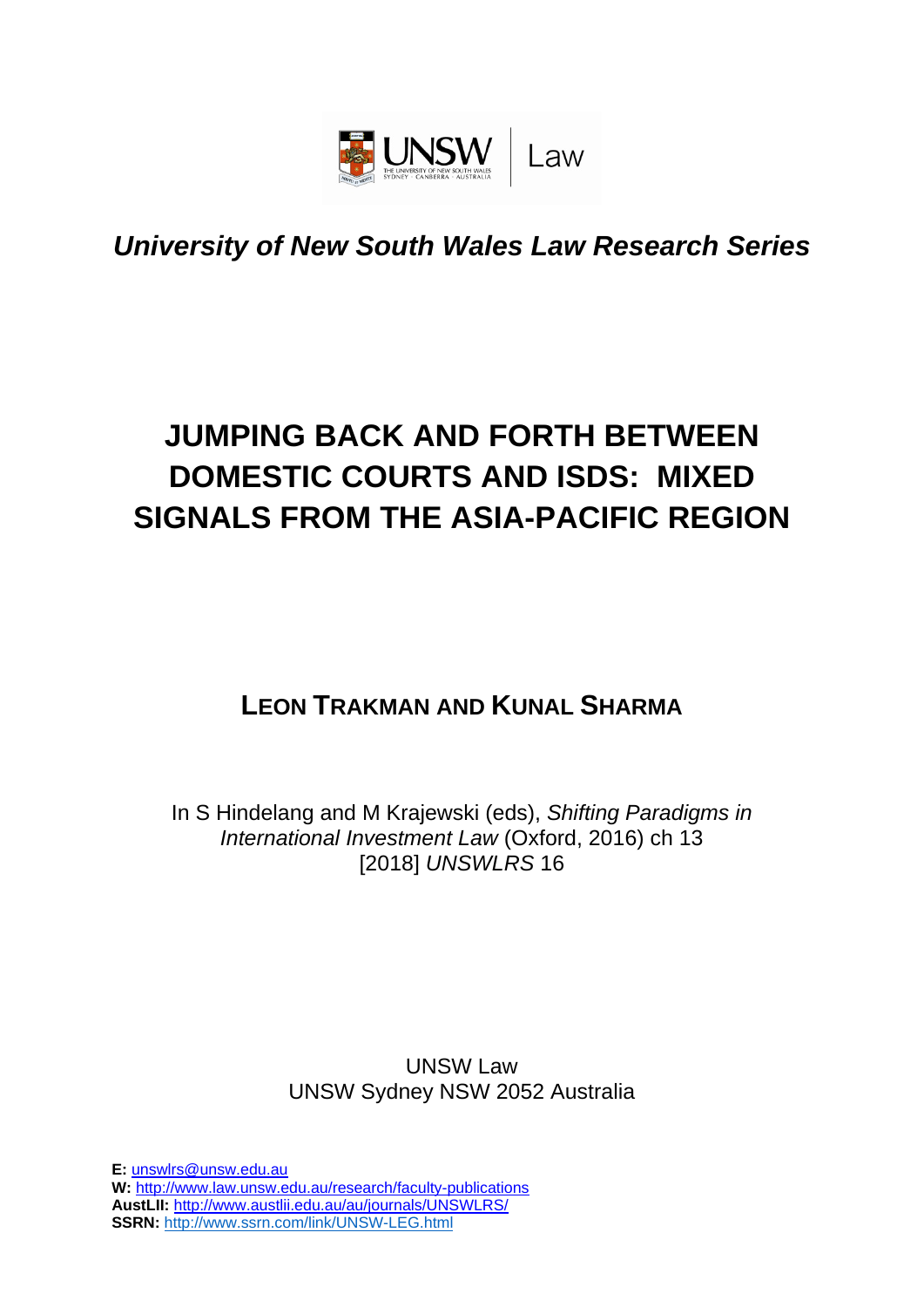### Jumping Back and Forth between Domestic Courts and ISDS:

Mixed Signals from the Asia-Pacific Region

Leon E. Trakman and Kunal Sharma\*

#### I. Introduction

It is uncontroversial that cross-border investments engender the possibility of disputes arising between investors and host States. What is unclear is whether such disputes should be characterized as being unique or distinctive because they involve foreign investors. What is further in controversy is whether there should be a customized mechanism to resolve such disputes. The institution of investor–State dispute settlement (ISDS), which has for some time enjoyed popularity as a way of resolving investor–State disputes, has come under renewed scrutiny over the past few years as a result of dissatisfaction articulated by a number of countries.

Many South American and Asian countries have expressed concerns over the nature of ISDS and the organizations that facilitate it.<sup>1</sup> This includes Nicaragua and Venezuela signalling an intention to terminate existing bilateral investment treaties

<sup>\*</sup> This chapter is part of ongoing research related to a discovery grant awarded by the Australian Research Council (2014–16) (DP140102526). The authors thank Luke Nottage for his comments and suggestions.

<sup>&</sup>lt;sup>1</sup> See LE Trakman, 'Choosing Domestic Courts over Investor-State Arbitration: Australia's Repudiation of the Status Quo' (2012) 35 UNSW LJ 979; LE Trakman, 'The ICSID under Siege' (2012) 45 Cornell Intl LJ 603.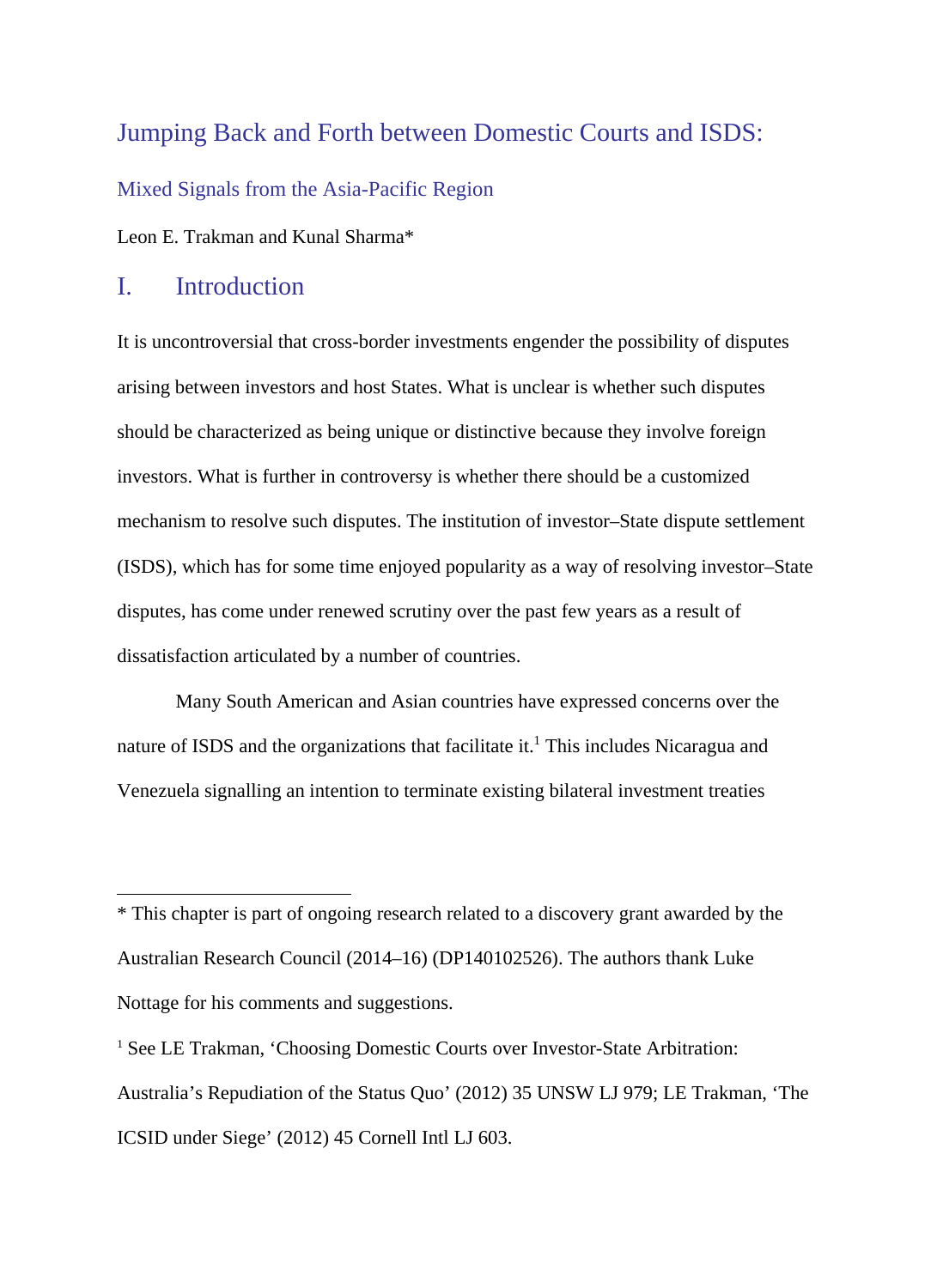(BITs),2 and Ecuador denouncing the International Centre for Settlement of Investment Disputes (ICSID) established by the World Bank, which is the primary source of investment arbitration.<sup>3</sup> In 2007, the Philippines negotiated to exclude ISDS in its free trade agreement with Japan.<sup>4</sup> In March 2014, Indonesia indicated that it would terminate its BIT with the Netherlands and likely implement a scheme of terminating all of its remaining BITs as they become due to expire.<sup>5</sup>

In 2011, the Commonwealth Government of Australia stated in a Trade Policy Statement ('the Policy') that Australia would no longer agree to the inclusion of ISDS in 2 For commentary on these events, as well as investment arbitration in Latin America generally, see S Appleton, *Latin American Arbitration: The Story Behind the Headlines,*  International Bar Association

<www.ibanet.org/Article/Detail.aspx?ArticleUid=78296258-3B37-4608-A5EE-

3C92D5D0B979> accessed 20 October 2014.

<sup>3</sup> See ICSID in Crisis: Straight-Jacket or Investment Protection?' *Bretton Woods Project* (10 July 2009)  $\sqrt{\text{www.brettonwoodsproject.org/art-564878}}$ . See also S Hamamoto and L Nottage, 'Foreign Investment in and out of Japan: Economic Backdrop, Domestic Law, and International Treaty-Based Investor-State Dispute Resolution' (2011) 5 Transn Disp Mgmt <www.transnational-dispute-management.com/article.asp?key=1766> accessed 11 July 2014.

4 See Hamamoto and Nottage (n 3).

5 Netherlands Embassy in Jakarta, Indonesia, 'Termination Bilateral Investment Treaty'

<http://indonesia.nlembassy.org/organization/departments/economic-affairs/termination-

bilateral-investment-treaty.html accessed 11 July 2014.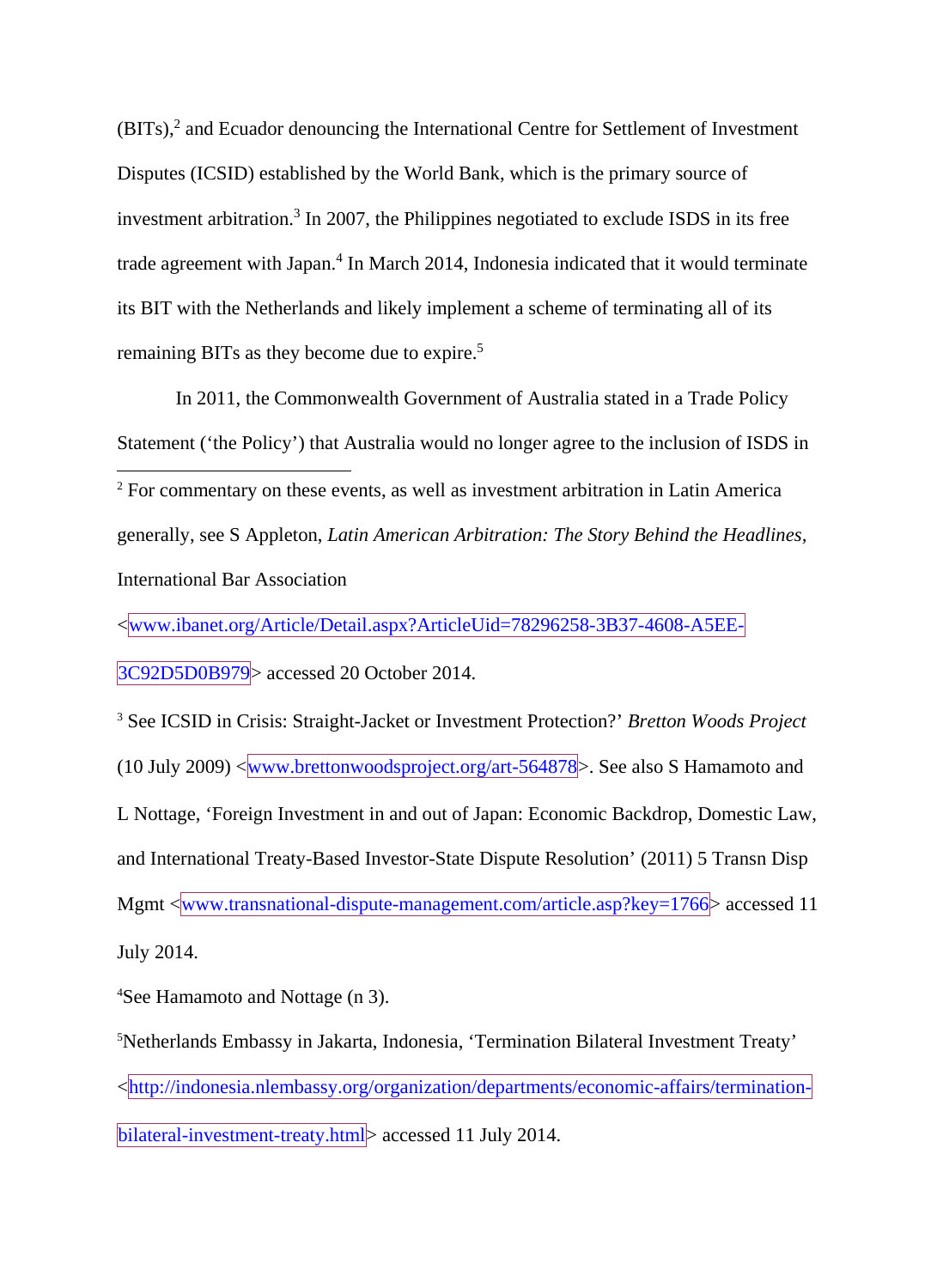<span id="page-3-0"></span>its future bilateral and regional trade agreements (BRTAs), choosing instead to rely on alternatives to ISDS.<sup>6</sup> After a change in Australia's Government in 2013, two years after the Policy was announced, the new Liberal–National Coalition Government has retreated from that Policy notably by including an ISDS regime in the Korea–Australia Free Trade Agreement (KAFTA) concluded on 5 December 2013, and the China–Australia Free Trade Agreement (ChAFTA) concluded on 17 June 2015. <sup>7</sup> References to the Policy have been removed from the Department of Foreign Affairs and Trade's official website, which indicates instead that it will consider the inclusion of ISDS on a case-by-case basis.8 Further, the Government has categorically stated that Australia's ability to pass public interest legislation, such as in the areas of national security, public health, and environmental protection, will not be compromised. Notably, the Japan–Australia

 6 Department of Foreign Affairs and Trade (Australia), 'Gillard Government Trade Policy Statement: Trading Our Way to More Jobs and Prosperity' (April 2011).

<sup>7</sup> Korea–Australia Free Trade Agreement (signed 8 April 2014, entered into force 12 December 2014) (KAFTA) [2014] ATNIF 4, ch 11; China–Australia Free Trade Agreement (signed 17 June 2015, not yet entered into force) ch 9.

<sup>8</sup> Department of Foreign Affairs and Trade (Australia), 'Frequently Asked Questions on Investor-State Dispute Settlement (ISDS)' <http://dfat.gov.au/fta/isds-faq.html> accessed 11 July 2014. For comments on the Policy by the Coalition Government elected in 2013 see R Callick, 'Korea Ready to Talk Turkey After FTA Hurdle Removed' *The Australian* (1 November 2013) <www.theaustralian.com.au/business/economics/korea-ready-totalk-turkey-after-fta-hurdle-removed/story-e6frg926-1226750841630#> accessed 11 July 2014.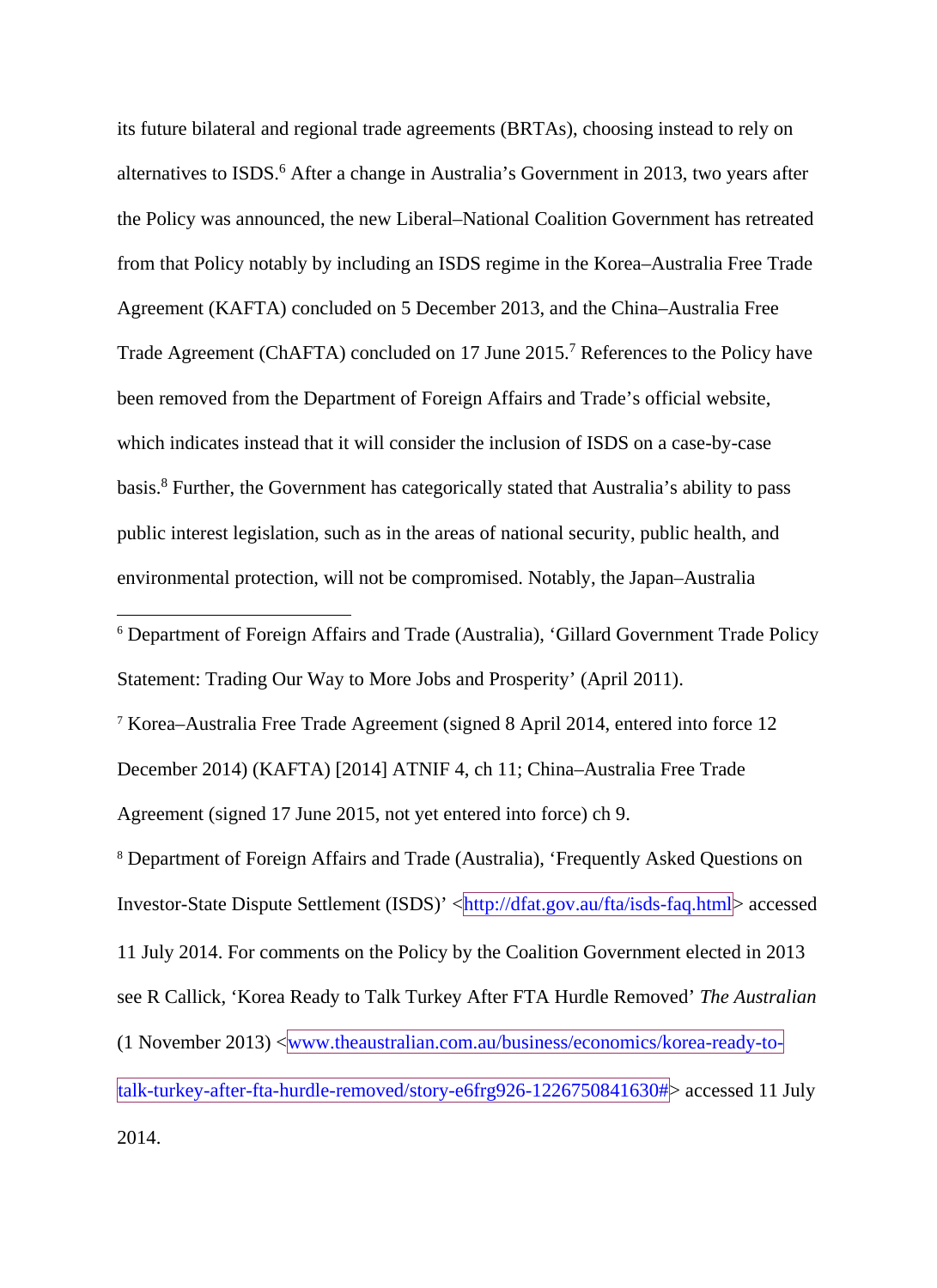Economic Partnership Agreement (JAEPA), concluded in April 2014, does not include an ISDS regime. <sup>9</sup> Australia is currently in bilateral negotiations with Indonesia and India, as well as having a stake in the imminent Trans Pacific Partnership Agreement (TPPA).<sup>10</sup> It is not clear what negotiation stance the Australian Government is likely to take with respect to these instruments.

In formulating national investment policy, including with respect to ISDS, governments should seek to adopt measures that pursue broader economic development, encourage responsible investor behaviour, and are practical in ensuring policy effectiveness. These principles, addressing concerns about investment policy generally and ISDS in particular, are reflected in global debate over sustainable development, notably in the UNCTAD's Investment Policy Framework for Sustainable Development  $(IPFSD).<sup>11</sup>$ 

In light of a broader framework for sustainable development of investment policy, this chapter will consider the value of ISDS in resolving disputes between host States and

 9 Japan–Australia Economic Partnership Agreement (signed 8 July 2014, entered into force 15 January 2015) (JAEPA) [2014] ATNIA 14. See also Department of Foreign Affairs and Trade (Australia), 'Conclusion of Negotiations'

<www.dfat.gov.au/fta/jaepa/> accessed 11 July 2014.

<sup>10</sup> Department of Foreign Affairs and Trade (Australia), 'Australia's Trade Agreements' <www.dfat.gov.au/fta/> accessed 11 July 2014.

11See UNCTAD, Investment Policy Framework for Sustainable Development (IPFSD) <http://unctad.org/en/Pages/DIAE/International%20Investment%20Agreements%20%28 IIA%29/IIA-IPFSD.aspx> accessed 20 October 2014.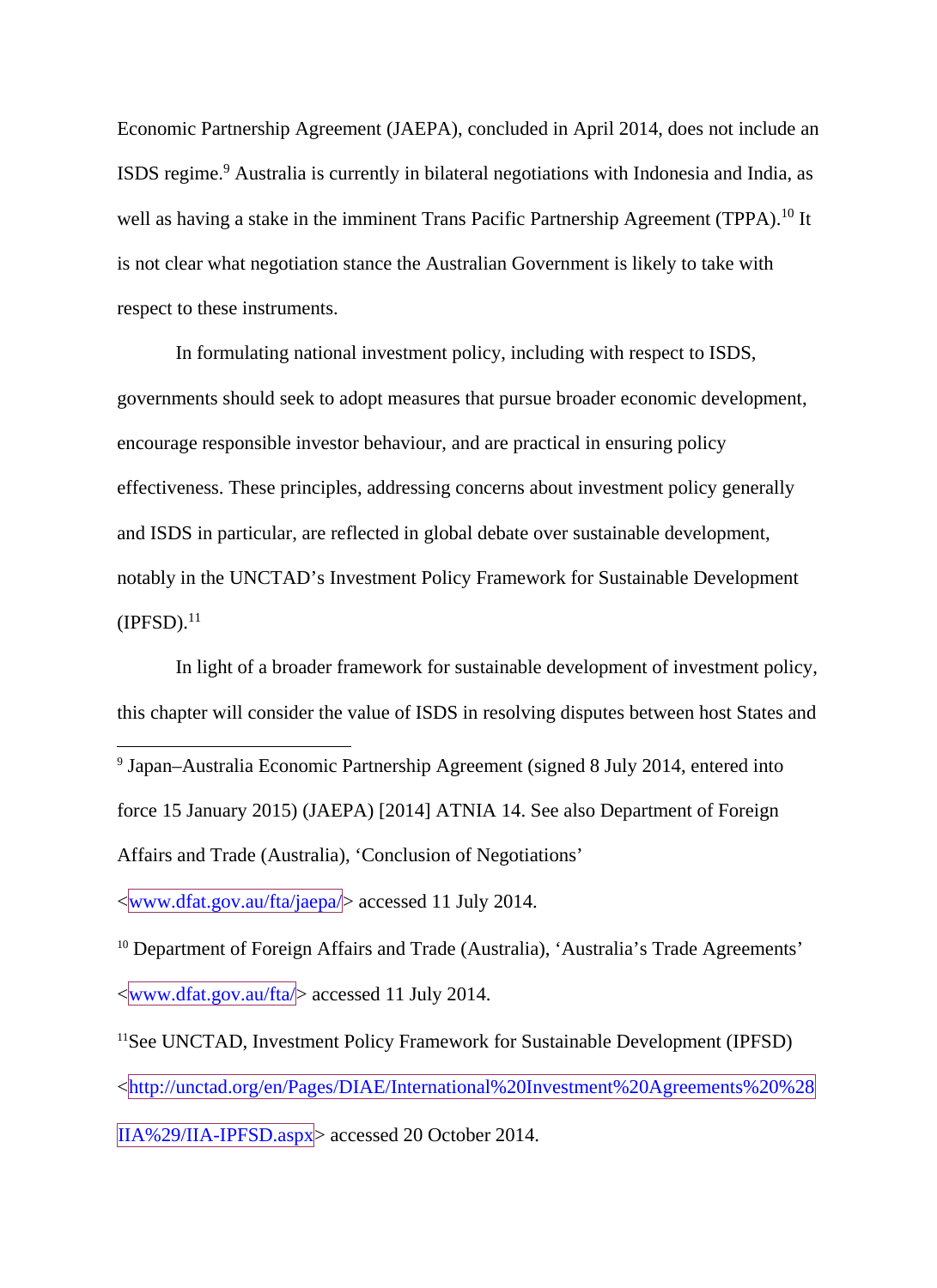foreign investors, particularly in the Asia Pacific region. It will argue that the oscillation between ISDS and domestic courts serves to destabilize international commerce as well as comity between states. It will recommend, in response, potential developments to the substantive and procedural execution of ISDS provisions. The chapter will focus on the policies articulated by Australia in its Policy Statement in 2011 and then in 2013. The chapter will also construe the positions adopted by a number of Asian countries as examples of developments taking place within the region and the potential future of ISDS regionally as well as internationally.

#### II. The Practical Value of ISDS

Domestic policies and international accord in relation to ISDS have a direct impact on trade and investment, both within the region and globally.12 Countries within the Asia Pacific region have the capacity to influence each other's investment regimes, as well as having an impact on investment practices outside the region.<sup>13</sup> As a method of resolving <sup>12</sup> See R Abbott, F Erixon, and M Francesca Ferracane, 'Demystifying Investor-State Dispute Settlement (ISDS)' (2014) ECIPE Occasional Paper 5/2014,

<www.ecipe.org/media/publication\_pdfs/OCC52014\_\_1.pdf>; Seventh Annual Forum of Developing Countries Investment Negotiators, sponsored by the International Institute for Sustainable Development, the Ministry of Foreign Affairs for Indonesia and the South Centre, Jakarta, 4–6 November 2013

<www.iisd.org/pdf/2013/7th\_annual\_forum\_report.pdf>.

<sup>13</sup> On the extent to which global economic and political norms are adopted regionally, such as in Asia, or lead to norm diffusion, see D Capie, 'When Does Track Two Matter? Structure, Agency and Asian Regionalism' (2010) 17 Rev Intl Pol Econ 291.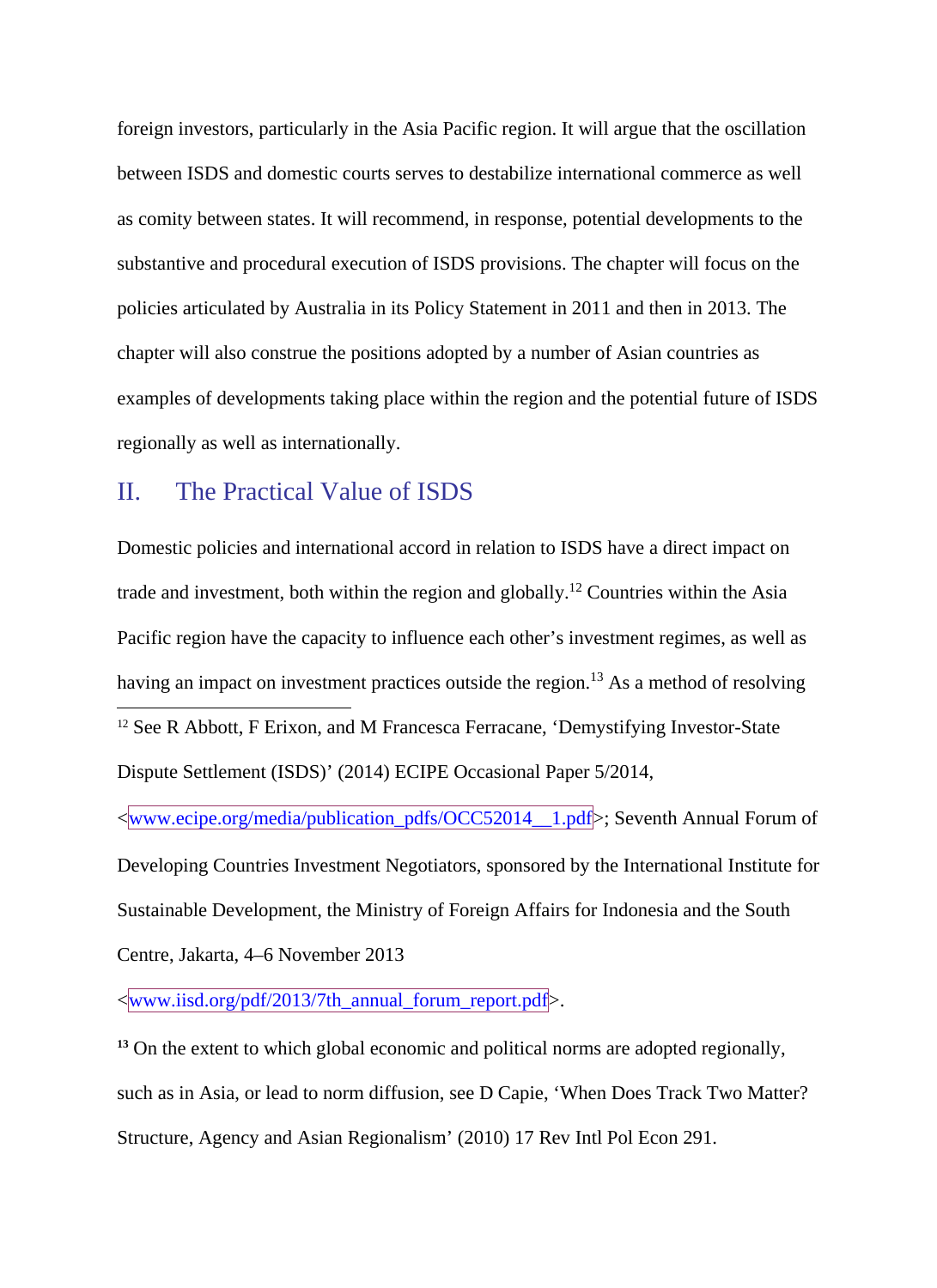investor–State disputes, ISDS is arguably directed at promoting a healthy cross-border flow of FDI and providing investors with a viable and fair platform for dispute resolution.14 A foreign investor can lodge a claim against a host State to be resolved through a specialized and expert international investment tribunal, without the need to mobilize its home State to take diplomatic action or to pursue inter-State dispute resolution, including through the WTO.

ISDS has been increasingly incorporated into trade and investment agreements worldwide, including countries in Asia, which historically resisted ISDS due to various ideological and economic considerations.15 It is now a commonly used method of investor–State dispute resolution in the region, and is perceived to have some distinct benefits over the alternatives.

ISDS can insulate States in general from diplomatic involvement in investment disputes by giving their investors an alternative pathway to resolve their grievances against host States. ISDS can also obviate the need for outbound investors to seek domestic legal remedies in foreign States which they may view as less impartial than

<sup>14</sup> See Trakman, 'Choosing Domestic Courts' (n 1); LE Trakman, 'Investor State Arbitration or Local Courts: Will Australia Set a New Trend?' (2012) 46 JWT 83; L Nottage, 'Throwing the Baby Out with the Bathwater: Australia's New Policy on Treaty-Based Arbitration and its Impact in Asia' (2013) 37 Asian Stud Rev 253; M Burch, L Nottage, and B Williams, 'Appropriate Treaty-Based Dispute Resolution for Asia-Pacific Commerce in the 21st Century' (2012) 35 UNSW LJ 1013.

<sup>15</sup> See L Nottage and R Weeramantry, 'Investment Arbitration in Asia: Five Perspectives on Law and Practice (2012) 28(1) Arb Int 19.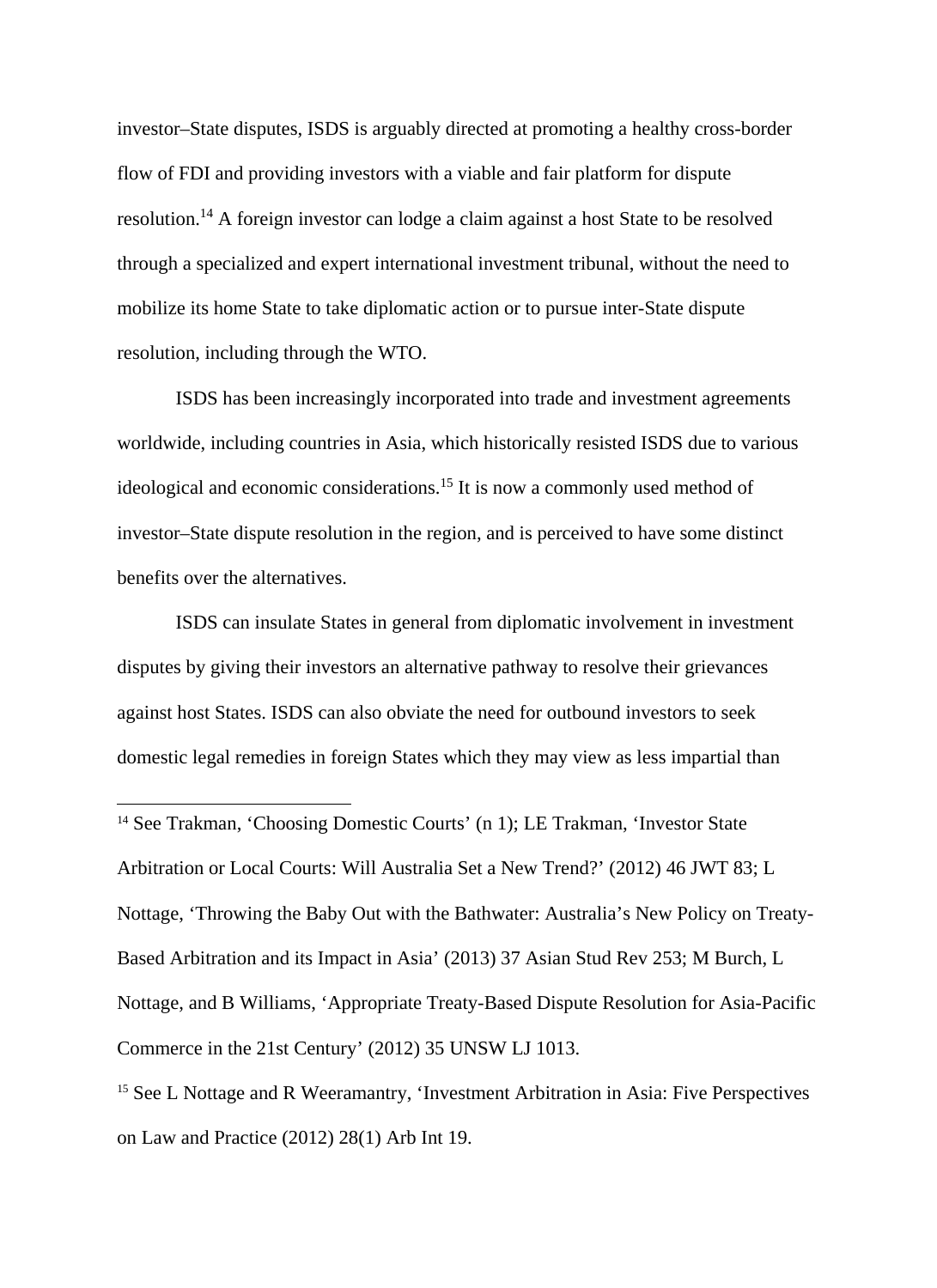international investment arbitration.16 As a result, foreign investors may be attracted to invest in certain markets, including countries in the Asia Pacific region, because of the availability of ISDS mechanisms, on the assumption that they would not be exposed to unfair or unprincipled treatment at the hands of domestic courts.<sup>17</sup> In addition, ISDS can confer substantive protections on foreign investors, such as most-favoured-nation or national treatment guarantees under international investment law. As such, a rejection of ISDS by States in the Asian region does not simply exclude that *process* of dispute settlement; it excludes the substantive protections that investment treaties and international law more generally often confer on foreign investors in light of their vulnerable position, including when facing the domestic courts of host States in Asia.

A country such as Australia, which has a dualist system, does not provide for international laws to be directly applied in domestic courts. Clauses such as those providing for most-favoured-nation treatment cannot be enforced in its domestic courts unless there is domestic legislation providing for such protection. Thus, a rejection of ISDS in a treaty between Australia and an Asian treaty partner is also a rejection of many

<sup>16</sup> J Kurtz, 'Australia's Rejection of Investor–State Arbitration: Causation, Omission and Implication' (2012) 27(1) ICSID Rev 65; Trakman 'Investor State Arbitration or Local Courts' (n 14).

<sup>17</sup> On treaty provisions for ISDS across Asia, including a critique of the practice, by the Chief Justice of Australia, see R S French, 'Investor State Dispute Settlement: A Cut Above the Courts?', Speech at the Supreme and Federal Courts Judges' Conference (Darwin 9 July 2014) <www.hcourt.gov.au/assets/publications/speeches/currentjustices/frenchcj/frenchcj09jul14.pdf>.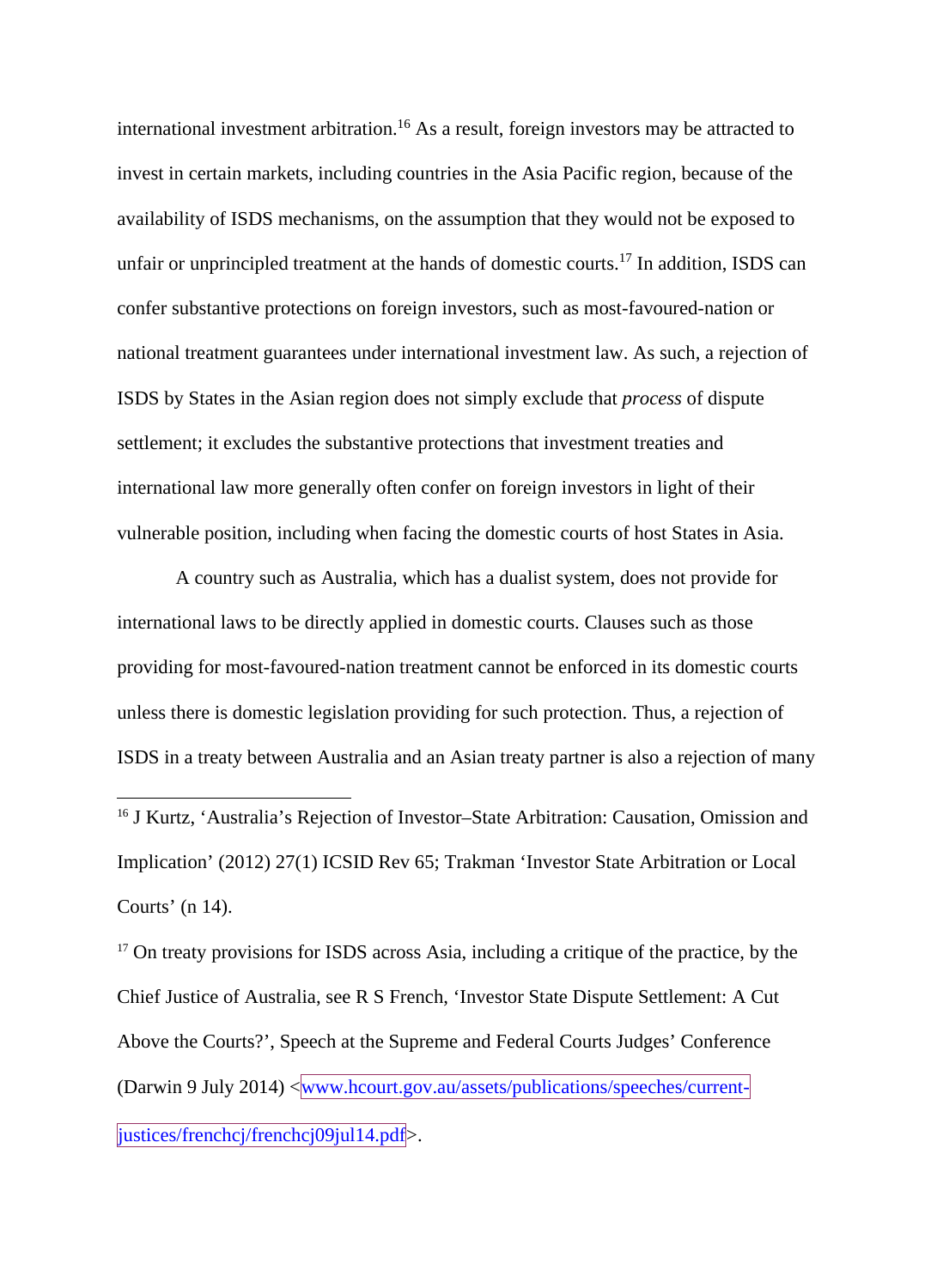of the substantive protections that a community of nations has invested decades in developing.18 Such a position proceeds on the subtext that foreign investors should not be given additional protections or incentives for investment beyond those given to domestic investors, even where their inbound investments could be exposed to unfair government interference or expropriation. Problematically, the impugned conduct may often not be unlawful under the domestic laws of the host country engaged in such interference, including through changes in legislation effected for that very purpose. Certainly, Australia and other countries within the Asia Pacific region are unlikely to target foreign investors in this manner, particularly where robust protections are entrenched in the State's constitutional framework. The potential for this occurrence, however, is not farfetched.

The above is not intended to suggest that ISDS is without shortcomings or critics. Certainly, the power imbalance between States and investors is not always in favour of host States. Many developing countries do not have the resources that wealthy investors have. As a result, in recent years a number of developing States, including in Asia, have become critical of ISDS and rejected the process as well as challenging the tribunals that deliver it on procedural grounds, not least of all for conflicts of interest: these States have also adopted alternative dispute resolution models to ISDS.19

<sup>&</sup>lt;sup>18</sup> See LE Trakman, 'Investor-State Arbitration: Evaluating Australia's Evolving Position' (2014) 15 J World Inv & Trade152, 173.

<sup>&</sup>lt;sup>19</sup> See Trakman (nn 1, 14, 18). For a general overview of this trend see M Waibel (ed), *The Backlash Against Investment Arbitration: Perceptions and Reality* (Kluwer Law International 2010).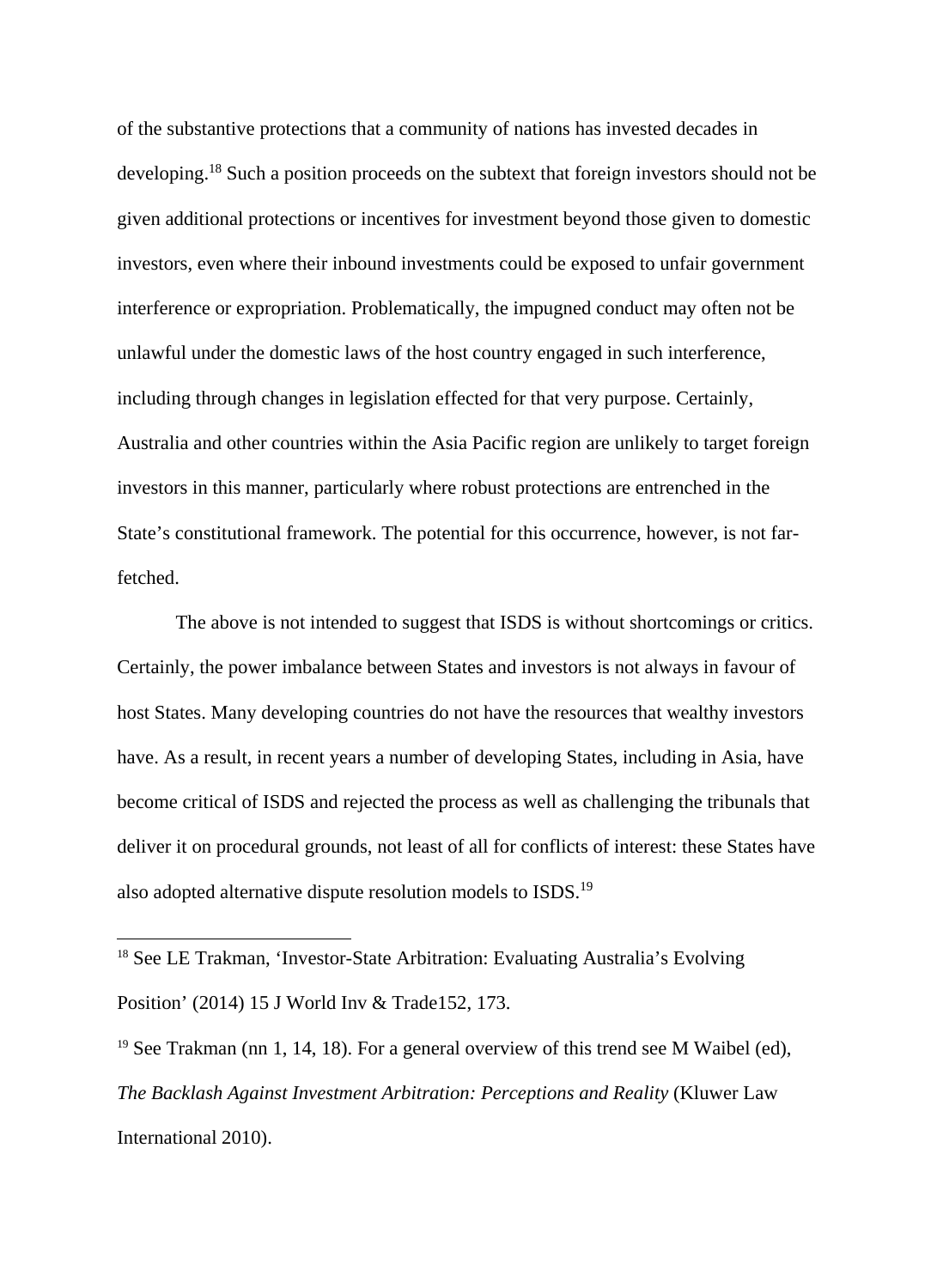This chapter contends that criticisms of ISDS, however justified in particular cases, should not be universally adopted as a means of rejecting it, without close further examination. The merits of ISDS relative to resolution of disputes by domestic courts are considered in section III below.

#### III. Domestic Policies—Australia and the Asia Pacific

#### a) Australian Labor Party's 2011 Trade Policy

The Australian Government, led by Prime Minister Julia Gillard, articulated its aversion to ISDS in the 2011 Policy, providing that Australia would no longer negotiate treaty protections 'that confer greater legal rights on foreign businesses than those available to domestic businesses' or rights that would 'constrain the ability of the Australian Government to make laws on social, environmental, and economic matters in circumstances where those laws do not discriminate between domestic and foreign businesses'. 20

One of the aims of the Policy was to prevent foreign investors from invoking ISDS to challenge Australia's regulatory autonomy over public safety, health, and the environment.<sup>21</sup> The Policy was informed, to some degree, by an increase in FDI flows

 $20$ ibid 1–2.

<sup>21</sup> See L Nottage, 'Investor-State Arbitration Policy and Practice after *Philip Morris Asia v Australia*' in LE Trakman and N Ranieri (eds), *Regionalism in International Investment Law* (OUP 2013) ch 15, 452.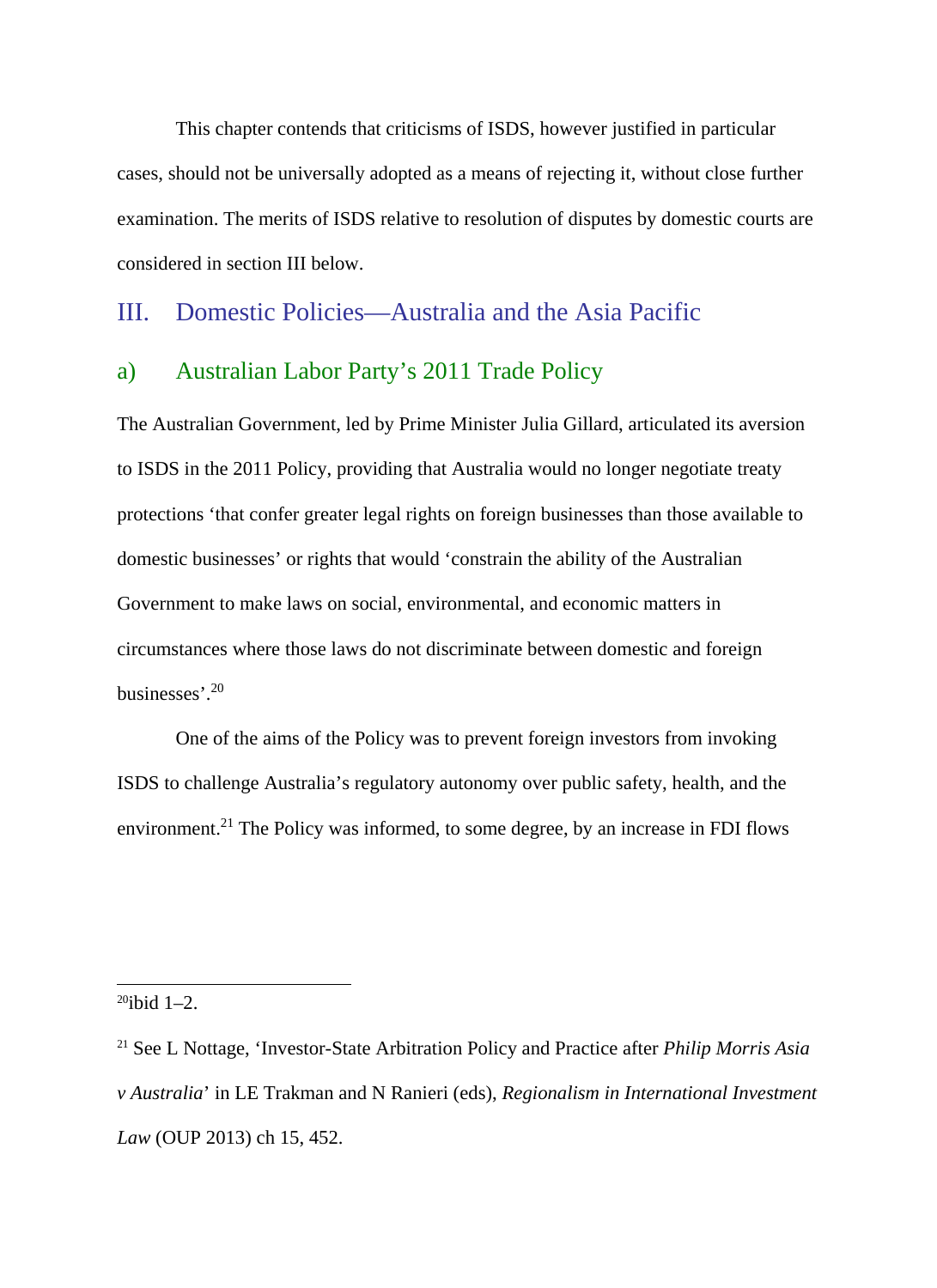into Australia, particularly in the resources and energy sectors,  $2^2$  and by the significant potential for investors to institute claims against Australia challenging domestic environmental and health legislation. By declining to incorporate ISDS in its BRTAs, Australia would have greater latitude in designing sustainable measures to preserve its public interests, thereby avoiding pressures created by the so-called 'regulatory chill' arising from the perceived threat of having to defend against costly and intrusive ISDS claims.<sup>23</sup>

These concerns are reflected in wider global concerns, notably in UNCTAD's IPFSD, which recognizes that 'ISDS claims can be used by foreign investors in unanticipated ways'. Noting that '[a] number of recent cases have challenged measures adopted in the public interest (e.g. measures to promote social equity, foster environmental protection or protect public health)', the IPFSD observes that 'the borderline between protection from political risk and undue interference with legitimate domestic polices is becoming increasingly blurred'. <sup>24</sup> They are also illustrated in part by Philip Morris' ISDS claim against Australia under the Hong Kong–Australia BIT over Australia's decision to require the plain packaging of cigarettes on public health

 $22$  K Tienhaara, 'Regulatory Chill and the Threat of Arbitration: A View from Political Science' in C Brown and K Miles (eds), *Evolution in Investment Treaty Law and Arbitration* (CUP 2012) ch 26, 606.

 $23$ ibid.

<sup>24</sup> UNCTAD (n 11) 40.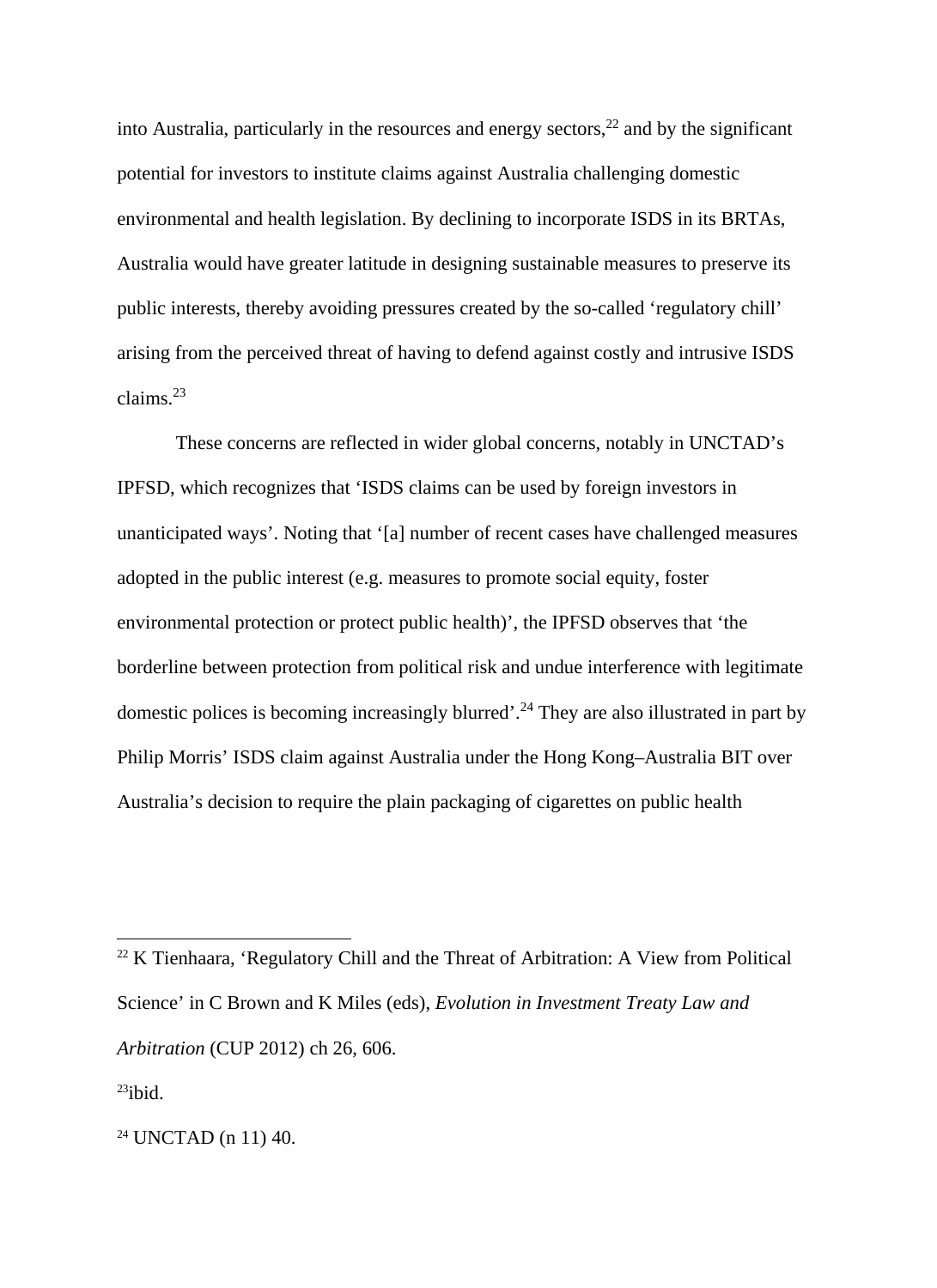grounds<sup>25</sup> and recent WTO challenges against Australia initiated by Ukraine and now including, among others, Indonesia, over the same issue.<sup>26</sup> While the Philip Morris case

 25 On Philip Morris' ongoing action against Australia under the Australia–Hong Kong Free Trade Agreement, see Philip Morris International News Release, 'Philip Morris Asia Initiates Legal Action Against the Australian Government Over Plain Packaging' (27 June 2011)

*<*www.pmi.com/eng/media\_center/press\_releases/pages/PM\_Asia\_plain\_packaging.aspx > accessed 11 July 2014. On Philip Morris' unsuccessful action against the Australia Government, see *Philip Morris Limited and Prime Minister* [2011] AATA 556. See also *JT International SA v Commonwealth of Australia* [2012] HCA 43. On the earlier claim brought against the Republic of Uruguay under the Switzerland–Uruguay BIT, see *FTR Holdings SA (Switzerland) v Oriental Republic of Uruguay*, ICSID Case No ARB/10/7, Request for Arbitration (19 February 2010). FTR Holding SA is a subsidiary of Philip Morris International Inc (PMI). PMI's Operation's Centre is in Switzerland. See also AD Mitchell and SM Wurzberger, 'Boxed in? Australia's Plain Tobacco Packaging Initiative and International Investment Law' (2011) 27 Arb Int 623; T Voon and A Mitchell, 'Implications of WTO Law for Plain Packaging of Tobacco Products' in A Mitchell, T Voon, and J Liberman (eds), *Public Health and Plain Packaging of Cigarettes: Legal Issues* (Edward Elgar 2012) ch 6, 109.

26WTO, *Australia: Certain Measures Concerning Trademarks and Other Plain Packaging Requirements Applicable to Tobacco Products and Packaging'* (9 May 2014) WT/DS434 <www.wto.org/english/tratop\_e/dispu\_e/cases\_e/ds434\_e.htm> accessed 11 July 2014.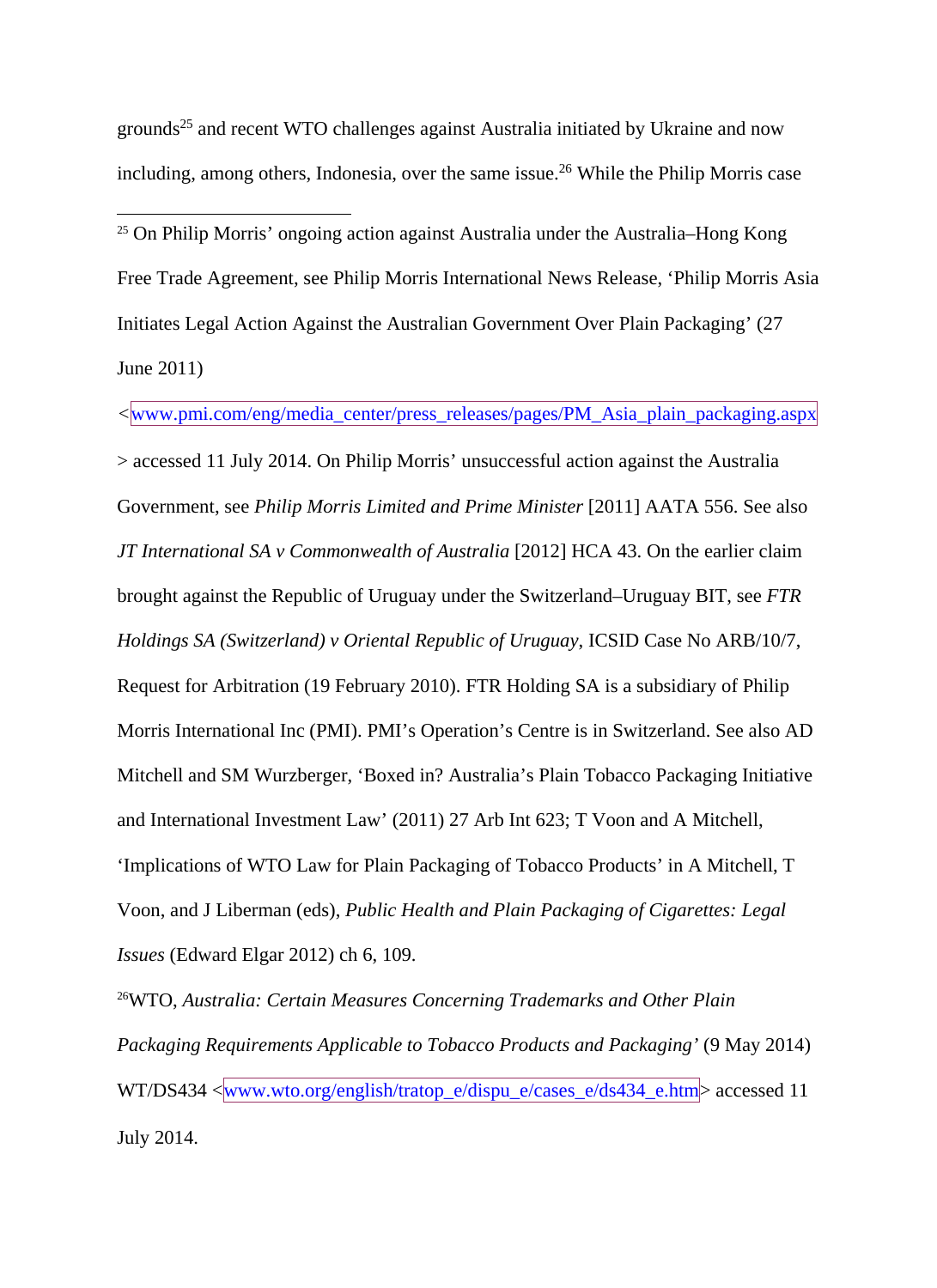provides a good illustration of the challenges envisaged by the critics of ISDS, certainly one ISDS claim is not sufficient to show that a systemic problem exists, jeopardizing Australia's ability to legislate on public health grounds in the national interest. Aside from the fact that it is the very purpose of ISDS to facilitate challenges against host States where other avenues are not available, it is unusual to reject the institution of ISDS on the basis of one claim that the Government may perceive to be unsubstantiated. Certainly, few of Australia's regional neighbours and trading partners who are parties to BITs providing for ISDS have reacted so strongly when a claim has been brought against them.<sup>27</sup>

Australia has further concerns that foreign drug companies could invoke ISDS to contest restrictions on foreign manufactured drugs under Australia's Pharmaceutical Benefits Scheme (PBS), which selectively restricts public access to some pharmaceuticals while subsidizing others.28 Such concerns have been articulated with renewed emphasis in the context of the TPPA negotiations.<sup>29</sup> The Government also has ongoing disquiet about foreign investors securing a controlling interest in the Australian media and in core financial markets such as the stock exchange (exemplified by

PBS News Updates' <www.pbs.gov.au>accessed 11 July 2014.

 <sup>27</sup> Nottage (n 14) 257.

<sup>28</sup> On the PBS see Department of Health (Australia) 'Pharmaceutical Benefits Scheme:

<sup>29</sup> Gabrielle Chan, 'Leaked Trade Deal Terms Prompt Fears for Pharmaceutical Benefits Scheme' *The Guardian* (11 June 2015)

<sup>&</sup>lt;http://www.theguardian.com/business/2015/jun/11/pacific-trade-deal-raises-fears-overfuture-of-pharmaceutical-benefits-scheme> accessed 16 August 2015.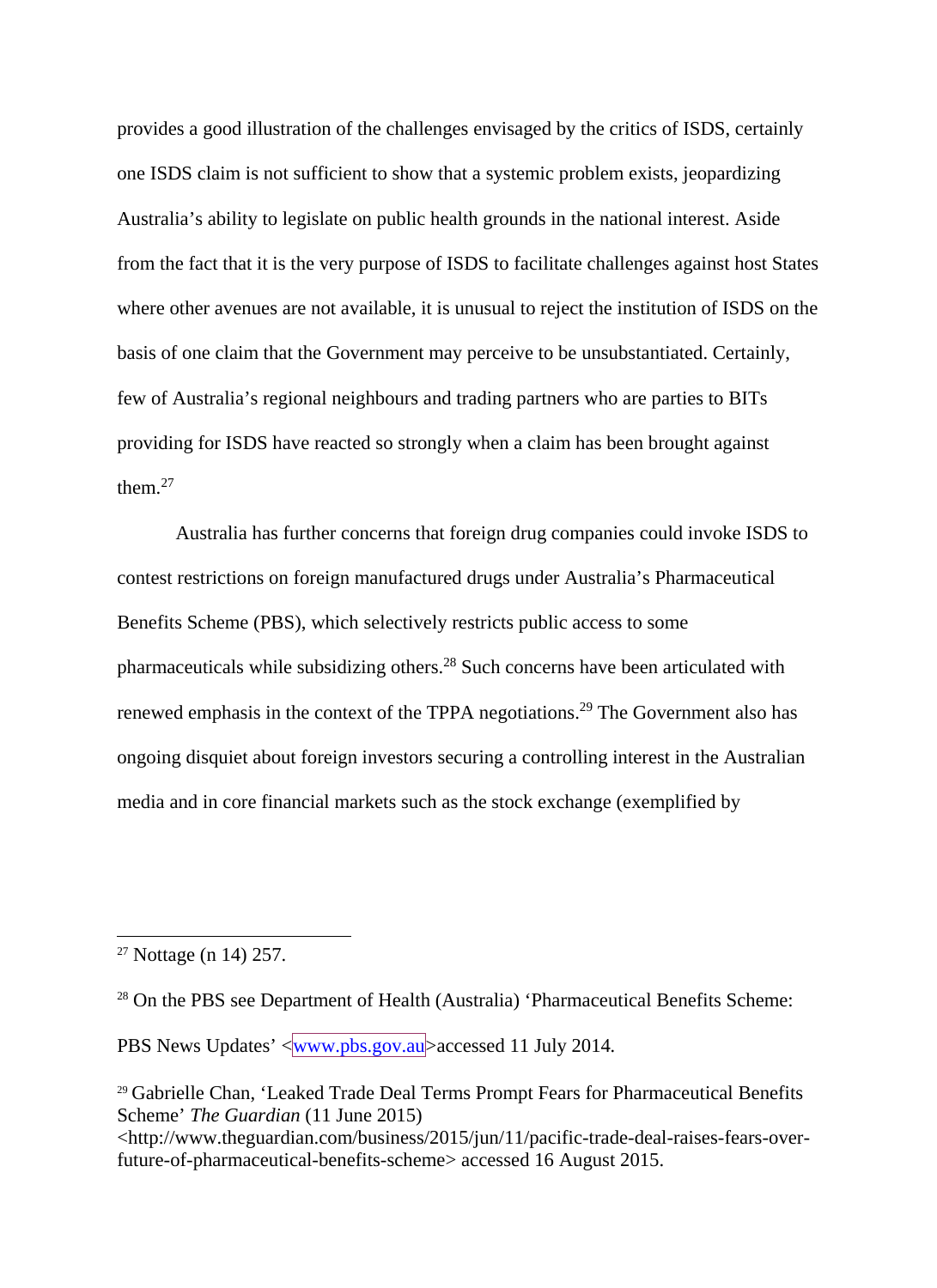Australia's refusal to permit the takeover, expressed as an amalgamation, of the Australian Stock Exchange by its Singaporean counterpart).<sup>30</sup>

The proposition underlying the Gillard Government's policy in 2011 was that Australian courts would be more likely to protect domestic public policy in cases brought by foreign investors against the Australian Government than international ISDS tribunals. Ancillary to this view was its supposition that domestic courts in Australia are more likely to take account of national security legislation, administrative regulations, and prior domestic court decisions in Australia in so deciding, whereas international ISDS tribunals are less likely to so respond to such domestic requirements or expectations.

#### b) The Coalition Government's Current Policy

The current Liberal–National Coalition Government appears to have adopted a more tempered approach to ISDS. Whereas the Gillard Government took an in-principle approach in indicating that it would not agree to the incorporation of ISDS into its future BRTAs, the Coalition Government has indicated that it will take a contextual or 'case-bycase' approach regarding the incorporation of ISDS in future BITs.<sup>31</sup> In this spirit, it has adopted ISDS in its recent BIT with the Republic of Korea.<sup>32</sup> Illustrating the case-by-case

 <sup>30</sup>See LE Trakman, 'National Good No Issue in ASX Deal' *The Australian* (2 November 2010) <www.theaustralian.com.au/business/national-good-no-issue-in-asx-deal/storye6frg8zx-1225946362212> accessed 11 July 2014.

<sup>&</sup>lt;sup>31</sup> See 'Frequently Asked Questions on Investor-State Dispute Settlement (ISDS)' (n 8).  $32$  See KAFTA (n 7) ch 11 (Investment).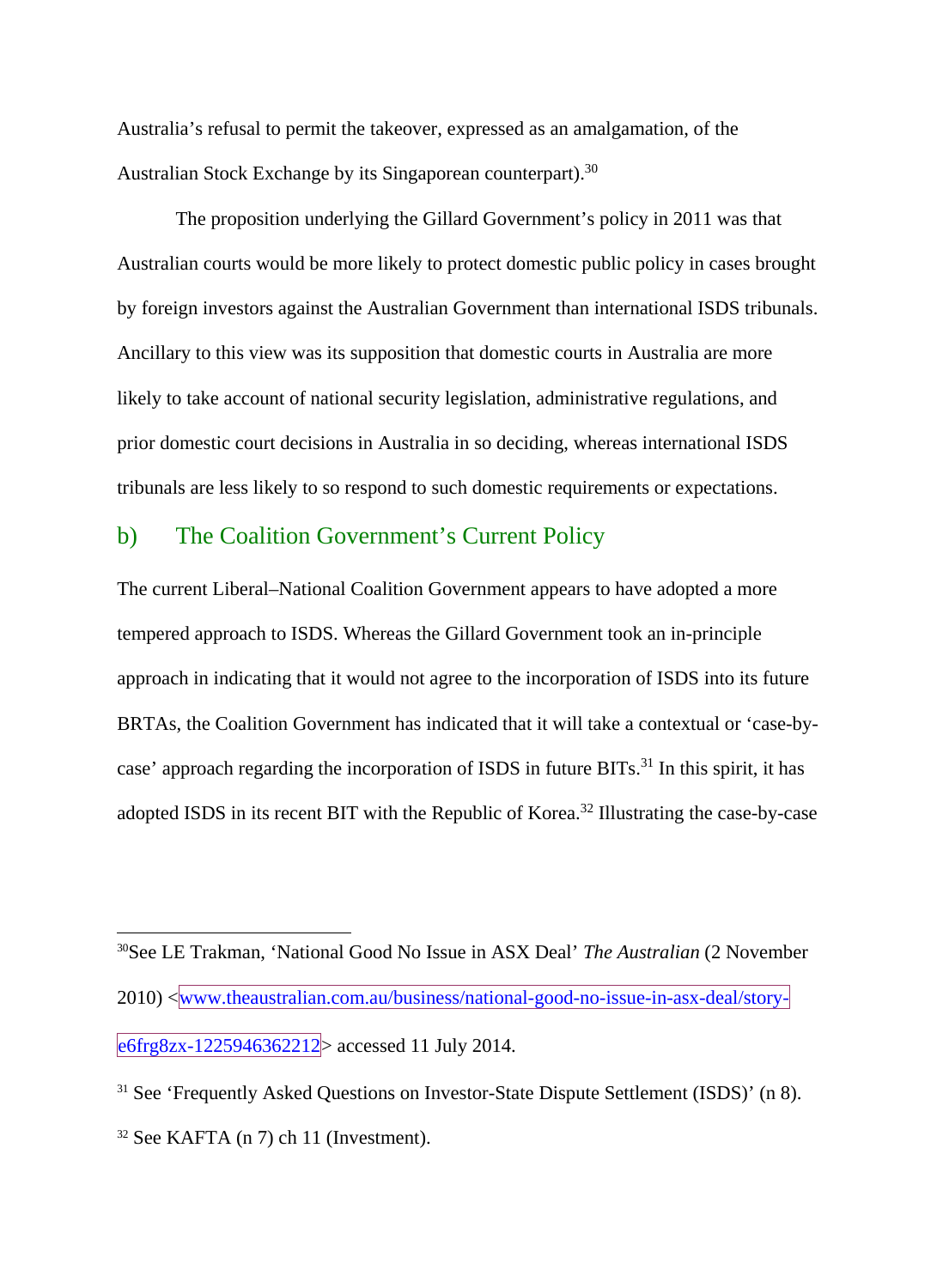approach, the agreement with Japan that soon followed did not include an ISDS regime.<sup>33</sup> This may, however, be of limited significance if an ISDS mechanism is ultimately included in the Trans-Pacific Partnership Agreement (TPPA), and if neither Japan nor Australia, as TPPA negotiating parties, are exempted from ISDS.

The fact that JAEPA does not include ISDS provisions intially gave rise to renewed criticisms of ISDS, including comments that it is no longer being sought by Asian countries.34 However, this is far from established, particularly in light of the ISDS inclusions in KAFTA and ChAFTA. Certainly, ISDS is an important negotiating point in the TPPA, which remains one of the most significant regional agreements ever contemplated. As such, it is difficult to accept that Australia can abandon ISDS without repercussions.

 33 P Martin, 'ISDS: The Trap that Australia–Japan Free Trade Agreement Escaped' *Sydney Morning Herald* (10 April 2014) <www.smh.com.au/federal-politics/politicalopinion/isds-the-trap-the-australiajapan-free-trade-agreement-escaped-20140407 zqrwk.html> accessed 11 July 2014; D Crowe, 'Tony Abbott Concludes Free Trade Agreement with Japan' *The Australian* (7 April 2014)

<www.theaustralian.com.au/national-affairs/policy/tony-abbott-concludes-free-tradeagreement-with-japan/story-fn59nm2j-1226877009701#> accessed 11 July 2014.

<sup>34</sup> See Martin ibid. See also P Martin, 'Free Trading Cards Laid on the Table, but Beware the Ace Up the Sleeve' *Sydney Morning Herald* (9 April 2014)

<www.smh.com.au/business/free-trading-cards-laid-on-the-table-but-beware-the-ace-up-

the-sleeve-20140408-36b6v.html $>$  accessed 11 July 2014.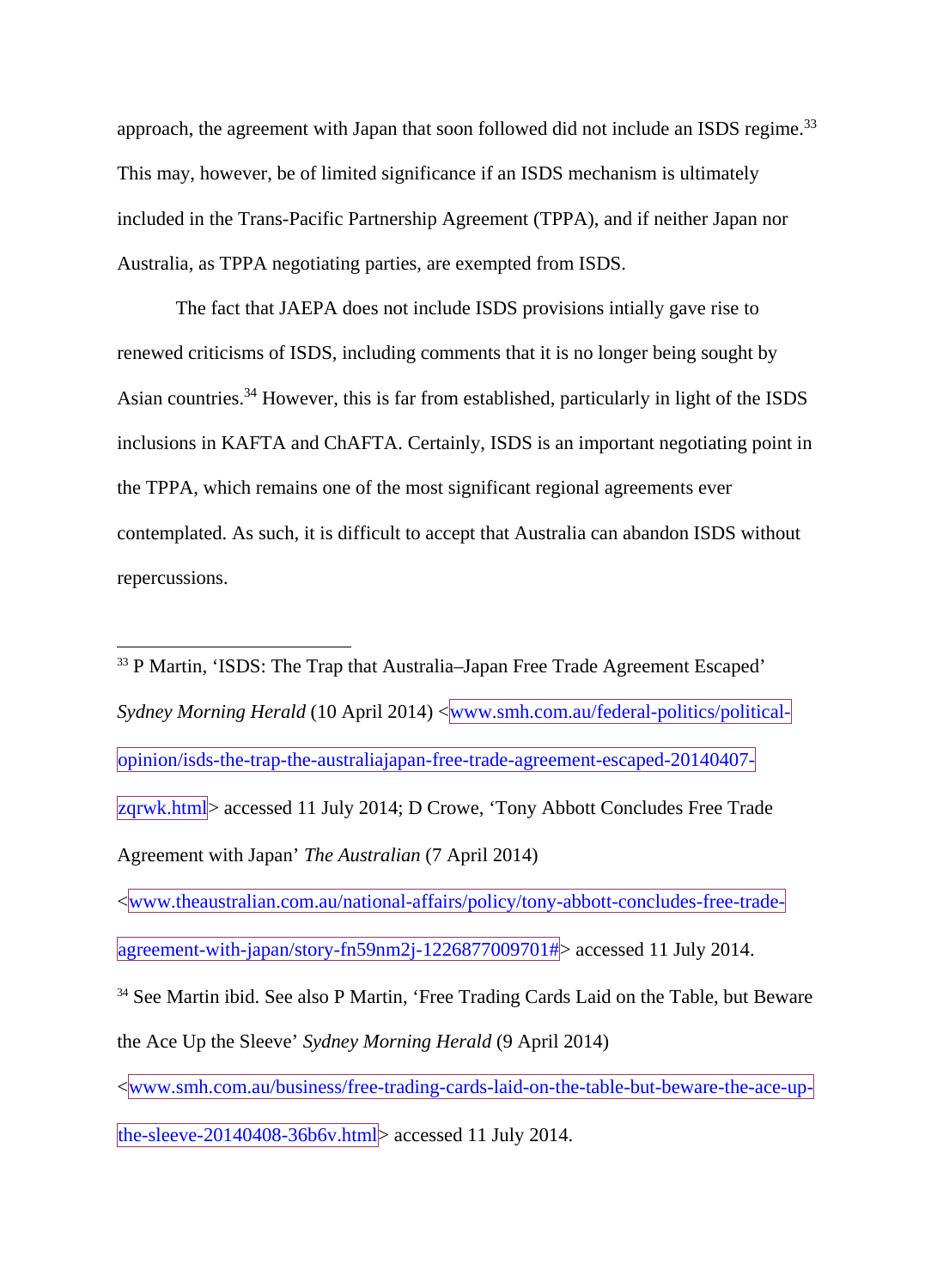The Coalition Government's approach presumably presupposes that, in deciding whether to adopt ISDS on a case-by-case basis, the Australian Government will consider discrete national interests, such as the nature of national security, environmental, or public health protection in relation to each treaty it negotiates. It will also pay heed to the kind of treaty partner in issue, including the political system, economic development, and treatment accorded to foreign investors by the particular negotiating partner State in the past.

While it appears superficially attractive, this case-by-case approach can be challenging for treaty partners, foreign investors, and domestic interests. The approach assumes that, while negotiating a treaty, the Australian Government will be able to determine in advance the nature of investor–State disputes that are likely to eventuate, and whether the Australian Government ought to negotiate for ISDS or domestic courts in anticipating such disputes. It is unclear how the Government will decide, in relation to inbound investment, whether investors from a particular State party will be more likely to invoke ISDS against Australia. It is also unclear, in relation to outbound investment, what protections courts of foreign States in Asia are likely to confer upon Australian outbound investors. Generally speaking, the nature of the State party, such as its developing economic status or high corruption index, and its historical actions are insufficient bases upon which to determine whether ISDS or domestic courts should be the chosen method of dispute settlement in the future. There is simply insufficient evidence to predict with any confidence how differently ISDS and domestic courts will resolve investor–State disputes in Asia.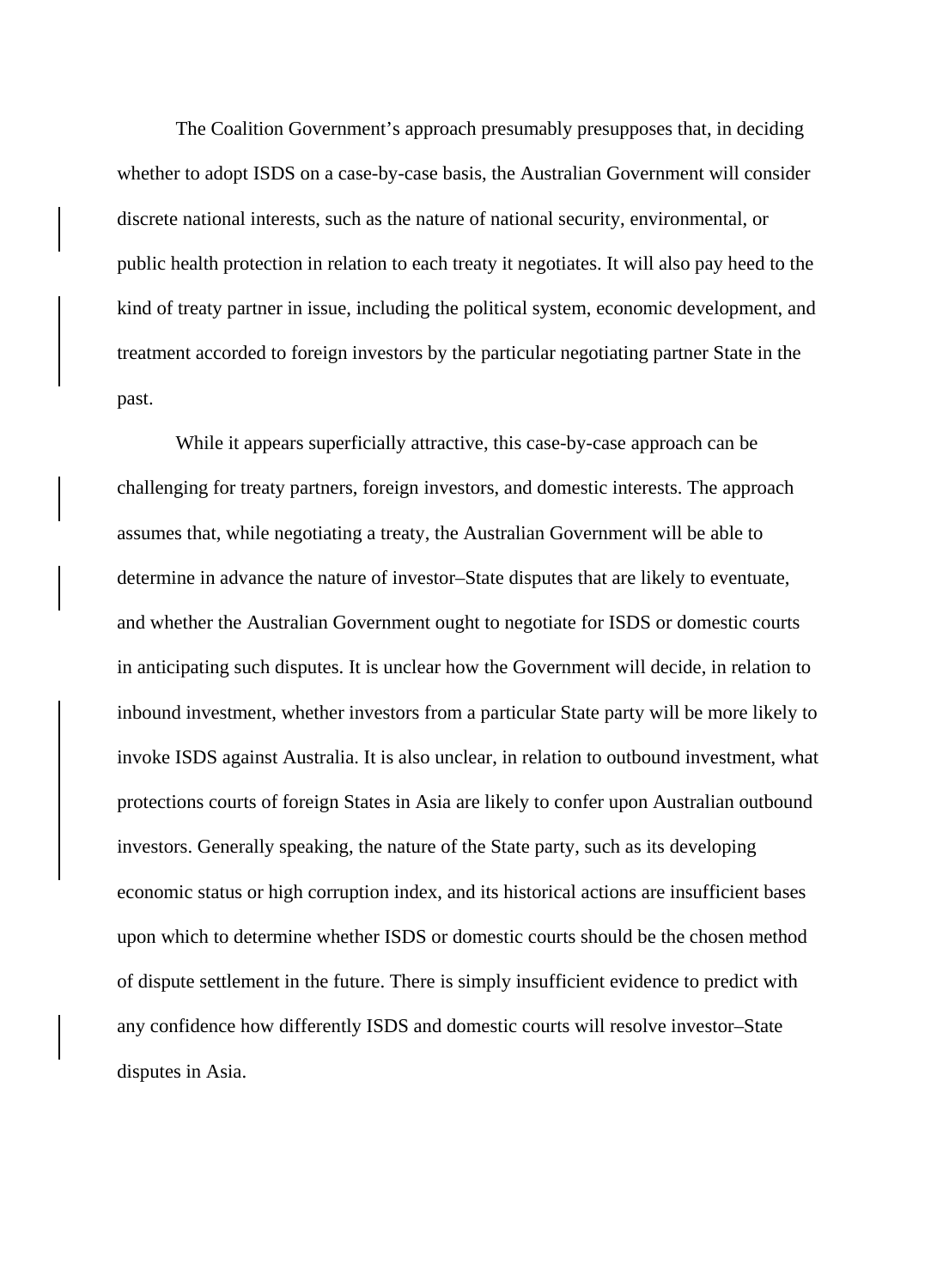The current contextual approach is nevertheless an improvement on the seemingly rigid stand articulated by the Gillard Government in its 2011 Policy. It at least facilitates negotiation around ISDS and domestic courts, and enables the negotiating parties to weigh up the risks and benefits of each. Admittedly, it does not eliminate predictive uncertainty, notably in how Australian or foreign domestic courts are likely to adjudicate public policy debates. It does however enable reflection on such factors as pre-existing national legislation in negotiating treaty States that demonstrate protectionism.

#### c) Australia's Regional Investment Interests

The countries of the Asia Pacific region have strong trade relations. In 2013, Australia's top five two-way trading partners were China, Japan, the US, Korea, and Singapore.<sup>35</sup> Australia's top three export markets were China, Japan, and South Korea,<sup>36</sup> and top three import sources were China, the US, and Japan.<sup>37</sup> Indeed two-way trade with the Asian region accounted for 62.8% of Australia's total trade in 2013.<sup>38</sup> Needless to say, China is integral to Australian trade and investment, given that it is Australia's largest two-way trading partner. While there are healthy two-way trading links between Australia and the Asian region as well as the US, longer-term outbound investments in Asian countries by

 35Department of Foreign Affairs and Trade (Australia), *Trade at a Glance 2014*, <sup>5</sup> <sup>&</sup>lt; http://dfat.gov.au/about-us/publications/trade-investment/trade-at-a-glance/trade-at-aglance-2014/Pages/trade-at-a-glance-2014.aspx> accessed 16 August 2015. 36ibid 20. 37ibid 24.

38ibid 27.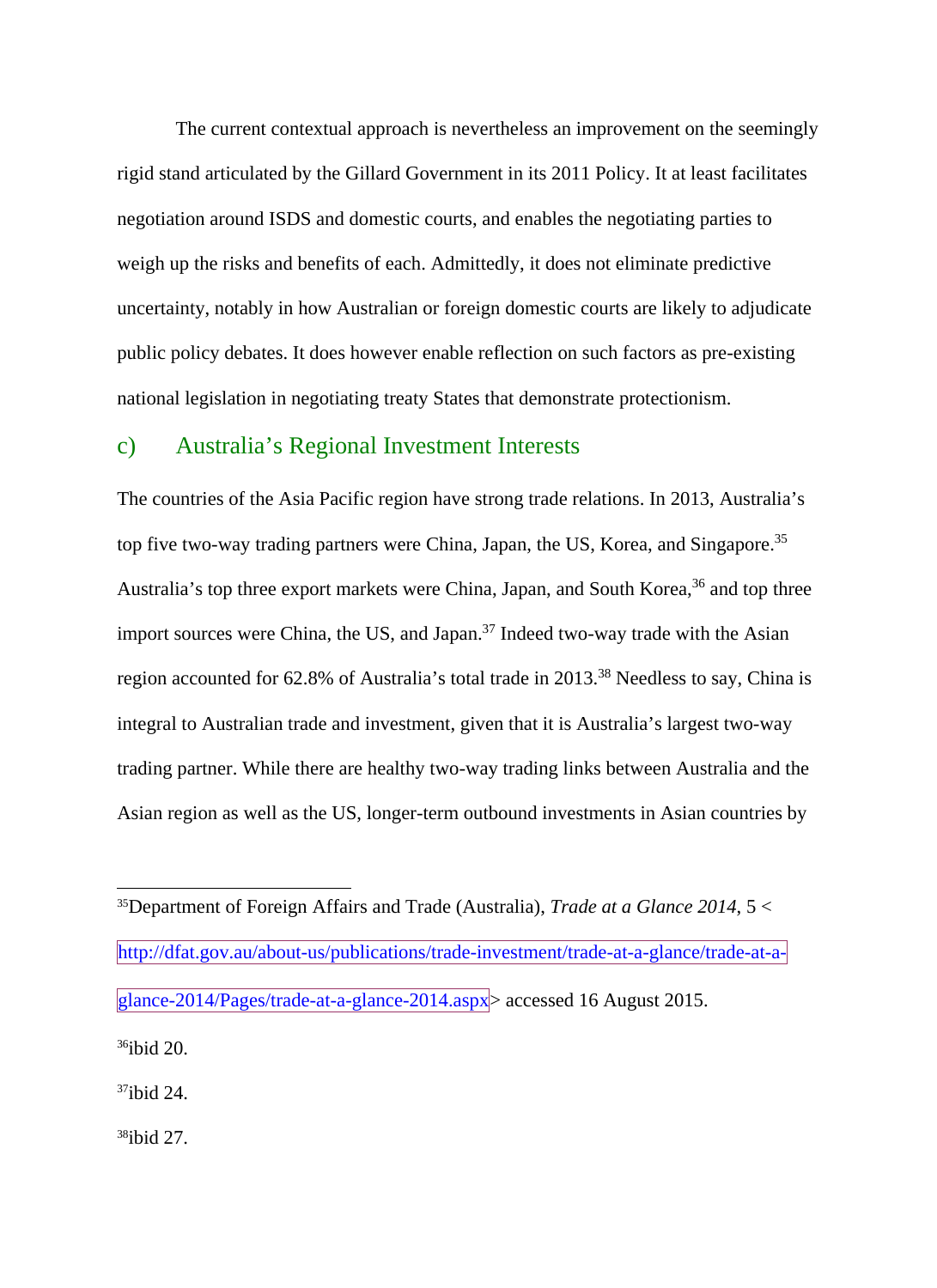Australian investors could be improved, $39$  and so could longer-term inbound investment by Asian investors in Australia.40

Australia should recognize its regional interests in formulating its policy on ISDS. In addition to having a considerable bearing on Australia's international trade and investment, it is noteworthy that countries in the Asian region have increasingly provided for ISDS protection in treaties, though admittedly some, such as India and Indonesia, continue to remain cautious.41

Significantly, the final version of the Australia–Japan trade agreement, hailed as being supremely advantageous for both the Australian and Japanese economies,<sup>42</sup> does not include an ISDS regime. Notably, however, Japan had requested ISDS at least until the tenth round of negotiations $43$  and dispute settlement was still a point of concern until the sixteenth round.44 Japan has also favoured ISDS in its other investment treaties in the

39ibid 32.

40ibid 36.

<sup>41</sup> LE Trakman and K Sharma, 'Locating Australia on the Pacific Rim: Trade, Investment and the Asian Century' (2015) Transn Disp Mgmt 1 (online); Nottage (n 11) 257.  $42$  See Crowe (n 27).

<sup>43</sup> Department of Foreign Affairs and Trade (Australia) 'Newsletter Update 10: Australia-Japan Free Trade Agreement, Tenth Negotiating Round' (17–25 November 2012) <www.dfat.gov.au/fta/jaepa/newsletters/update\_10.html> accessed 11 July 2014. <sup>44</sup> Department of Foreign Affairs and Trade (Australia) 'Sixteenth round of negotiations—13–15 June 20'  $\langle$ www.dfat.gov.au/fta/jaepa/#news $\rangle$  accessed 11 July

2014.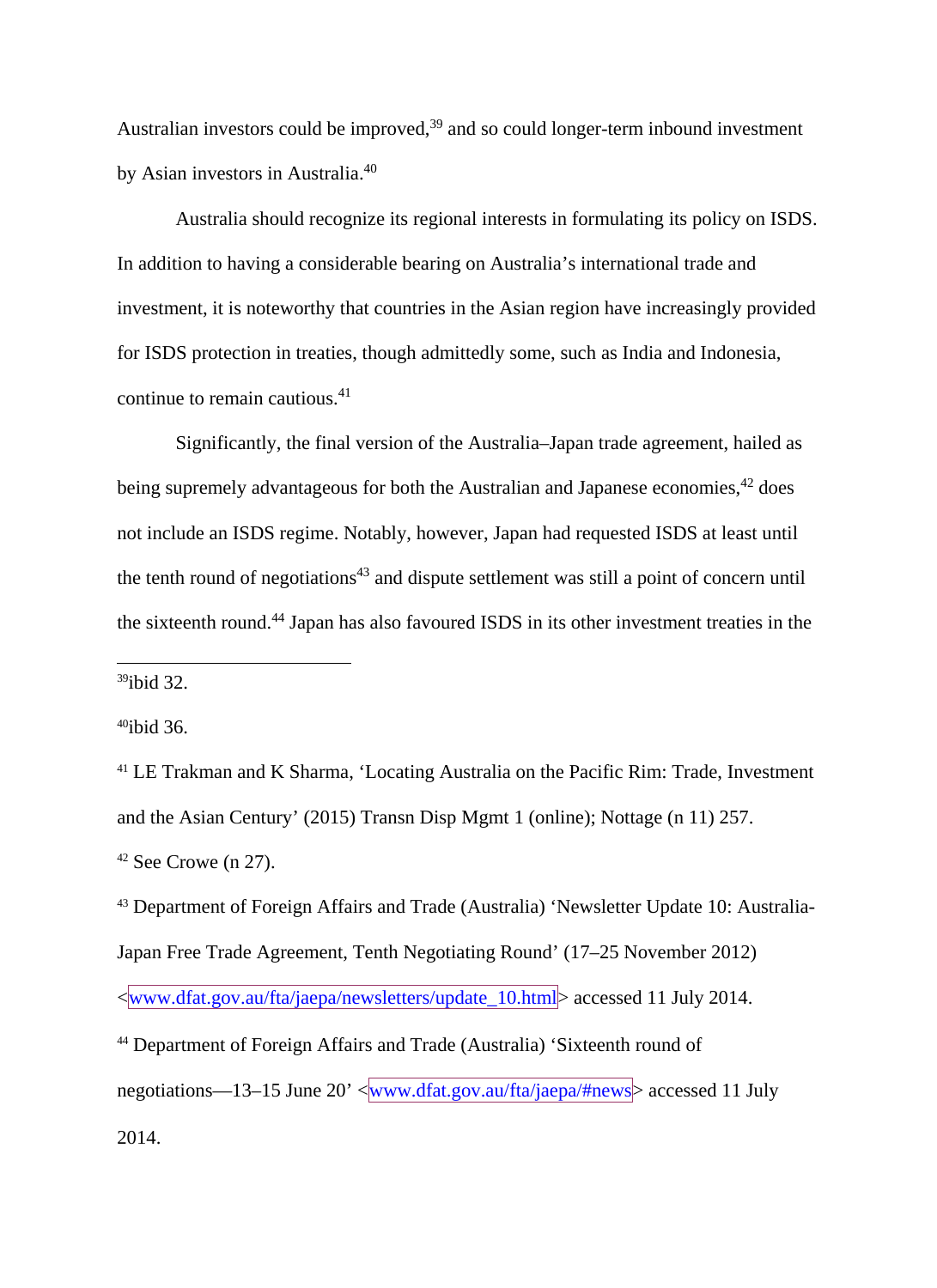recent past, preferring to allow for resolution of investor–State disputes through independent channels.45 Ultimately, however, Japan agreed to conclude JAEPA without an ISDS regime, potentially because it considered that insisting on ISDS was not worth any additional concessions it may have to provide.<sup>46</sup> There has been suggestion that Japan was satisfied that Australia's rule of law tradition would secure sufficient protections for Japan's investors, rendering an ISDS regime unnecessary<sup>47</sup> (though this seems entirely speculative, particularly in light of Japan's earlier requests for ISDS).

As a result, whatever else may be extrapolated from the JAEPA negotiation process, it cannot be said that Japan now holds ISDS in disfavour. Its willingness to exclude ISDS from JAEPA shows at best that the economic and political advantages of securing a trade and investment agreement with Australia were greater than insistence on

 45 See Agreement between the Government of Malaysia and the Government of Japan for an Economic Partnership (signed 13 December 2005, entered into force 13 July 2006) Art 85; Agreement between Japan and the Republic of Indonesia for an Economic Partnership (signed 20 August 2007, entered into force 1 July 2008) Art 69; Comprehensive Economic Partnership Agreement between Japan and the Republic of India (signed 16 February 2011, entered into force 1 August 2008) Art 96. Japan's FTAs are available at Ministry of Foreign Relations of Japan, 'Japan–Asia Relations' <www.mofa.go.jp/region/asia-paci/index.html> accessed 11 July 2014. See also, Hamamoto and Nottage (n 3).

<sup>46</sup> L Nottage, 'Investor–State Arbitration: Not in the Australia–Japan Free Trade Agreement, and Not Ever for Australia?' (2014) 19 J Japanese L 37.

<sup>47</sup> Martin, 'Free Trading Cards' (n 33).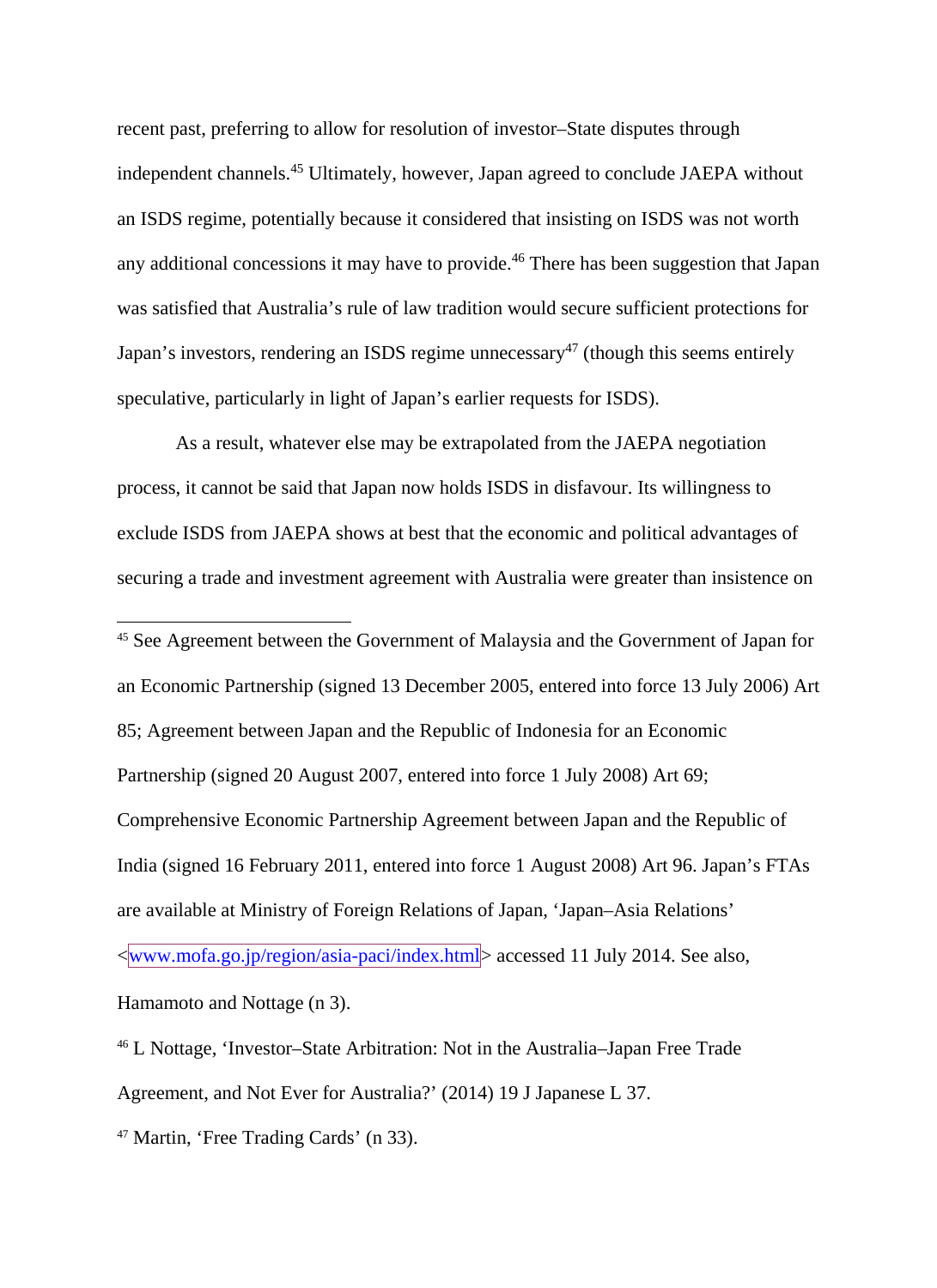ISDS. The fact that Australia's legal system is generally regarded as being independent, transparent, and reliable may have given some comfort to Japanese negotiators, but this view is not likely to be universally convincing.

A converse illustration to JAEPA is the KAFTA concluded in December 2013, which does include ISDS provisions and upon which Korea reportedly insisted.<sup>48</sup> Given Korea's position as a key trading partner of Australia and the potential it offers for significant investment opportunities, it was certainly prudent for the Australian Government to endorse a balanced ISDS outcome.

Australia has also recently concluded a trade agreement with China, <sup>49</sup> which includes an ISDS regime. China is a particularly significant regional trading partner of Australia. It is a major investor in Australia and is heavily involved in its natural resources sector. While Australia's investment in China still lags behind other States in the region, in 2010 Australia's FDI in China reached AU\$17 billion.<sup>50</sup> Although China only invested AU\$19 billion in Australia at that time, this rate is three times higher than what it was in  $2007$ .<sup>51</sup>

<sup>49</sup> See ChAFTA (n [7\)](#page-3-0) <http://dfat.gov.au/trade/agreements/chafta/officialdocuments/Pages/official-documents.aspx> accessed 16 August 2015.

<sup>50</sup> Australian Government, *Australia in the Asian Century, Foreign Direct Investment Fact Sheet*, (October 2012) <www.asiancentury.dpmc.gov.au/sites/default/files/factsheets/20.-Foreign-investment-in-Australia.pdf accessed 11 July 2014.  $51$ ibid.

 <sup>48</sup> See Callick (n 8).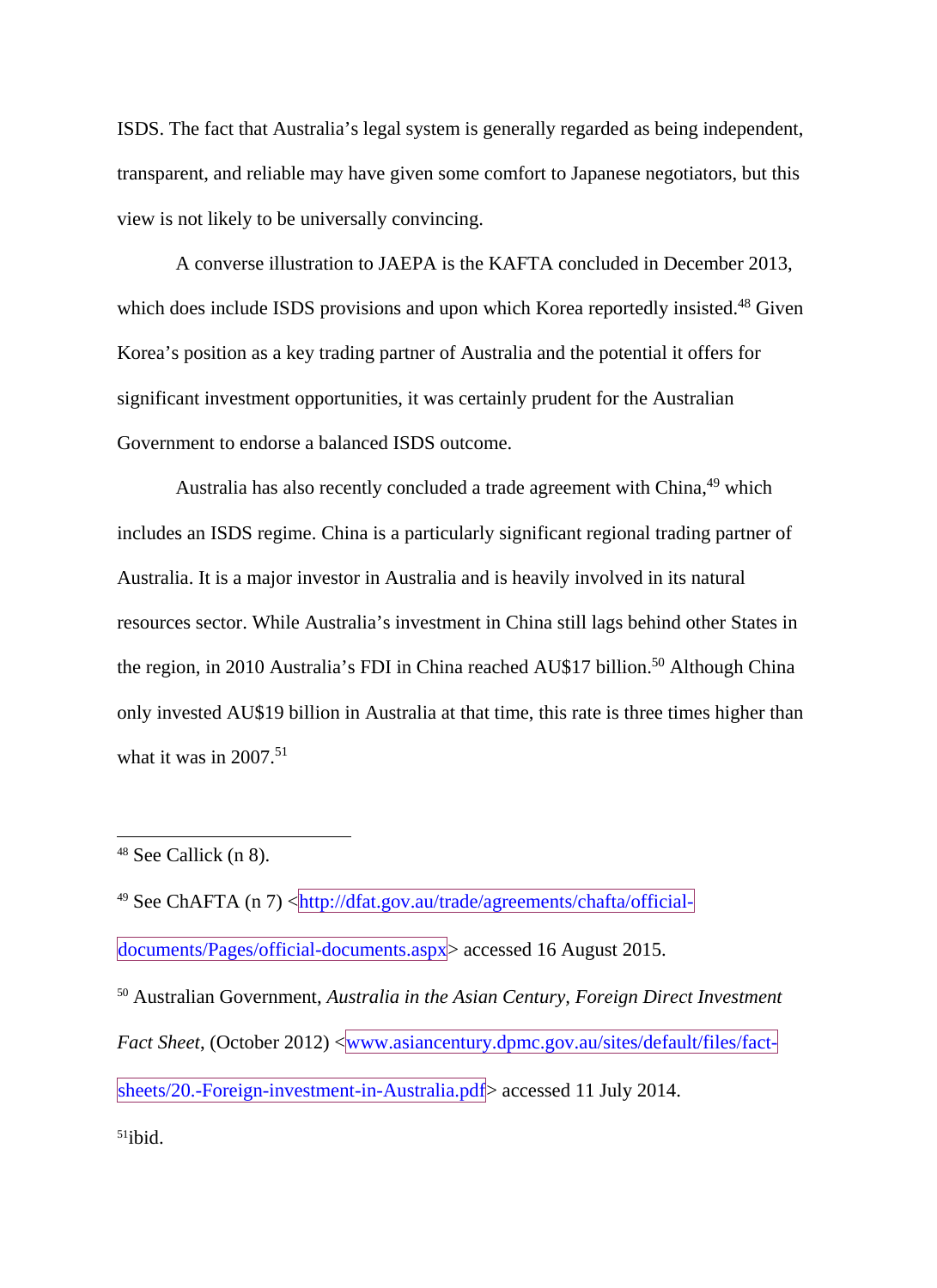FDI flows from China into Australia are also growing exponentially and are making a major contribution to Australia's recent high economic growth, commonly referred to as the natural resources boom. Considering China's demand for natural resources, it is unlikely that this trend will be reversed in the near future as China acquires more of Australia's natural resources. Even more broadly, China's desire to increase its investments in Australia is seen in its insistence during the ChAFTA negotiations that the Foreign Investment Review Board (FIRB) threshold for investments from China should be increased to match the thresholds available to US and New Zealand investors (equivalent concessions were extracted by Japan and Korea as part of their respective agreements relating to investments by private entities in non-sensitive industries); this concession was granted in the final agreement. <sup>52</sup> The sticking point 52 See M Janda, 'Investment Threshold Lifted above \$1b under Korea–Australia FTA' *ABC News* (17 February 2014) <www.abc.net.au/news/2014-02-17/government-releasesdetails-of-korea-australia-fta/5264840> accessed 11 July 2014; M Kenny and P Wen, 'Japan, Korea and Now a Free Trade Deal with China is in Sight' *Sydney Morning Herald* (10 April 2014) <www.smh.com.au/federal-politics/political-news/japan-koreaand-now-a-free-trade-deal-with-china-is-in-sight-20140409-36djp.html> accessed 11 April 2014; Belinda Fan, 'Foreign Investment Review Changes for Chinese Investors under the China-Australia Free Trade Agreement' *Herbert Smith Freehills* (28 November 2014)

<http://www.herbertsmithfreehills.com/insights/legal-briefings/foreign-investmentreview-changes-for-chinese-investors-under-the-china-australia-fta> accessed 16 August 2015.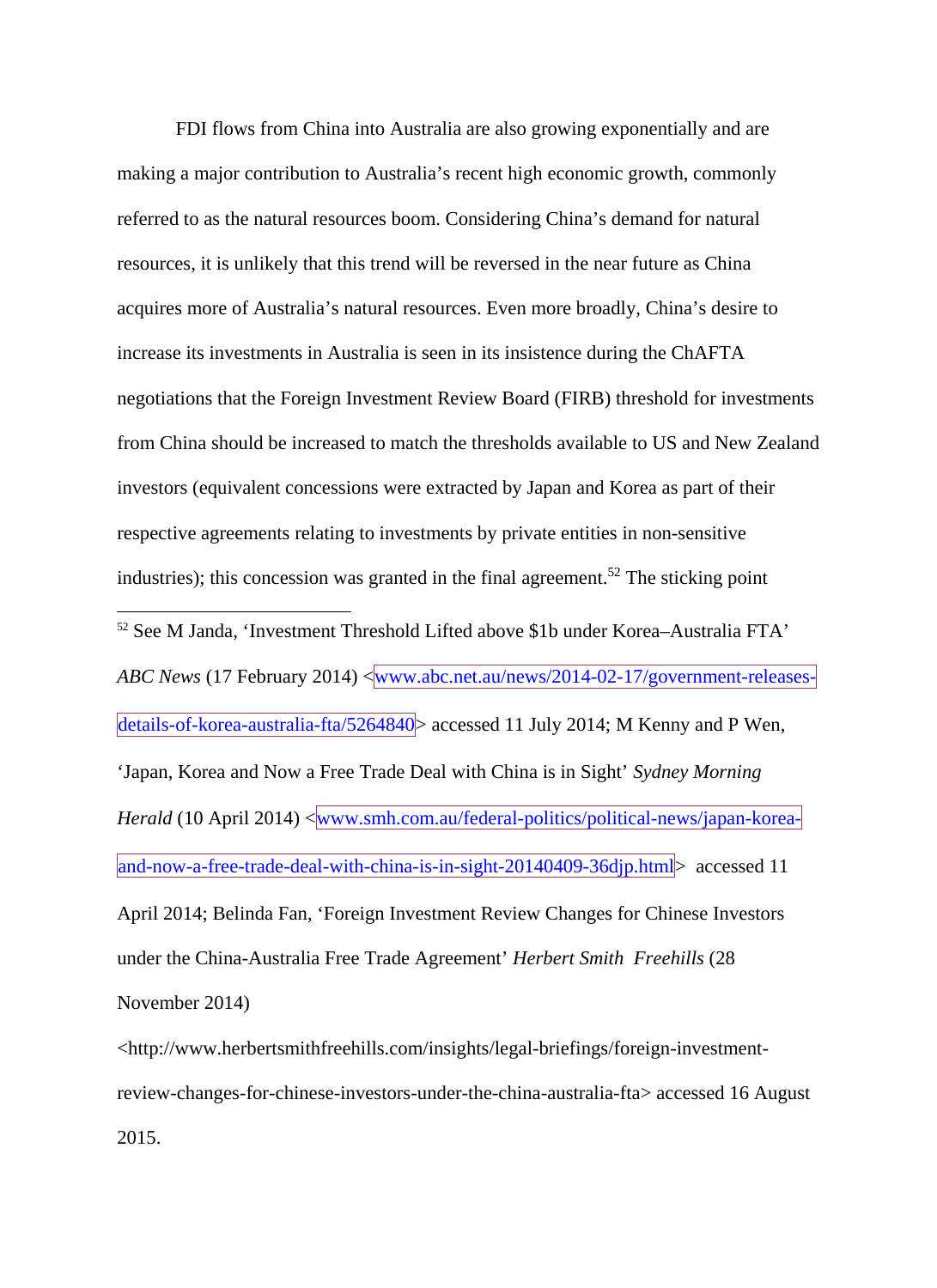during negotiations was that much of the inbound investment into Australia was likely to come from State-owned enterprises (SOEs), which China insisted should be treated in the same manner as private enterprises.<sup>53</sup> Leading up to the finalization of the agreement, the Coalition Government indicated it was no longer averse to investment from SOEs;<sup>54</sup> however in the final agreement, the relaxation of the FIRB threshold was not accorded to investments by SOEs, this provision to be reviewed by the parties in three years' time.

Over the past two decades, China has shown a trend towards trade liberalization, even if this movement has been slow, at least according to some western countries.<sup>55</sup> The inclusion of the ISDS in ChAFTA was understandable. Chinese investors have made a 53 K Murphy, 'Tony Abbott Goes to China "to be a Friend", Not to Chase Deals' *The Guardian* (10 April 2014)<www.theguardian.com/world/2014/apr/10/tony-abbott-goesto-china-to-be-friend-not-chase-deals> accessed 11 July 2014.

<sup>54</sup> K Murphy, 'Tony Abbott Says China's State-Owned Enterprises Are Welcome in Australia' *The Guardian* (11 April 2014)

<http://www.theguardian.com/world/2014/apr/11/abbott-says-chinas-state-ownedenterprises-welcome> accessed 11 July 2014; P Coorey, 'Side Deal May Open Door for China State-Owned Firms' *Australian Financial Review* (12 April 2014) <www.afr.com/p/national/side\_deal\_may\_open\_door\_for\_china\_0TUDkjLssijS9698OcJ

qEO> accessed 11 July 2014.

<sup>55</sup> LE Trakman, 'China and Foreign Direct Investment: Does Distance Lend Enchantment to the View?' (2014) 2 Chin J Comp L1; LE Trakman, 'China and Investor State Arbitration' (2012) University of New South Wales Faculty of Law Research Series No 48.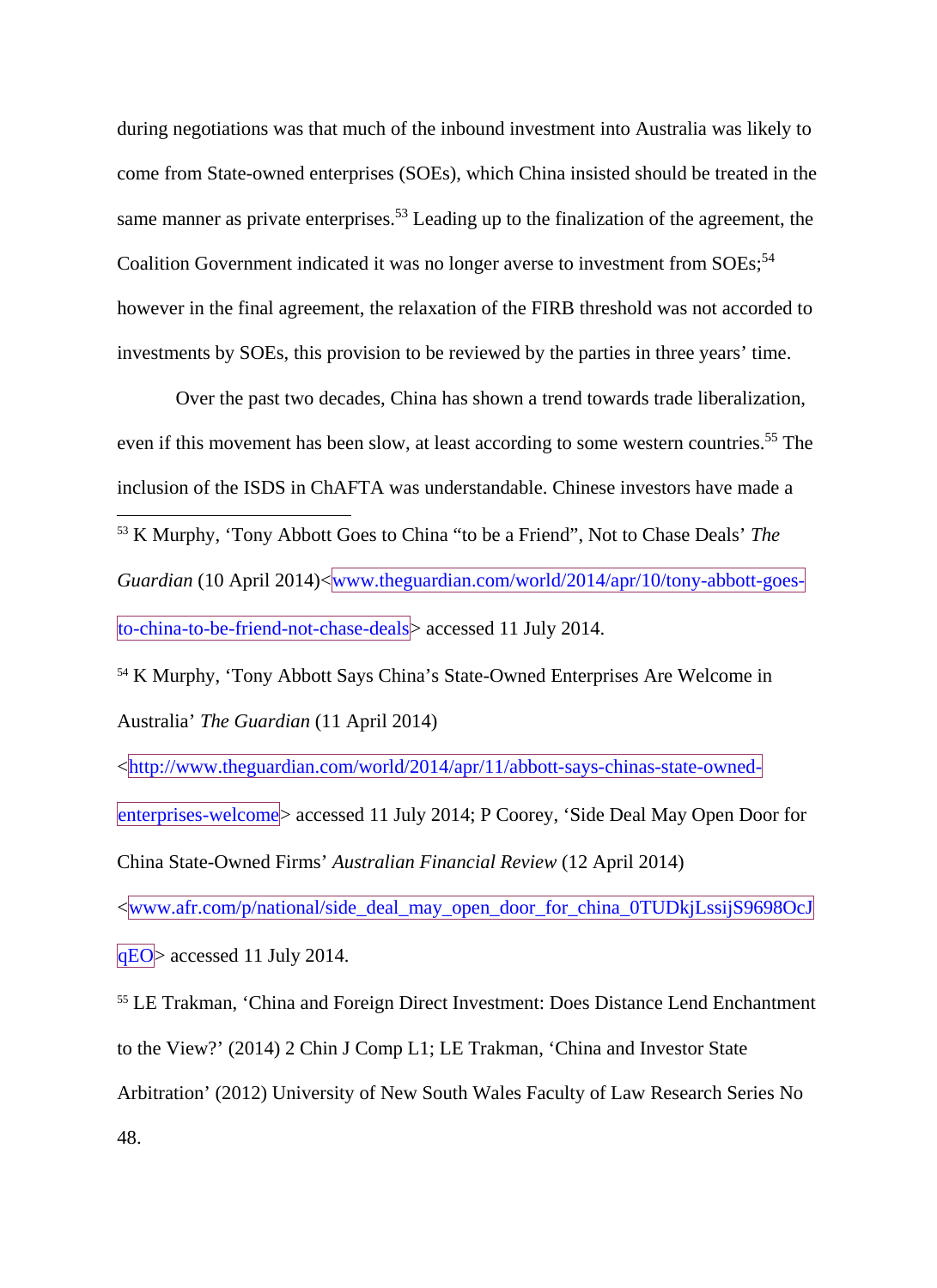number of high-profile investments in Australia and it is reasonable to surmise that China wants to ensure independent protections for them.

<span id="page-22-0"></span>On the flip side, while the Asian region has immense economic opportunities, Australia's outbound investment into some Asian countries is not without risks. According to the 2013 Transparency International Corruption Perceptions Index, the majority of countries in Asia scored between ten and fifty points out of a possible 100.58 Other studies conducted by the World Justice Project provide similarly troubling assessments.<sup>59</sup> The World Bank's Ease of Doing Business rankings of East Asia and the Pacific paints an even bleaker picture: only four countries in the region managed to score in the top twenty, with other key regional economic partners of Australia falling behind by a significant margin.<sup>60</sup> While the methodology of these rankings is not without controversy,61 these surveys portray a similar story: Asia is still lagging behind other

<span id="page-22-1"></span>58 See Transparency International, *Corruption Perceptions Index 2013* 

<http://cpi.transparency.org/cpi2013/results/> accessed 11 July 2014*.*

<sup>59</sup> See World Justice Project, *WJP Rule of Law Index 2014* 

<http://data.worldjusticeproject.org/> accessed 11 July 2014.

<sup>60</sup> See International Finance Corporation and the World Bank, 'Economy Rankings' *Doing Business* (June 2013)  $\langle$ www.doingbusiness.org/rankings $\rangle$  accessed 11 July 2014. <sup>61</sup> See T Thompson and A Shah, 'Transparency International's Corruption Perceptions Index: Whose Perceptions are they Anyway?' World Bank Discussion Draft 2005 <http://siteresources.worldbank.org/INTWBIGOVANTCOR/Resources/TransparencyInt ernationalCorruptionIndex.pdf> accessed 11 July 2014.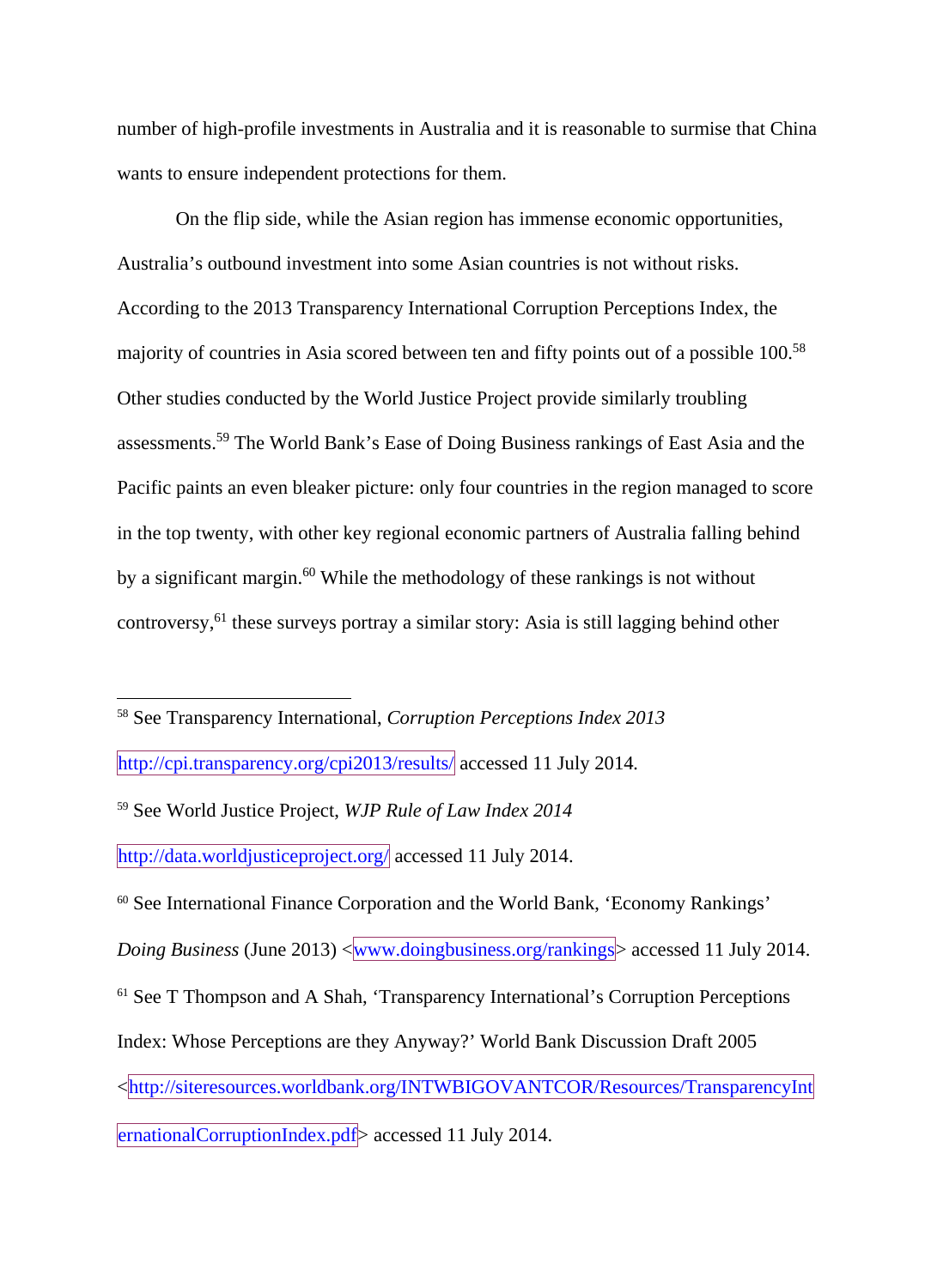parts of the world in the development of its legal institutions and in the protections accorded to foreign investors.

In the absence of ISDS, Australia's outbound investors located in Asia may encounter resistance in securing relief from regulation by host States, including before their local courts. While some investors may move their businesses to intermediary States to avoid the courts of partner States, many smaller Australian investors lack such mobility and will have to resolve their disputes in the local courts of their host States.<sup>62</sup> Thus, one of the practical challenges that Australia faces, if it remains determined to retire ISDS, lies in protecting its outbound investors in Asia who lack the capacity to protect themselves.

#### d) Australia Not Alone—Indonesia's Apparent Aversion to ISDS

Recently, Indonesia, another key regional player, has shown some aversion to the current state of its investment agreements and to ISDS in particular. Early in 2014 , the Netherlands embassy in Jakarta announced that the Indonesian Government had informed the Netherlands that it intended to terminate the Netherlands–Indonesia BIT,<sup>63</sup> from 1 July 2015, which is when the BIT expires.<sup>64</sup> The Netherlands embassy also stated that the

 $62$ Investors may base these decisions on various grounds, including but not limited to corruption, transparency, and rule of law indices: see (nn [58](#page-22-0)[–60\)](#page-22-1).

<sup>&</sup>lt;sup>63</sup>Agreement between the Government of the Republic Indonesia and the Government of the Kingdom of the Netherlands on Promotion and Protection of Investment (signed 6

April 1994, entered into force 1 July 1995) ('Netherlands–Indonesia BIT').

<sup>64&#</sup>x27;Termination Bilateral Investment Treaty' (n 5).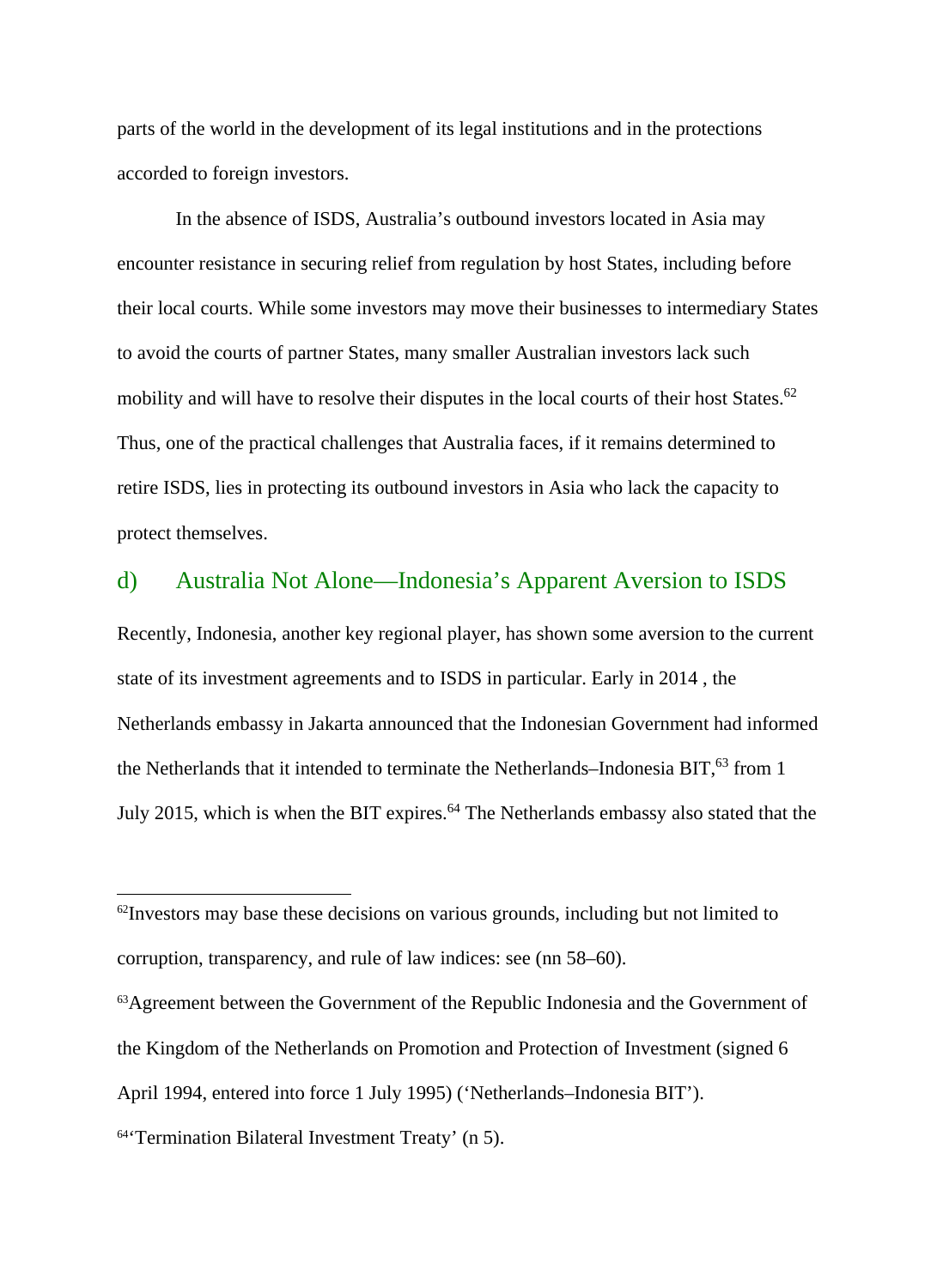Indonesian Government had mentioned it intended to terminate all of its sixty-seven BITs.

In the aftermath of that announcement, there was widespread discussion around the intentions of the Indonesian Government and what may have motivated its decision to cancel the Netherlands BIT. It was proposed that, in part at least, the *Churchill Mining PLC and Planet Mining Pty Ltd v Republic of Indonesia* cases<sup>65</sup> may have motivated the Indonesian Government to review its current treaty portfolio.<sup>66</sup> The Churchill claim, which has caused some concern in Indonesia, is for over \$1 billion, not including interest.67 Certainly, there have been emphatic calls for Indonesia to immediately withdraw from the ICSID and continue to treat BITs with caution.<sup>68</sup> Some of the reasons <sup>65</sup> ICSID Case No ARB/12/14 and  $12/40 \sqrt{\text{www.italaw.com/cases}/1479}$  accessed 11 July 2014.

<sup>66</sup> C Tevendale and V Naish, 'Indonesia Indicates Intention to Terminate all of its Bilateral Investment Treaties?' *Herbert Smith Freehills Dispute Resolution* (20 March 2014) <http://hsfnotes.com/arbitration/2014/03/20/indonesia-indicates-intention-toterminate-all-of-its-bilateral-investment-treaties/> accessed 11 July 2014; B Bland and S Donnan, 'Indonesia to Terminate More Than 60 Bilateral Investment Treaties' *Financial Times* (26 March 2014) <www.ft.com/intl/cms/s/0/3755c1b2-b4e2-11e3-af92-

00144feabdc0.html?siteedition=uk#axzz36C9e5Oos> accessed 11 July 2014.

 $67$  Tevendale and Naish (n 65).

68H Juwana, 'Indonesia Should Withdraw from the ICSID Now!' *Jakarta Post* (2 April 2014) <www.thejakartapost.com/news/2014/04/02/indonesia-should-withdrawicsid.html> accessed 11 July 2014.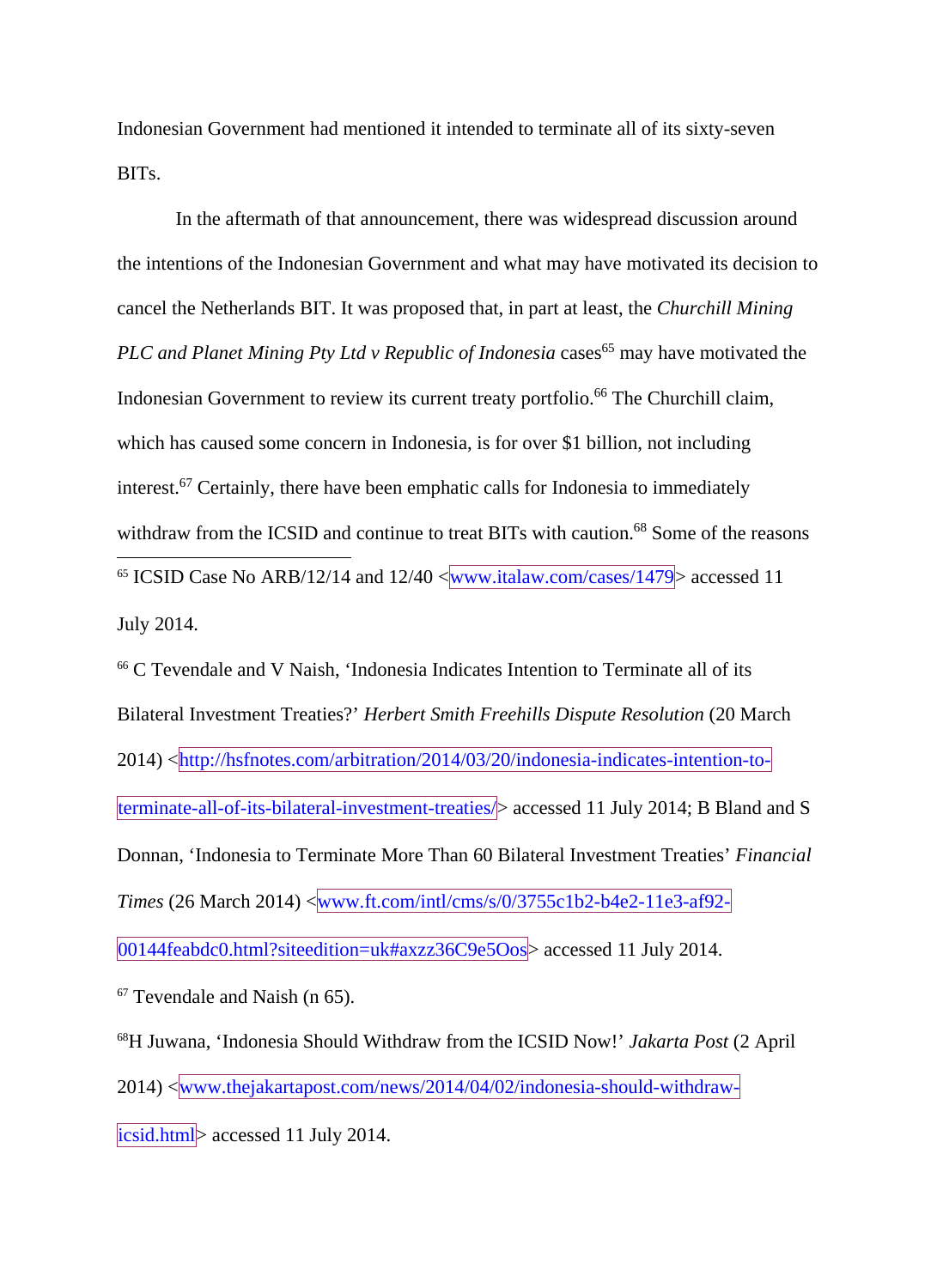articulated are comparable to those expressed by the Australian Government as part of its 2011 Policy. These include equal treatment of foreign and domestic investors and the restraints placed on the Government as a result of having international claims lodged against it. More particularly, however, there is a view that, in light of the economic power it now has, Indonesia no longer needs to forsake its regulatory autonomy to attract foreign investment.

Termination of its BITs by Indonesia would not mean a complete withdrawal from all investment protection obligations and mechanisms. Existing investors would continue to be protected by the 'survival clauses' that have been included in many of the BITs. For example, under the Netherlands BIT, the investments under the BIT will be protected by a sunset period of fifteen years after the BIT's termination.<sup>69</sup> Further, even if all of its BITs were terminated, Indonesia would still be subject to its obligations under the ASEAN Comprehensive Investment Agreement and the ASEAN–Australia–New Zealand Free Trade Agreement.<sup>70</sup>

In any case, the more likely view is that Indonesia does not intend to withdraw from its regime of investment agreements altogether. It is undertaking a termination programme so that it can renegotiate its BITs with greater State protections. Indonesia is now economically stable and powerful enough to assert its regulatory autonomy. It has been suggested that Indonesia intends to renegotiate its BITs to provide greater capacity

 $69$  Tevendale and Naish (n 65).

<sup>70</sup>ASEAN Comprehensive Investment Agreement (signed 26 February 2009, entered into force 29 March 2012); Agreement Establishing the ASEAN-Australia-New Zealand Free Trade Area (signed 27 February 2009, entered into force 1 January 2010) [2010] ATS 1.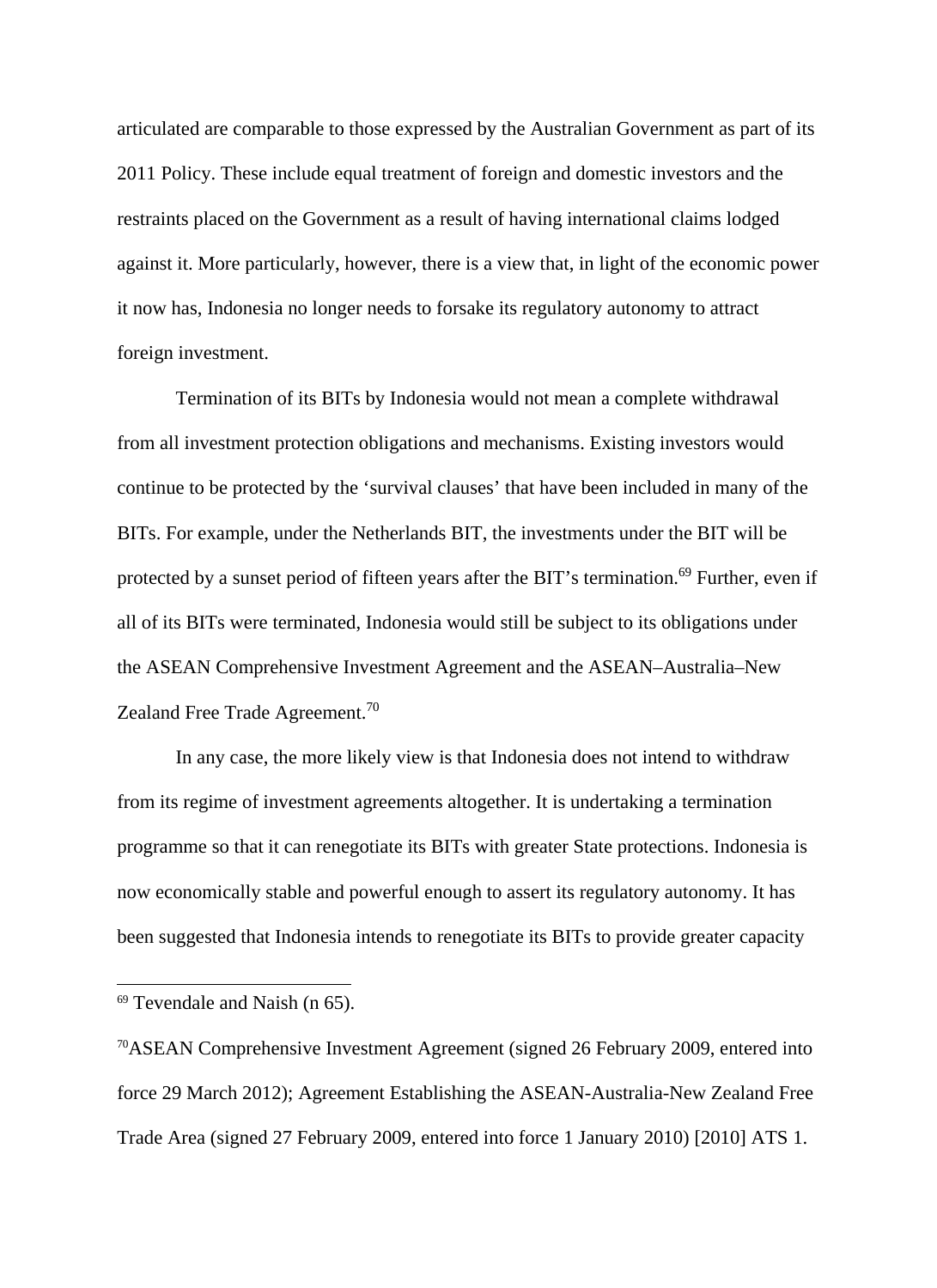to regulate in the 'public interest for health, the environment or financial reasons'.<sup>71</sup> Again, Indonesia's motivations in this respect are analogous to Australia's position enunciated in its 2011 Policy Statement. As stated previously, the Australian Government made it clear that it would not limit its ability to legislate in the public interest. Despite having moved away from the 2011 Policy considerably, the Coalition Government elected in 2013 has expressed analogous sentiments about not restricting its ability to legislate in the public interest. Even the ISDS regime it recently negotiated as part of the KAFTA includes carve-outs to allow State parties some freedom of regulating in the public interest, subject to investment arbitrators construing those carve-outs restrictively.72

#### e) Regional Concerns—The Trans-Pacific Partnership Agreement

The potential for a multilateral accord promised by the TPPA is a considerable one, not least because the TPP countries represent 39% of the world GDP, account for 25.8% of world trade, and, for Australia, include five of its top ten trading partners.<sup>73</sup>

There had been some optimism that the TPPA would be concluded by early  $2015<sup>74</sup>$  but this has not come to pass. After the latest meeting of Chief Negotiators in 71 <sup>M</sup> Ewing-Chow and JJ Losari, 'Indonesia is Letting its Bilateral Treaties Lapse so as to Renegotiate Better Ones' *Financial Times* (15 April 2014)

 $\langle$ www.ft.com/intl/cms/s/0/20c6c518-c16c-11e3-97b2-

00144feabdc0.html?siteedition=intl#axzz34NvIWeHB> accessed 11 July 2014.

 $72$  KAFTA (n 7) ch 22 (General Provisions and Exceptions).

<sup>73</sup> Department of Foreign Affairs and Trade (Australia) 'Trans-Pacific Partnership

Agreement Negotiations'  $\langle$ www.dfat.gov.au/fta/tpp/ $\rangle$  accessed 11 July 2014.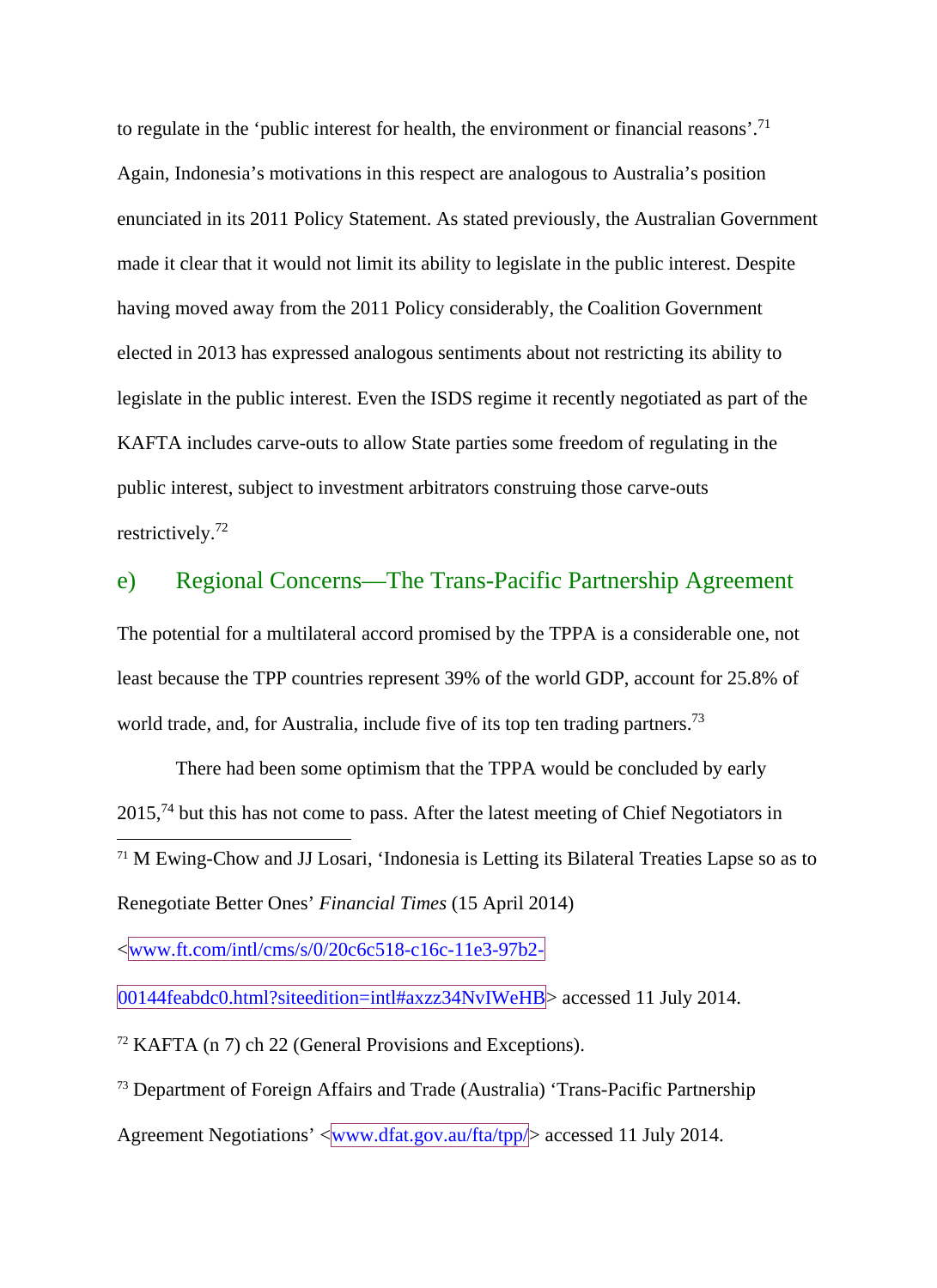May 2015, followed by a meeting of the Ministers in July 2015, the agreement has not yet been finalized.

Indonesia is unlikely to join negotiations at this late stage, though it may seek to ratify it in its agreed form. Certainly, the TPPA poses a significant geopolitical challenge for Australia, which is a negotiating party. The challenge lies in the contest between Australia potentially favouring domestic courts over ISDS and other TPPA member countries, in particular the US, favouring ISDS.75 Certainly, JAEPA, expressed by

 74 R Taylor, 'Australia's Trade Minister Expects Long Slog for Trade Deal'*The Wall Street Journal* (18 June 2014) < $\frac{$ http://online.wsj.com/articles/australias-trade-ministerexpects-long-slog-for-trade-deal-1403073241> accessed 11 July 2014.

<sup>75</sup> See MK Lewis, 'The Trans-Pacific Partnership: New Paradigm or Wolf in Sheep's Clothing?' (2011) 34 Boston College Intl & Comp L Rev 27, 34; P Ranald, 'The Trans-Pacific Partnership Agreement: Contradictions in Australia and in the Asia Pacific Region' (2011) 22(1) Econ Lab Relat Rev 81. On the US negotiating position generally, see D Gantz, 'Trans-Pacific Partnership Negotiations: Progress, But No End in Sight' *Kluwer Arbitration Blog* (22 June 2014)

<kluwerarbitrationblog.com/blog/2012/06/22/trans-pacific-partnership-negotiationsprogress-but-no-end-in-sight/> accessed 11 July 2014; see also the US position on ISDS generally: Office of the United States Trade Representative, 'The Facts on Investor-State Dispute Settlement: Safeguarding the Public Interest and Protecting Investors' (27 March 2014) <www.ustr.gov/about-us/press-office/blog/2014/March/Facts-Investor-State%20Dispute-Settlement-Safeguarding-Public-Interest-Protecting-Investors> accessed 11 July 2014.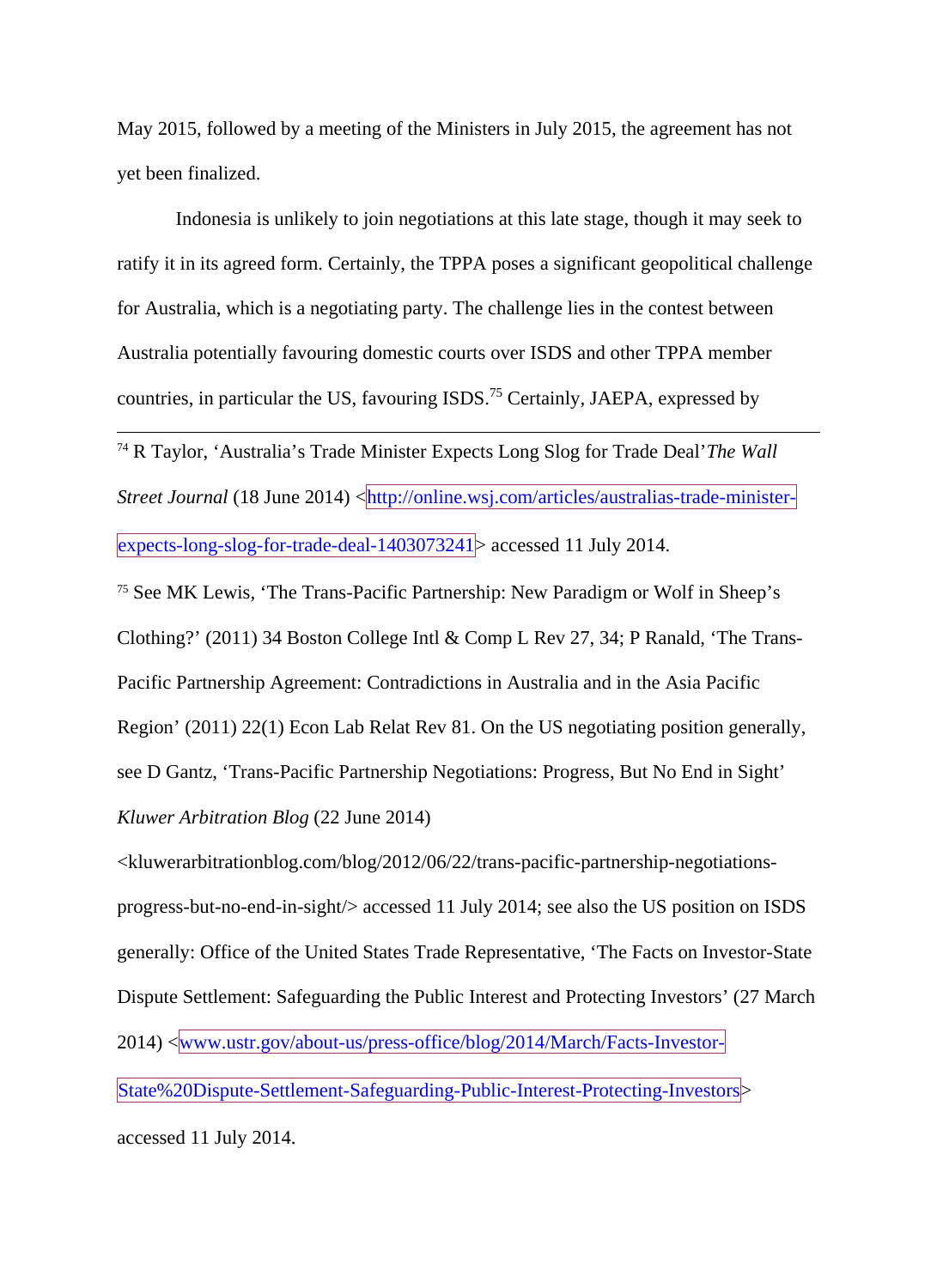Australia and Japan as creating significant economic opportunities for both countries, has apparently been dismissed by the US as detracting from the TPPA.<sup>76</sup> The US has observed that the benefits created by JAEPA are 'significantly less ambitious' than those envisaged for the TPPA.77

Australia's new bilateral relationships with Asian countries have tended to reinforce a somewhat populist view that Australia does not need to worry about the TPPA, given it now has bilateral or regional treaties with most of the countries who are parties to the TPPA.<sup>78</sup> However, aside from the fact that Australia does not have trade agreements with Canada, Mexico, and Peru, all parties to the TPPA, the value of a multilateral regional accord should not be underplayed.

There is an indication that the TPPA negotiating parties are likely to favour the inclusion of an ISDS regime.<sup>79</sup> Officially, Australia commenced negotiating the TPPA with the understanding that it would be exempt from any ISDS provisions in the TPPA. It 76 S Donnan, 'Japan-Australia Trade Deal Is Dismissed by the US' *Financial Times* (London, 7 April 2014) <www.ft.com/intl/cms/s/0/5e4023b6-be43-11e3-b44a- $|00144$ feabdc0.html#axzz2yehuWuKc $>$  accessed 11 July 2014.

 $77$ ibid.

<sup>78</sup> Martin 'Free Trading Cards' (n 33).

<sup>79</sup> B Cubitt, 'Potential Investor-State Dispute Settlement Provisions in Trans-Pacific Partnership Agreement—A Change in Policy for Australia?' *Kluwer Arbitration Blog* (14 February 2014) <http://kluwerarbitrationblog.com/blog/2014/02/14/potential-investorstate-dispute-settlement-provisions-in-trans-pacific-partnership-agreement-a-change-inpolicy-for-australia/> accessed 11 July 2014.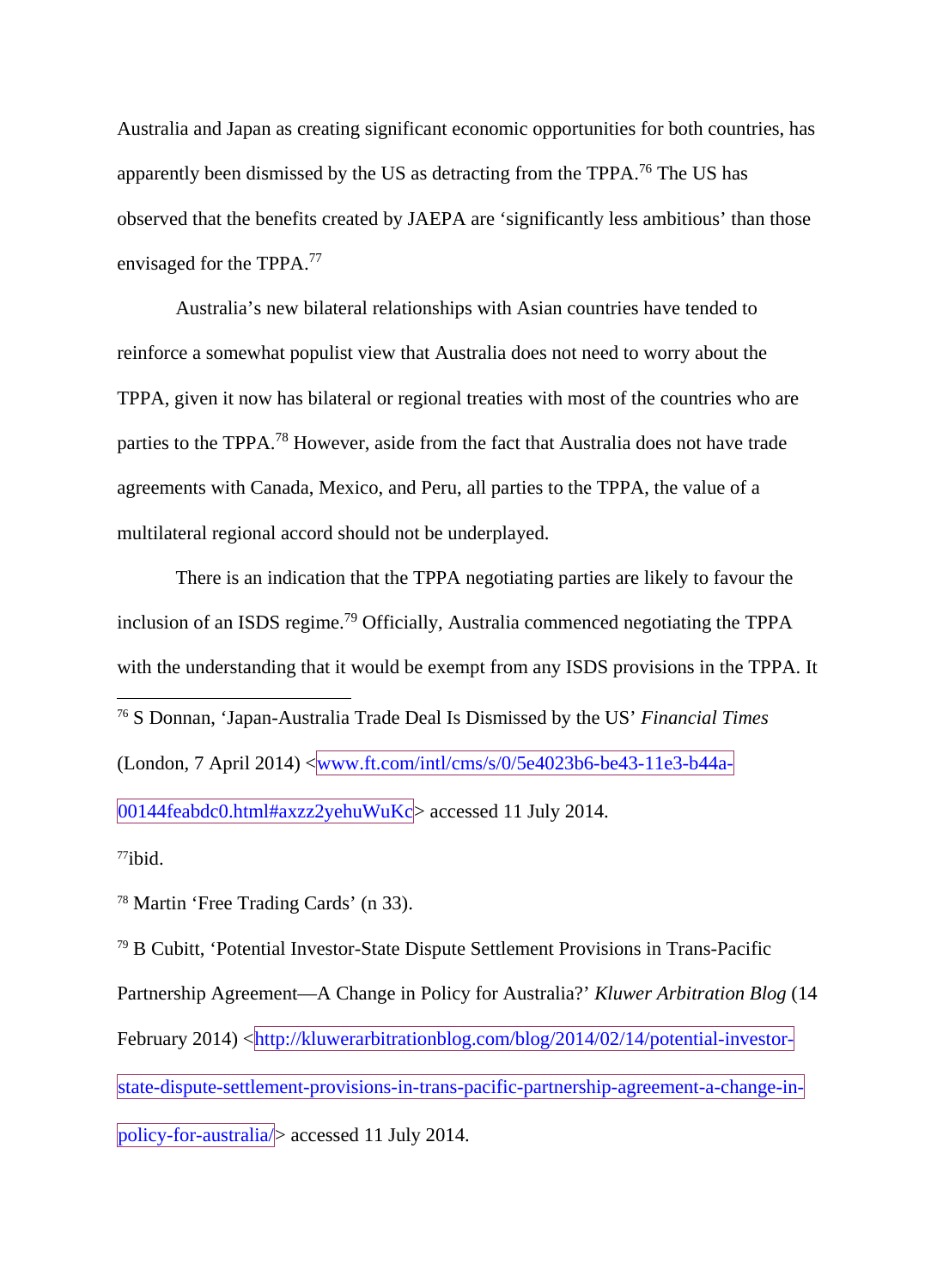is difficult to speculate whether the Coalition Government will agree to ISDS in the TPPA, though it may do so, subject to securing trade and investment concessions from the treaty partners, such as gaining access to the US beef and dairy markets.

On the other hand, if pursued, an exemption for Australia from ISDS would not itself be extraordinary. Country-specific reservations and exemptions are part and parcel of multilateral negotiating processes. Furthermore, the parties negotiating the TPPA have rejected a one-size-fits-all TPPA in order to accommodate the domestic interests of negotiating States.<sup>80</sup> Thus, on the surface, the exemption that Australia originally sought from ISDS could be justified in light of exemptions from other provisions in the TPPA potentially sought by the other parties. Nevertheless, the costs of Australia securing an exemption from ISDS may outweigh its anticipated benefits.<sup>81</sup>

First, reservations and exemptions from treaties are often strategically determined by State parties to such treaties in general and by States seeking specific reservations and exemptions in particular. As a result, participating countries are likely to grant exemptions depending on the perceived benefit to them of doing so. However, a TPPA

 80State-by-state negotiations notwithstanding, each 'round' of TPPA negotiations includes all participating countries. The most recent round of TPP Negotiations took place in Ottawa, Canada, from 3 to 12 July 2014. See further LE Trakman, 'The Transpacific Partnership Agreement: Significance for International Investment' (2013) 4(4)J Intl Comm L 1. <sup>81</sup> For arguments in support of Australia opting out of investor–State arbitration see K Tienhaara, 'Submission to the Department of Foreign Affairs and Trade: Investor-State Dispute Settlement in the Trans-Pacific Partnership Agreement'

<www.dfat.gov.au/fta/tpp/subs/tpp\_sub\_tienhaara\_100519.pdf> accessed 11 July 2014.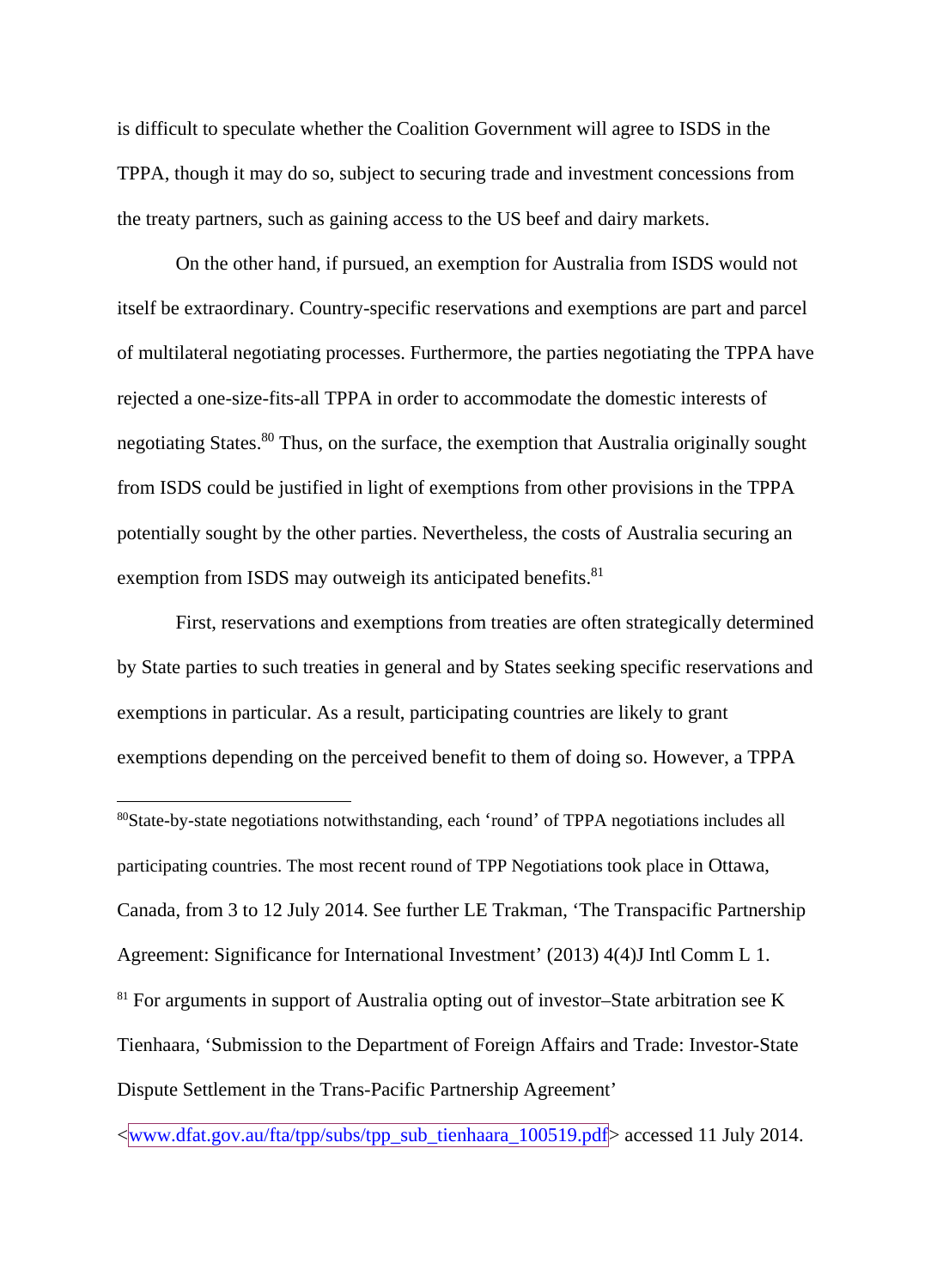that is replete with country-specific exemptions can neutralize its value as an umbrella agreement, undermine its uniformity, and lead to multiple side-agreements that are inconsistent with it.

The potential drawback of a TPPA that obfuscates a one-size-fits-all agreement is that it will be downgraded to a loose framework agreement with multi-tiered exemptions and side agreements. Such an eventuality could seriously undermine its economic and legal stature as a multilateral agreement purporting to rival in part a faltering WTO. For many observers, the TPPA represents an attempt to reinvigorate the Doha Round of trade negotiations and promote greater harmonization among the various standards that were created in the spaghetti bowl of BRTAs. While the TPPA falls short of a WTO-style agreement, its proponents envisage that it will lead to greater harmony in trade and investment, offsetting disparities among pre-existing investment treaties, improving dispute resolution processes, and involving key States, including in Asia, in these decision-making processes.

#### IV. ISDS or Domestic Courts

A move away from ISDS does not automatically mean that foreign investors can have resort only to the domestic courts of host States, including in countries of the Asia Pacific. There are likely to be other avenues, both for dispute resolution and avoidance. These could include political risk insurance, diplomatic intervention by home States, investor–State contracts, as well as other mechanisms of mediation and negotiation that might be available in particular contexts. However, these avenues are likely to be onerous or inaccessible for many investors. In practice, therefore, domestic courts are going to be the most likely alternative to ISDS.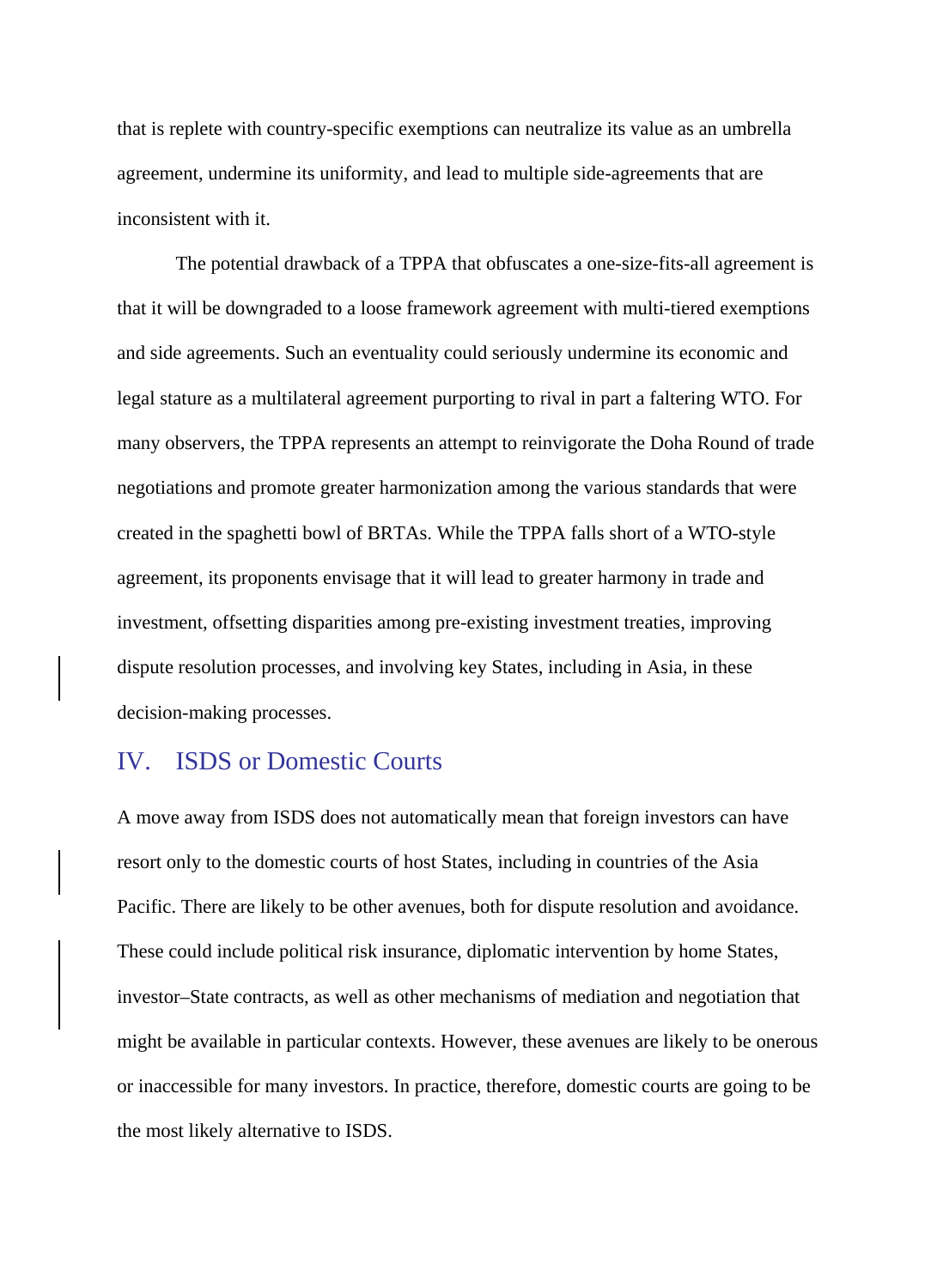Before setting out the debate briefly, it is worth reiterating that the contest is perhaps more formal than substantive. ISDS and domestic courts are not simply different forums, but rather have different tools available to them. As noted above, if investment disputes are to be resolved by domestic courts, as when foreign investors are required to submit investor–State disputes to the courts of the host State, in a country such as Australia that subscribes to a dualist system, the courts would apply domestic law including its substantive law rules. They would not directly apply investor protections provided for by treaty except insofar as domestic laws incorporate international investment law, such as standards of protection embodied in investment treaties, into domestic law. As such, we truly are comparing apples and oranges.

Further, by choosing resort to domestic courts as the preferred manner of resolving investment disputes, a country such as Australia would presumably accept that foreign courts will apply their own laws to Australian investors in those foreign countries, whatever those laws may be. In declining to agree to ISDS in investment treaties, the Australian Government could not effectively draw a distinction between countries that apply a 'rule of law' jurisprudence that is comparable to that applied in Australia and those countries that do not subscribe to such a tradition.<sup>82</sup>

 82 LE Trakman, 'Foreign Direct Investment: An Australian Perspective' (2010) 13 Intl Trade & Bus L Rev 31, 39–43. See also T Westcott, 'Foreign Investment Issues in the Australia–United States Free Trade Agreement' (Summer 2004–05) Economic Roundup 69

<http://archive.treasury.gov.au/documents/958/PDF/06\_Foreign\_investment\_policy\_AU SFTA.pdf accessed 11 July 2014.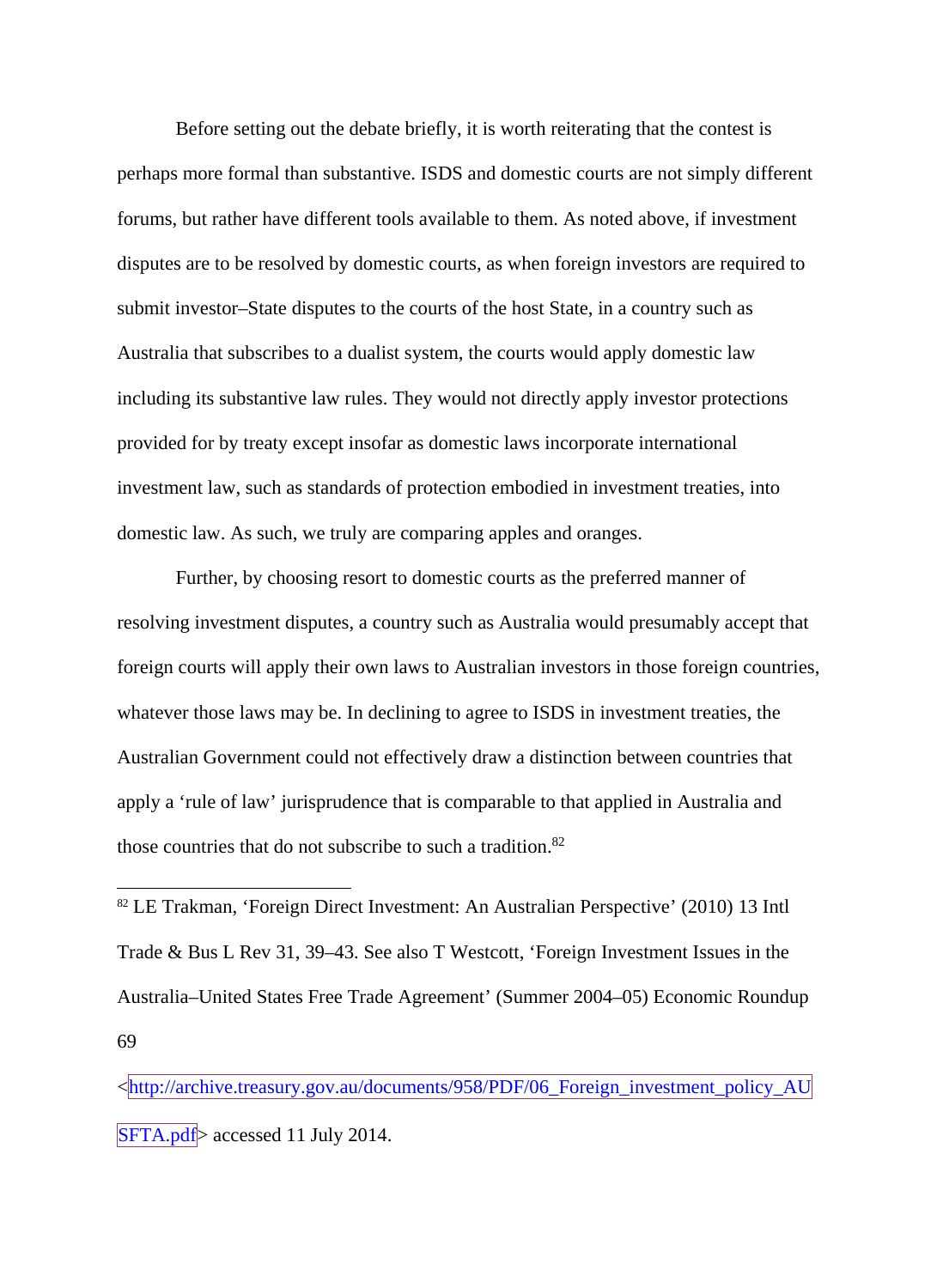Certainly, ISDS is far from perfect and numerous objections can be raised with respect to it. Some of these reasons were identified by the Australian Productivity Commission (APC) in its draft and final reports, on which the Gillard Government based its 2011 Policy. These included the large size of investor claims, the latitude of investment tribunals in determining the amount of compensation, the lack of rigorous rules governing the conduct of ISDS, the absence of an appeals process, and the threat of 'institutional biases and conflicts of interest, inconsistency and matters of jurisdiction, a lack of transparency and the costs incurred by participants'.<sup>83</sup> The APC concluded that 'experience in other countries demonstrates that there are considerable policy and financial risks arising from ISDS provisions'. 84

In addition, it could be argued there are numerous reasons for preferring resort to domestic courts over ISDS. First, on principled grounds, it could be said that investors ought to be subject to the territorial sovereignty of the State in which they invest.<sup>85</sup>

 83 Productivity Commission, 'Australian Government, Bilateral and Regional Trade Agreements: Final Research Report' (13 December 2010) 272

<www.pc.gov.au/projects/study/trade-agreements> accessed 11 July 2014. 84ibid 274.

<sup>85</sup> On the complexity of sovereignty in international investment law, see, for example, W Shan, P Simons, and D Singh, *Redefining Sovereignty in International Economic Law*(Hart 2008) (see especially Part Four for commentary on the complexity of sovereignty in international investment law); R Stumberg, 'Sovereignty by Subtraction: The Multilateral Agreement on Investment' (1998) 31 Cornell Intl L J491, 503–04, 523– 25. See too RH Jackson, *Quasi-States: Sovereignty, International Relations and the Third*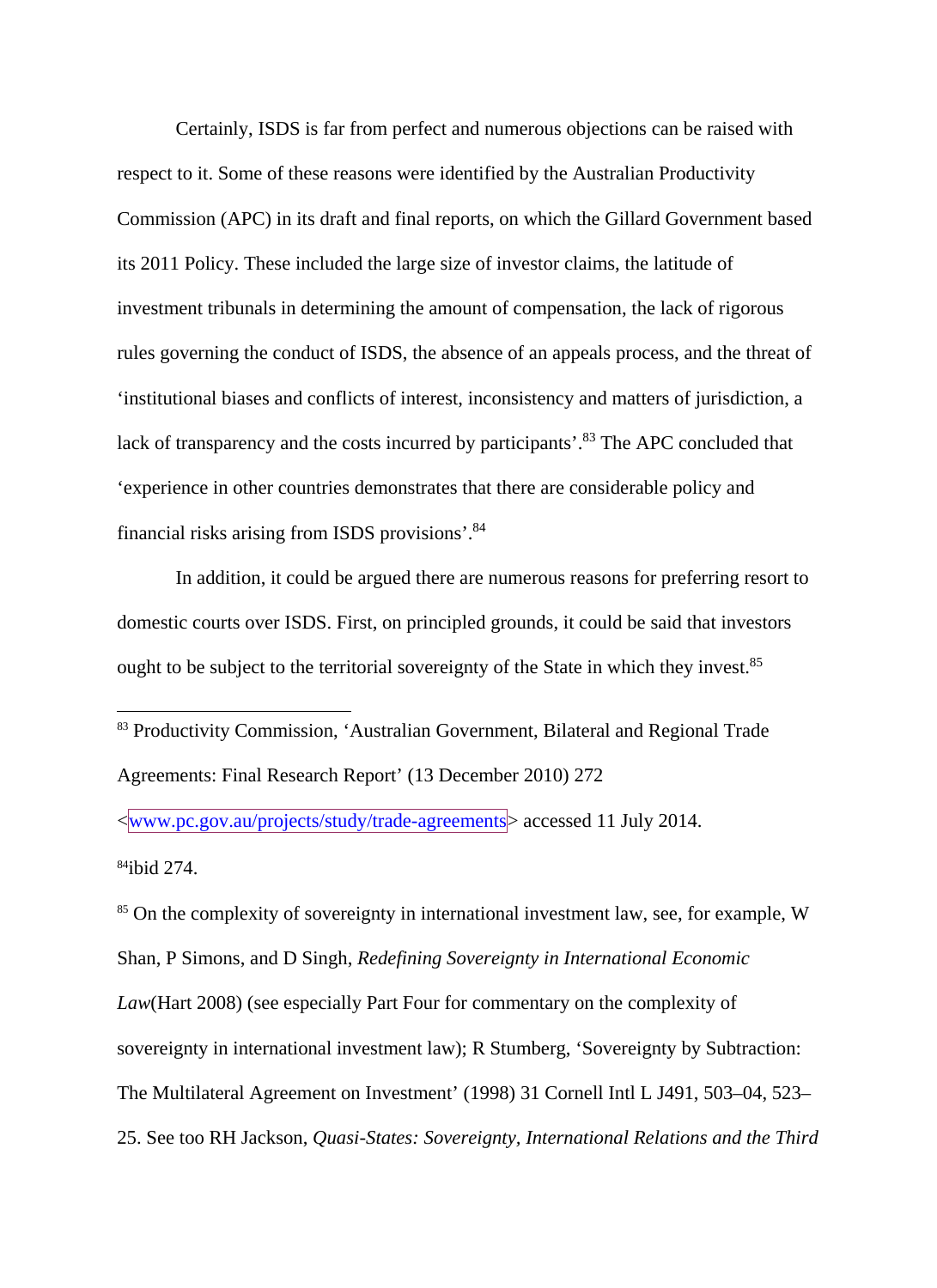Second, a domestic court of a State party is the appropriate forum to resolve an investment dispute, in the same manner as it resolves other disputes between that State and other private or corporate claimants.<sup>86</sup> Third, foreign investors should not receive investment benefits beyond those provided to domestic investors. Such treatment is conceivably unfair, as is evidenced historically by the privileges accorded by less developed countries to multinational corporations at the expense of local subjects who were competitively disadvantaged.

Finally, domestic courts are bound by established forum procedures and rules of evidence to protect the rights of foreign investor in accordance with domestic public policy that usually includes a right of appeal to a higher court. Arguably, ISDS is not subject to comparable procedural and substantive constraints as domestic courts. Investment arbitrators may decide in favour of foreign investors on grounds that undermine the public interest of home States. There are no appeals from ISDS awards, except for an arbitrator's failure to exercise, or abuse of, jurisdiction (leading to a review

*World* (CUP 1990); JH Jackson, *The Jurisprudence of GATT and the WTO: Insights on Treaty Law and Economic Relations*(CUP 2000); M Reisman, 'International Arbitration and Sovereignty' (2002)18 Arb Intl 231; R Jennings and A Watts (eds), *Oppenheim's International Law* (Longman 1992) 927.

 $\overline{a}$ 

<sup>86</sup> On these arguments in relation to the Australia–United States Free Trade Agreement, see Trakman, 'Foreign Direct Investment: An Australian Perspective' (n81), 48–53; Westcott (n 81).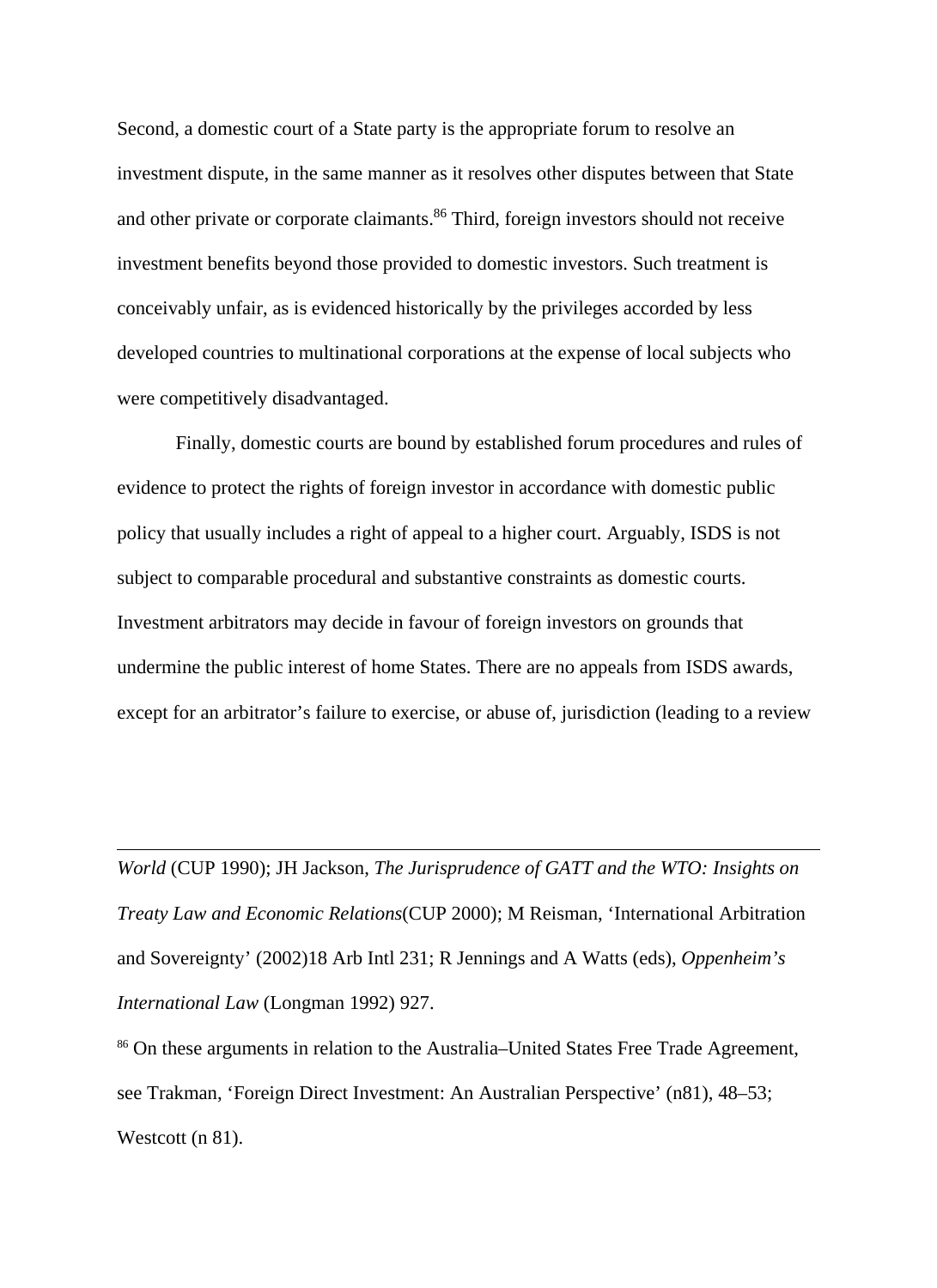<span id="page-34-0"></span>by the ICSID Annulment Committee where ISDS is conducted under the ICSID).<sup>87</sup> Annulment proceedings are an extraordinary process and more limited in scope than appeals to a domestic court.

<sup>87</sup> On the absence of an appeal from ICSID arbitration, see Convention on the Settlement of Investment Disputes between States and Nationals of Other States (opened for signature 18 March 1965, entered into force 14 October 1966) ('ICSID Convention') Art 53(1). Art 53 provides: 'The award . . . shall not be subject to any appeal or to any other remedy except those provided for in this Convention.' The most significant remedy under the ICSID is the annulment of an award under Art 53. The ICSID provides instead for a review of an investment award by an Annulment Committee which is set up specifically for that purpose, with the power to modify or nullify an ICSID award on limited procedural grounds under Art 75 of the ICSID Convention. Either party can request that the award be annulled. However, the grounds for such a challenge are restricted and fall short of an appeal. They include that:

- (1) the ICSID tribunal was not properly constituted;
- (2) the tribunal manifestly exceeded its powers;
- (3) there was corruption on the part of a tribunal member;
- (4) there was a serious departure from a fundamental rule of procedure; or
- (5) the award failed to state the reasons on which it was based.

ICSID Annulment Committees traditionally have interpreted these grounds for a challenge liberally, permitting a series of challenges, although such challenges have dissipated in recent years. Resort to domestic courts is not an option under the ICSID. See ICSID Convention, Art 75. For ICSID documents generally, see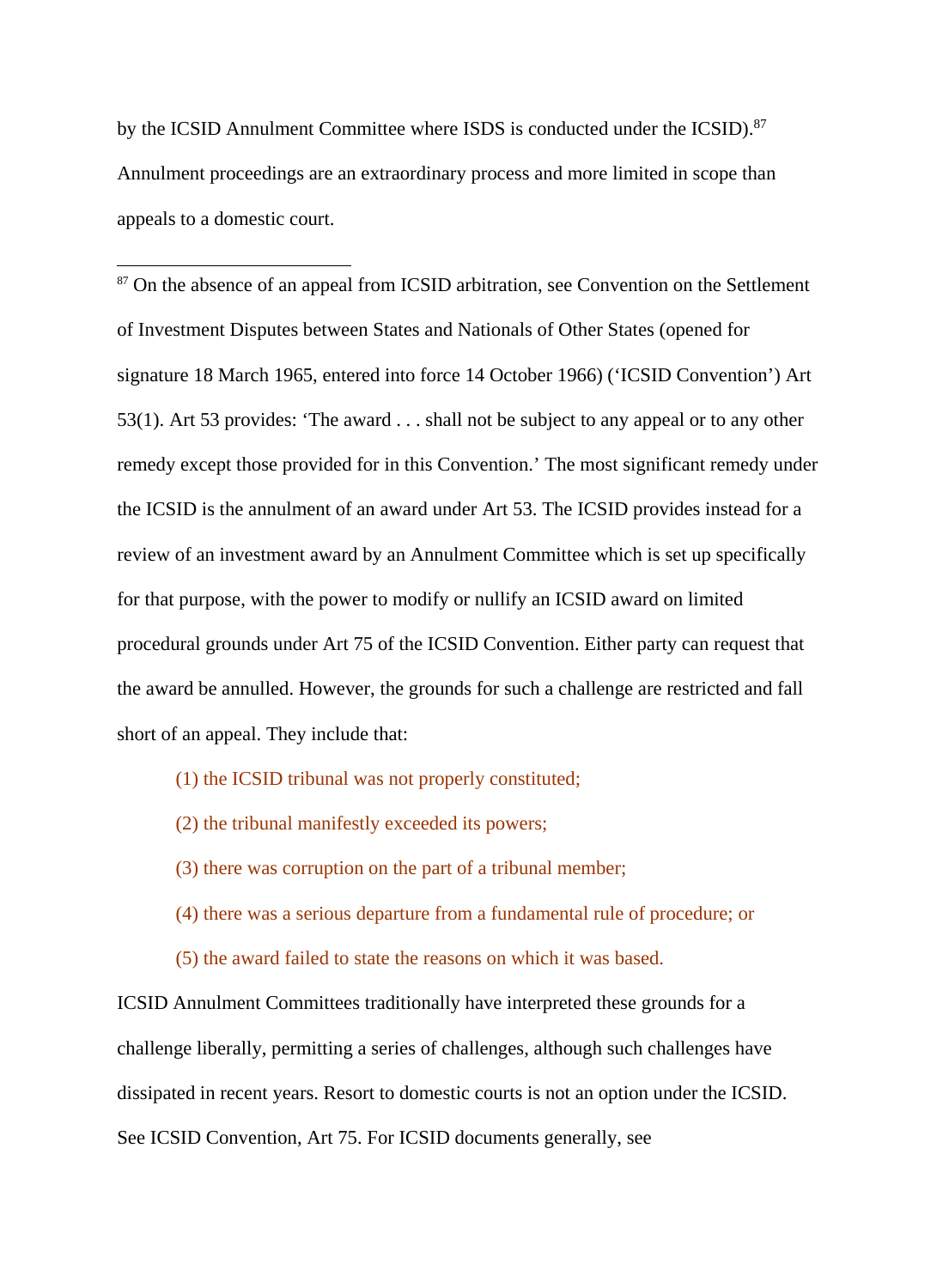Attacking a plethora of domestic legal systems and courts is more challenging than impugning ISDS as a mechanism, especially where foreign investors may be subject to a multitude of domestic legal systems with divergent procedures and substantive investment jurisprudence. However, this multiplicity of domestic legal options is itself problematic, in forsaking uniformity among inevitably divergent legal systems including across Asia. These deficiencies of domestic legal systems stand starkly in contrast to ISDS institutions that seek to limit the proliferation of international investment laws. As such, ISDS serves as a unifying framework within which multiple BITs are subject to largely uniform ISDS provisions that derive significantly from the global experience of foreign investors, as well as host and home States. Acting as a levelling force, ISDS is founded on principles, standards, and rules of investment jurisprudence that, formally at least, are not ordinarily sublimated by domestic legal systems and rules of procedure. ISDS is also conceived as more certain and stable than a myriad of different domestic laws and rules that might otherwise govern direct foreign investment.<sup>88</sup>

<http://icsid.worldbank.org/ICSID/Index.jsp> accessed 21 October 2014. See also J Crawford and K Lee, ICSID Reports (2004) vol 6. On the ICSID Additional Facility, see <http://icsid.worldbank.org/ICSID/ICSID/AdditionalFacilityRules.jsp.> accessed 21 October 2014.

 $\overline{a}$ 

<sup>88</sup> Vandevelde writes that from 1959 to 1969 only seventy-five BITs were concluded. During the 1970s, nine BITs were negotiated each year; that rate more than doubled in the 1980s and has been increasing geometrically ever since then: see K Vandevelde, 'A Brief History of International Investment Agreements' (2005) 12 UC Davis J of Intl L & Poly157, 172. See also UNCTAD 'World Investment Report 2010' (24 June 2014)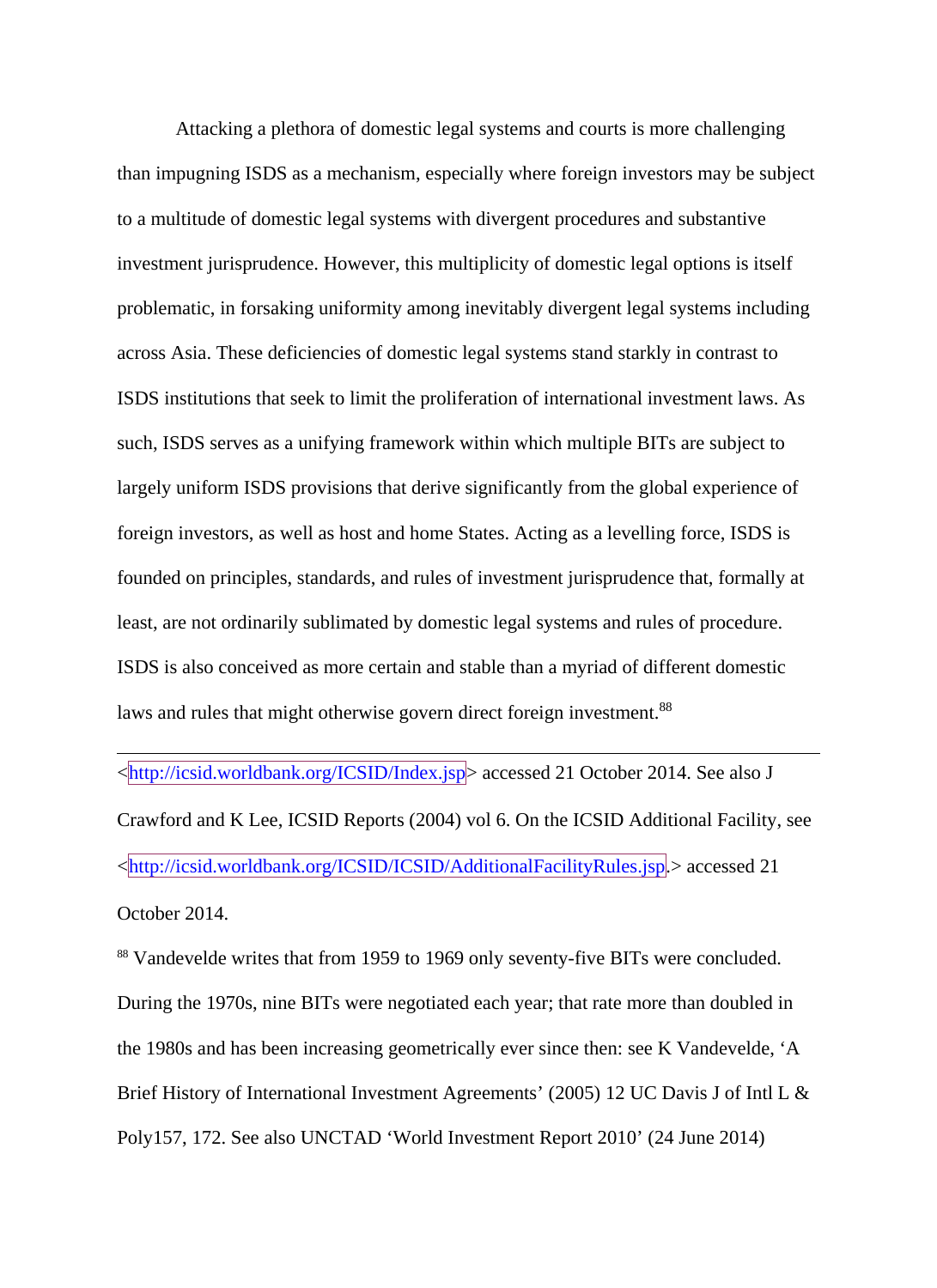Notwithstanding the absence of judicial precedent in ISDS as common lawyers conceive of it, ISDS is still likely to be more coherent than a multiplicity of different State laws applied by local courts to foreign investment. However difficult it is to identify cohesive ISDS principles out of ad hoc and sometimes unpublished arbitration awards, and however arbitrators may fragment standards of treatment under different BITs, ICSID and UNCITRAL arbitration have been used over a considerable period of time to resolve investment disputes in often complex investment cases.<sup>89</sup> That task of investment arbitration is accomplished notwithstanding the plethora of BITs in existence and their susceptibility to different kinds of interpretation.<sup>90</sup> Nor should institutions like the ICSID be blamed for inconsistent reasoning that is sometimes adopted by ISDS tribunals that,

#### UNCTAD/WIR/2014, xxv

 $\overline{a}$ 

<http://unctad.org/en/pages/PublicationWebflyer.aspx?publicationid=937> accessed 11 July 2014.

<sup>89</sup> On such authorities, see, for example, M Sornarajah, 'The Case against a Regime on International Investment Law' in Trakman and Ranieri (n 21) ch 4, 59; C Schreuer and R Dolzer, *Principles of International Investment Law* (OUP 2008), ch 1; SW Schill, *The Multilateralization of International Investment Law* (CUP 2009) chs 1–2.

<sup>90</sup> See, A Antonietti, 'The 2006 Amendments of the ICSID Rules and Regulations and the Additional Facility Rules' (2006) 21 ICSID Rev 427; E Baldwin, M Kantor, and M Nolan, 'Limits to Enforcement of ICSID Awards' (2006) 23 J Intl Arb 1 (discussing 'tactics' that may be employed in attempts to 'delay' or 'avoid' compliance with ICSID Awards).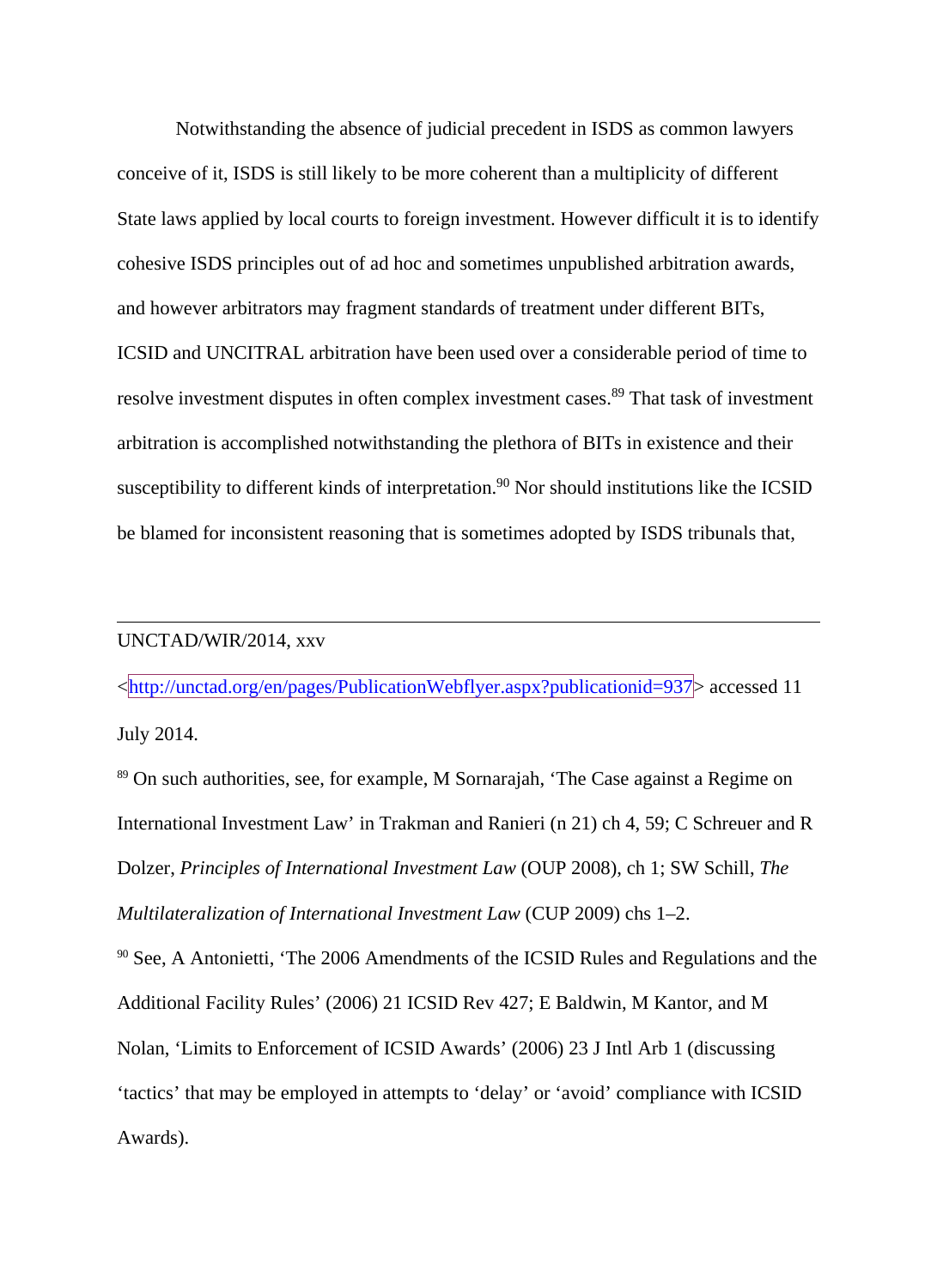while guided by ICSID and UNCITRAL rules, exercise independent discretion in deciding investment disputes.

The principled argument that the domestic courts of sovereign States ought to decide investment disputes based on domestic laws and judicial procedures is offset by the observation that international arbitrators are also subject to domestic laws that are encompassed within a BIT or investor–State agreement. Far from being insulated from domestic laws and procedures, ISDS principles and standards of treatment accorded to foreign investors inhere not only in international jurisprudence, but both evolve from and are incorporated into domestic law as well.<sup>91</sup> As a result, ISDS arbitrators cannot summarily disregard domestic laws that are expressly or impliedly integrated into applicable BITs or investor–State agreements.<sup>92</sup>

The rationale that domestic courts are expert in law including investment law is counterbalanced by the contention that investment arbitrators are expert in international investment law in a manner that domestic judges, even courts of commercial jurisdiction, are not.<sup>93</sup> Even the rationale that domestic courts are subject to tried and tested rules of

 $93$  On the case for investor–State arbitration, see generally C Dugan, D Wallace, and N Rubins, *Investor-State Arbitration* (OUP 2008); P Muchlinski, F Ortino, and C Schreuer (eds), *Oxford Handbook of International Investment Law* (OUP 2008); C McLachlan, L Shore, and M Weiniger, *International Investment Arbitration: Substantive Principles*  (OUP 2008); P Kahn and TW Walde (eds), *New Aspects of International Investment Law*

 <sup>91</sup>See W Shan, P Simons, and D Singh (eds), *Redefining Sovereignty in International Economic Law* (Hart 2008) ch 11 (Shan), ch 17 (Schneiderman).

<sup>92</sup> See, C Schreuer, *The ICSID Convention: A Commentary* (CUP 2001) 357.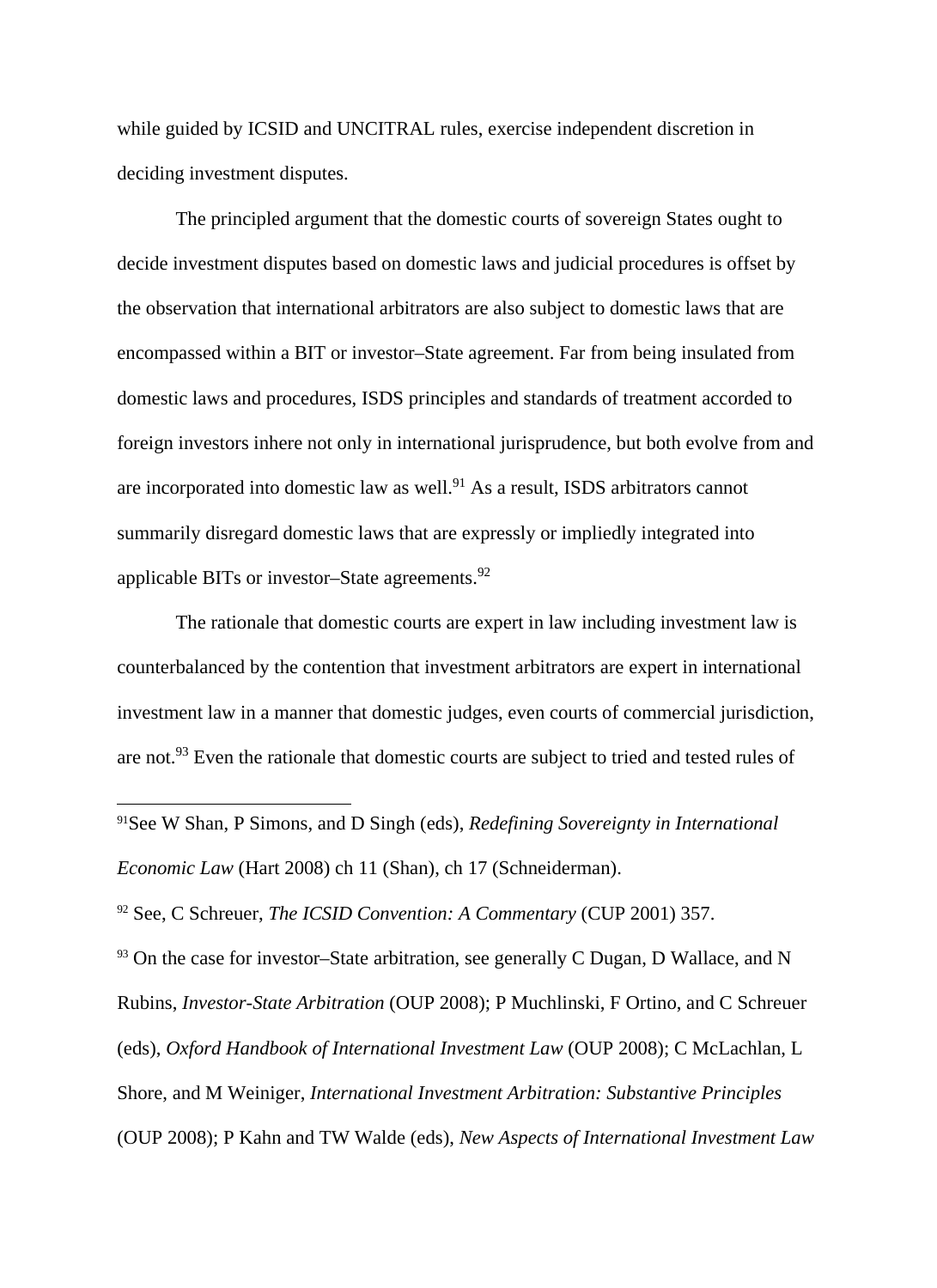evidence and procedure is offset in part by the observation that investment arbitration is guided by ICSID or UNCITRAL rules that take into account the complexities of investment law*.* Insofar as the decisions of domestic courts are subject to appeal, the awards of investment arbitrators are subject to extraordinary challenge or annulment proceedings for non-compliance albeit constrained by limited powers of review.<sup>94</sup>

#### V. The Future of ISDS for Australia

What can be said in defence of ISDS is that, while it does not lead to judicial precedent as common lawyers conceive of it, ISDS is likely to be more stable in nature than a plethora of different local laws and procedures that domestic courts apply to foreign investment. However fragmentary may be the application of international standards of treatment to foreign investors and however difficult it may be to identify cohesive principles out of ad hoc and sometimes unpublished arbitration awards, an international investment jurisprudence has evolved, inconsistencies notwithstanding.95 Given the multitude of BITs currently in existence and their disparate clauses, ICSID and UNCITRAL arbitrations have promoted the successful resolution of investment disputes in a series of  $\overline{a}$ (Martinus Nijhoff 2007); G Van Harten, *Investment Treaty Arbitration and Public Law* (OUP 2007); RD Bishop, J Crawford, and WM Reisman, *Foreign Investment Disputes: Cases, Materials and Commentary* (Kluwer 2005); T Weiler (ed), *International Investment Law and Arbitration: Leading Cases from the ICSID, NAFTA, Bilateral Treaties and Customary International Law* (Cameron May 2005); N Horn (ed), *Arbitrating Foreign Investment Disputes* (Kluwer 2004).

 $94$  On the ICSID, see (n [87\)](#page-34-0).

 $95$  See (n 89).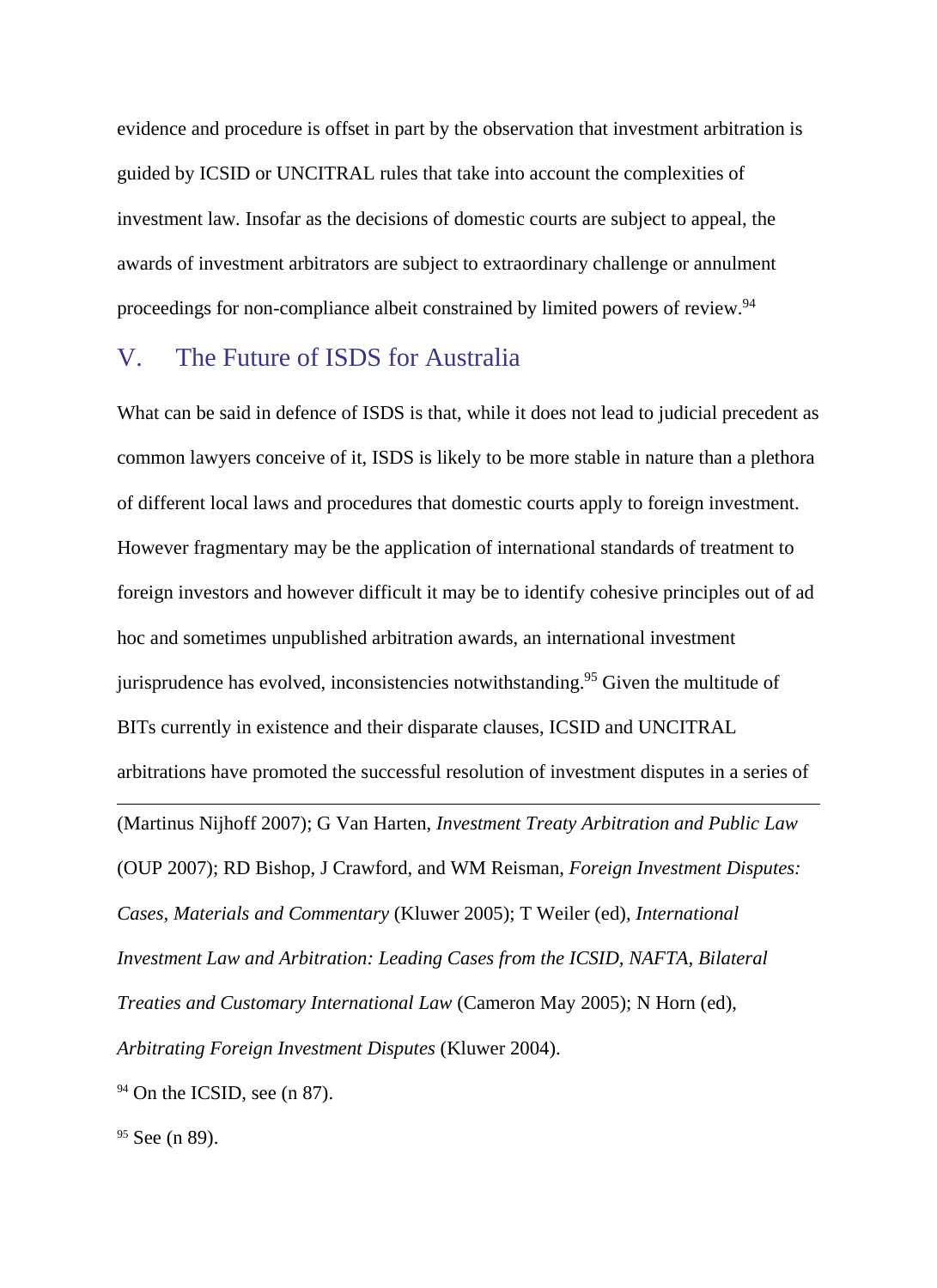complex cases. As such, ISDS has helped to develop a more cohesive construction of BITs internationally than has the jurisprudence of divergent domestic legal systems and their courts.

However, it cannot be contended that investment arbitration is beyond reproach. What can be said is that it has considerable practical value in resolving investment disputes, and has the capacity to be transformed and developed further. As such, it would be profitable to endeavour to improve ISDS rather than abandon it.<sup>96</sup>

A preferable approach for a State like Australia would be to pursue a programme of multi-tiered, qualified access to ISDS including in its treaties with partner States in the Pacific Rim. This would be embodied in an overarching Australian BIT policy that would serve as a flexible template for negotiating FTAs and BITs, including with dominant States that have their own model BITs. Australia could also develop model clauses to incorporate into its BITs that encourage dispute prevention and avoidance measures, such as requiring investor–State parties to undertake negotiations and/or conciliation prior to resorting to either domestic litigation or ISDS.

Australia should also develop model rules of procedure to apply during formal ISDS proceedings that include: setting limits on the standing of foreign investors to bring ISDS claims; requiring public notice of ISDS complaints; providing for public participation in ISDS proceedings; and requiring publication of ISDS awards. It may also

 96See UNCTAD (n 11), 43: The IPFSD recognized that 'the ISDS system has more recently displayed serious shortcomings' and proposed a number of ways to reform it. But see 44, where the IPFSD points out that 'no ISDS' or ISDS as a last resort may be appropriate in certain situations.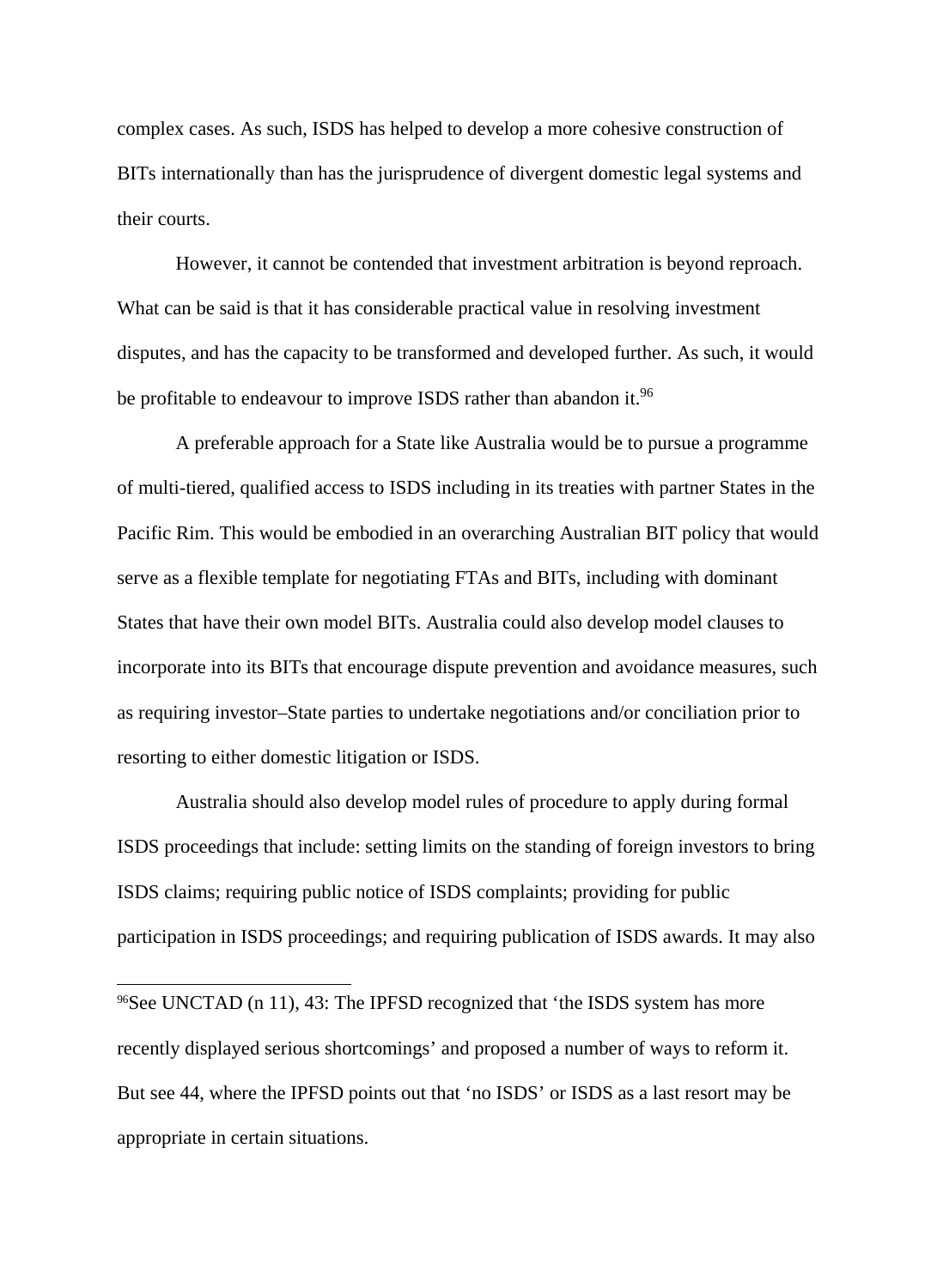design model BIT clauses that provide for interim measures; create budgetary limits on the costs of ISDS in order to avoid cost overruns; and address dilatory ISDS processes including lengthy adjournments. In addition to modification of the procedural rules regulating ISDS, Australia may provide for the stay of ISDS proceedings to allow for investor–State settlement. In addition, to ensure that ISDS proceedings do not produce absurd or unjust decisions, it could provide for bilateral challenge committees to hear challenges to ISDS decisions, such as on grounds of a denial of due process, including rules to govern the functioning of such challenge committees.<sup>97</sup>

This multi-tiered approach to resolving investor–State disputes has the advantage of allowing the Australian Government to redress many of the limitations associated with ISDS, while avoiding the problems arising from a complete rejection of it. For example, one of the broader benefits of resorting to illustrative BIT rules and clauses governing ISDS is a greater commitment to transparency, not only for foreign States and their foreign investors, but also to Australians expressing their rights in a democracy, beyond protecting the economic interests of Australian investors abroad. A comprehensive BIT policy could also serve as a signal to both States and investors that Australia has adopted a balanced approach to dispute resolution in its BITs, including support for stable trade and investment relations, which it shares with other States and impacted investors.

Importantly, Australia's adoption of a BIT policy and illustrative BIT clauses could provide inducements for foreign investment in the domestic Australian economy

 $97$  On such a challenge process, see UNCTAD, 'Reform of Investor-State Dispute Settlement: In Search of a Roadmap' *IIA Issues Note* 4

<sup>&</sup>lt;unctad.org/en/PublicationsLibrary/webdiaepcb2013d4\_en.pdf> accessed 11 July 2014.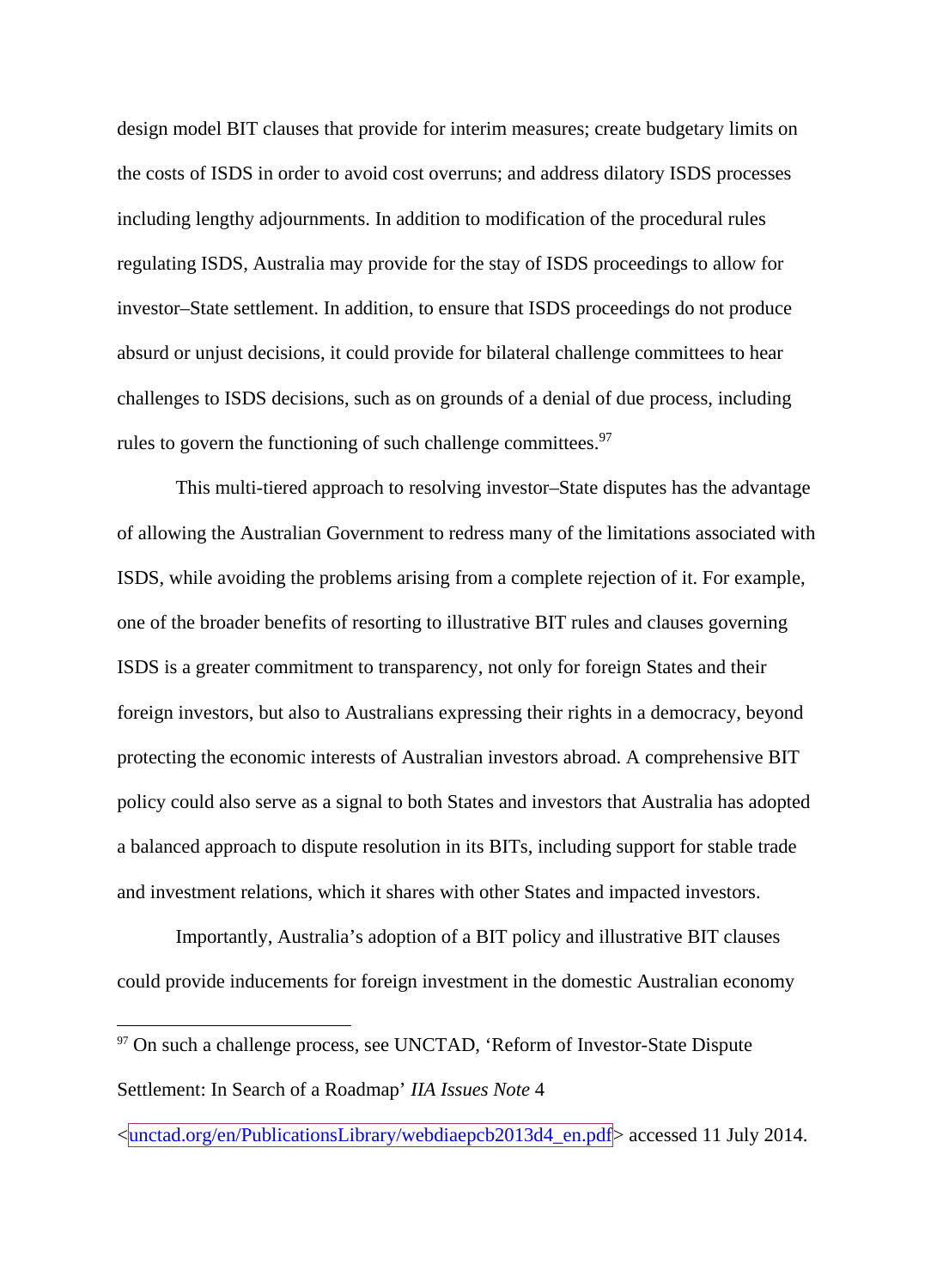such as by adopting a market-based definition of 'investment' and by espousing an investor-sensitive conception of a 'direct or indirect expropriation'. Conversely, it could provide for Australia's public interest defences to foreign investor claims in order to protect its predominately resource-based economy from foreign investor incursions.

Such a proposed BIT policy has strategic benefits for Australia, encouraging further economic integration between Australia and its key economic allies in the region. Such a policy would also make it easier for Australia to engage in TPPA negotiations in which the majority of members have opted for ISDS.

The purpose of the proposed BIT policy would be to identify Australia's preferred position in negotiating BITs—including BIT variations to meet specific domestic and/or foreign party requirements—not unlike, but with more flexibility than, the US Model BIT. It would also assist Australian negotiators to frame BIT provisions, and would provide domestic courts and ISDS tribunals with a point of reference when applying treaties to specific investor–State disputes. In addition, it would enable Australia to negotiate for its preferred dispute avoidance provisions in concluding BITs with other States.

The authors have previously made specific recommendations on the framework of a potential BIT policy.<sup>98</sup> While the adoption of a detailed BIT policy is encouraged, the policy should be neither uncompromising nor mechanically applied to all of Australia's ensuing treaties. Some States, like the US, strongly adhere to a Model BIT template in negotiating BITs with partner States. Other States, like China, sometimes diverge extensively from their Model BITs when they negotiate individual BITs. This was the

 <sup>98</sup> See LE Trakman and K Sharma, (n 40); Trakman, 'Choosing Domestic Courts' (n 1).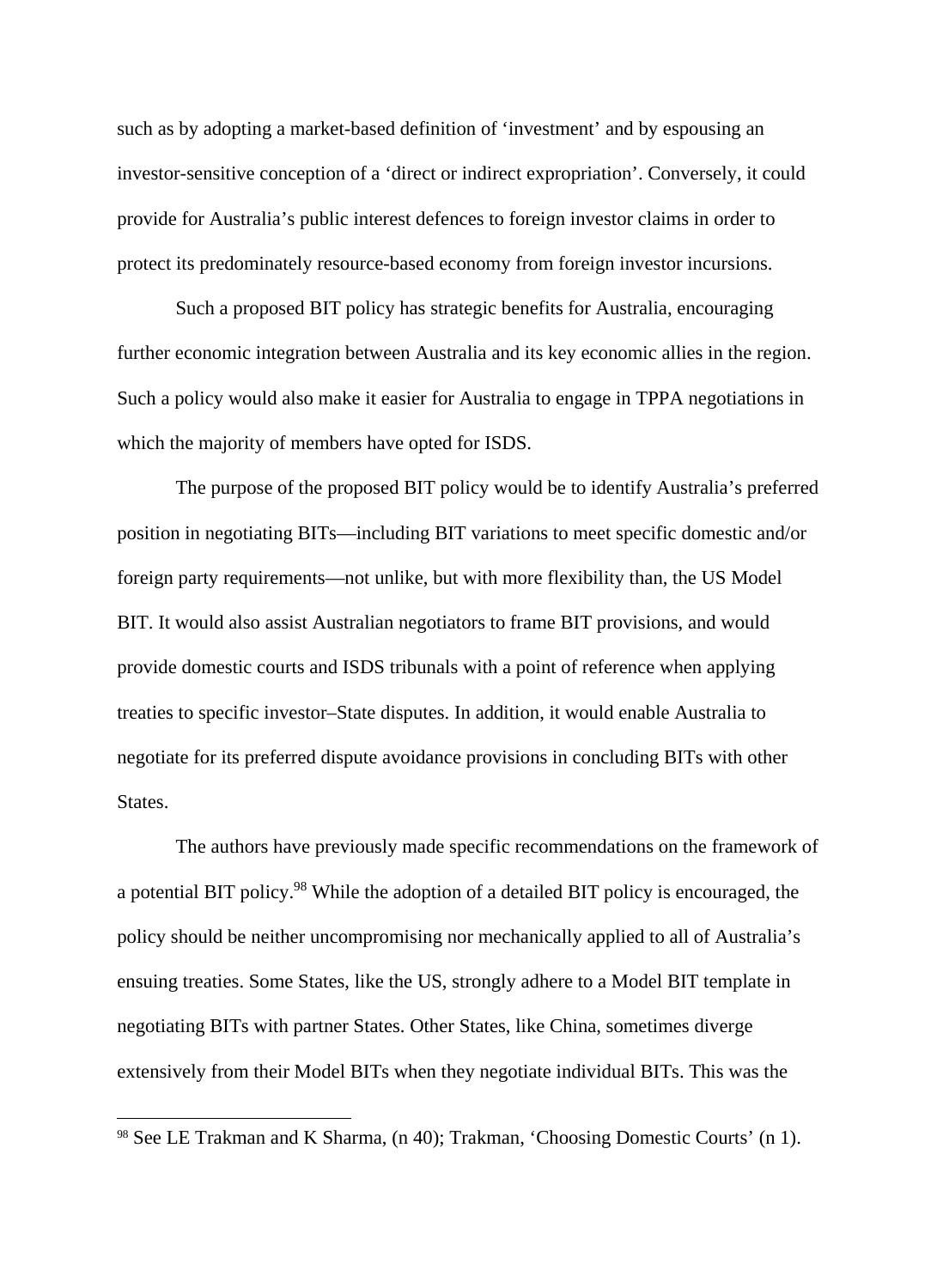case in China's BIT with Canada, concluded in 2012,<sup>99</sup> and will most likely be repeated in China's investment treaty negotiations with the EU, launched in November 2013.100

The proposed BIT policy is that Australia should adopt a middle position by utilizing a BIT policy that includes illustrative and non-binding BIT clauses, given the likelihood that it will conclude negotiations with different kinds of BIT partners in the foreseeable future. Thus, Australia's BIT policy should not be drafted as a declaration upon which Australia's national identity is inextricably dependent.

Furthermore, the policy should be subject to ongoing examination and refinement. In particular, to ensure that the proposed BIT policy is properly adopted and implemented, it would need to be monitored on a continuing basis in light of its

 99The China–Canada Bilateral Investment Treaty was concluded in September 2012, although Canada has not yet adopted it. See Agreement Between the Government of Canada and the Government of the People's Republic of China for the Promotion and Reciprocal Protection of Investments, agreed 9 September 2012,

<www.international.gc.ca/trade-agreements-accords-commerciaux/agr-acc/fipaapie/china-text-chine.aspx?lang=eng> accessed 11 July 2014. See also 'Chinese premier urges Canada to approve investment treaty' *Xinhuanet* (28 October 2013)  $\frac{\text{http://news.xinhuanet.com/english/china/2013-10/18/c}132811261.htm}{\text{http://news.xinhuanet.com/english/china/2013-10/18/c}132811261.htm}$  accessed 11 July 2014.

<sup>100</sup> See P Bentley and F Schoneveld, 'A Giant Leap: EU-China Bilateral Investment Treaty Negotiations to Be Launched Formally' *National Law Review* (23 November 2013) <www.natlawreview.com/article/giant-leap-eu-china-bilateral-investment-treatynegotiations-to-be-launched-formally> accessed 11 July 2014.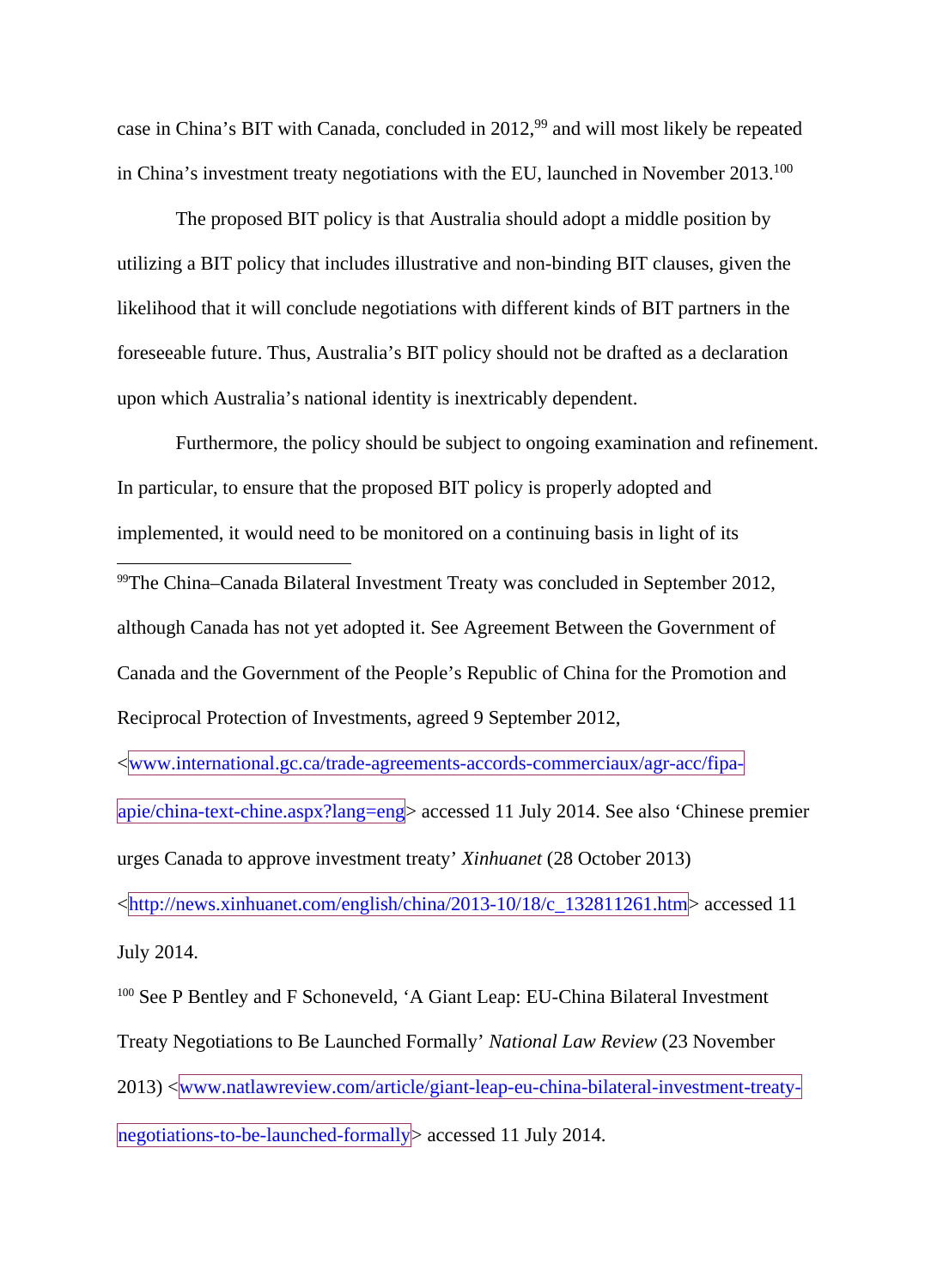application to particular BITs and the subsequent interpretation of those BITs by domestic courts and ISDS tribunals. The policy would also need to be regularly reevaluated in light of its impact on national policy and the flow of FDI into and out of Australia.

#### VI. Conclusion

This chapter has discussed a trend of oscillation between ISDS and domestic courts to resolve investment disputes, with a perceptible shift towards a preference for the latter, both within and outside the Asia Pacific region. This shift is most noticeable in the Policy Statement adopted by the Australian Government in 2011, which the subsequent Coalition Government has tempered to apply on a case-by-case basis. This has led to the exclusion of ISDS from the 2014 JAEPA and its potential exclusion from the impending TPPA. Further marking this shift away from ISDS is Indonesia's decision in 2014 to terminate its BIT with the Netherlands and to undertake a termination and renegotiation programme in general, in light of its recent experiences with ISDS.

The central argument in this chapter is not that ISDS is inherently superior to litigation before domestic courts of host States, or the converse. Indeed, both options have limitations, whether in protecting foreign investors from regulation by host States or in insulating host States from regulating in the public interest. All other factors being constant, domestic courts on balance are more likely than ISDS tribunals to recognize national security, public health, and environmental protection invoked by host States. Conversely, ISDS tribunals, on balance, are more likely to recognize and apply investor protections in BITs that favour foreign investors. However, these likelihoods are nowhere close to being guarantees. Much will depend on the nature of the BIT or FTA in issue, the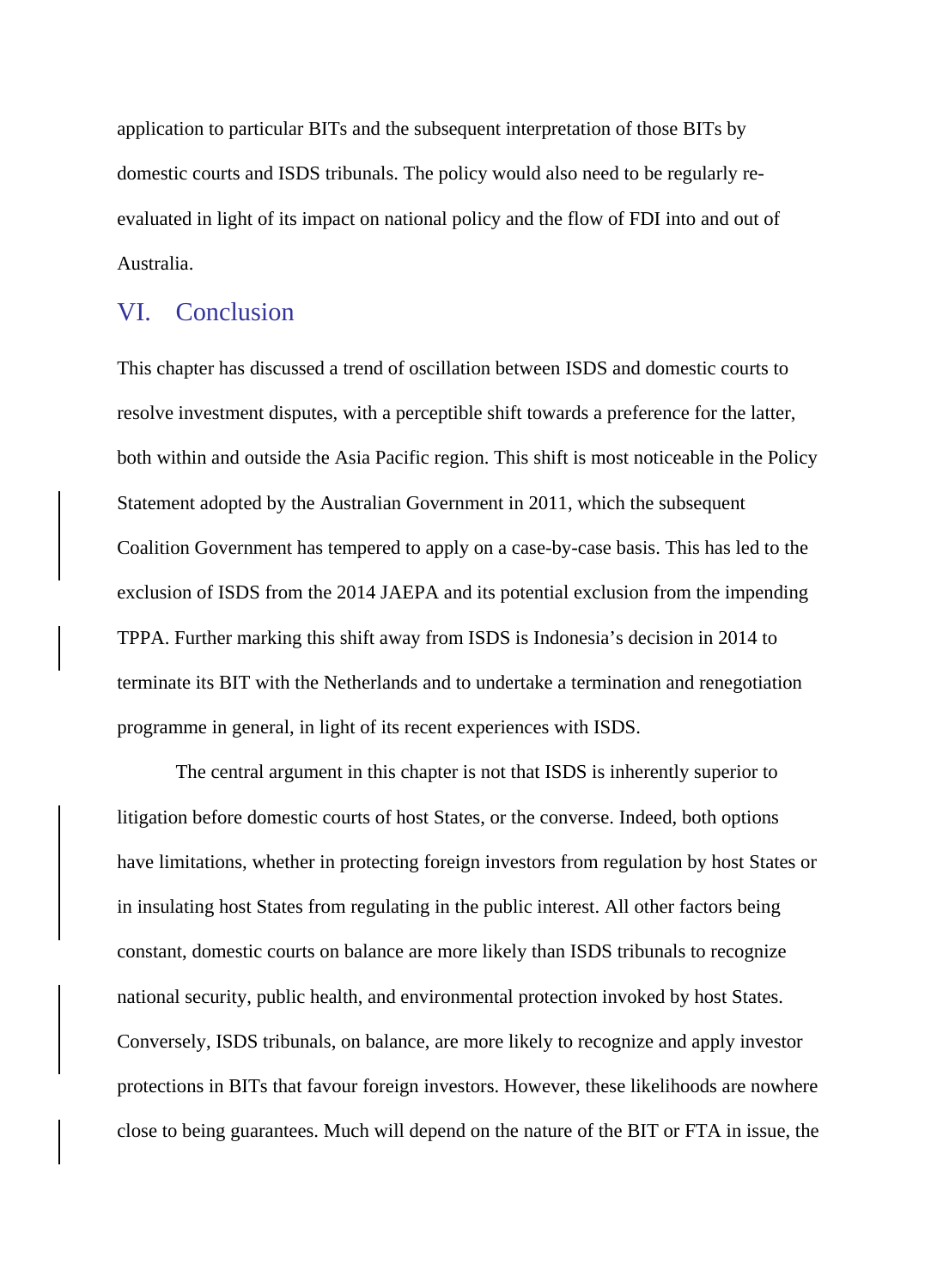State parties to it, and the manner in which domestic courts or ISDS tribunals apply the protections available.

One central argument in this chapter is that, notwithstanding its imperfections, ISDS has key systemic advantages over domestic courts in deciding investor–State disputes, all other factors being constant. These include an extensive ISDS jurisprudence that has evolved to regulate international investment practice; specialist institutions such as the ICSID whose rules regulate such practice; and expert ISDS tribunals that decide investor–State disputes between a range of foreign investors and host States. Nevertheless, these benefits of ISDS are not self-determining. Nor are they invariably superior to determinations by domestic courts. The second central argument, therefore, is in favour of a BIT policy that includes different and graduated dispute resolution options, not limited to either domestic courts or ISDS.

The chapter concludes with recommendations for a graduated method of resolving investor–State disputes. Whether States will adopt variants of these recommendations will depend on how they perceive economic, social, and political benefits arising from such a graduated approach in negotiating BITs and FTAs. The goal should be to ensure that investment policy is devised in a manner that pursues sustainable development as outlined in the IPFSD.

The evidence to date is that some States in the Pacific Rim, such as Australia, may resist ISDS selectively in favour of domestic courts, asserting that domestic courts are more likely to comply with the rule of law, to recognize domestic public policy, and to avoid the allegedly high costs of ISDS proceedings. Other States, such as Indonesia, are likely to resist ISDS due to the more explicit concern that inbound investors will